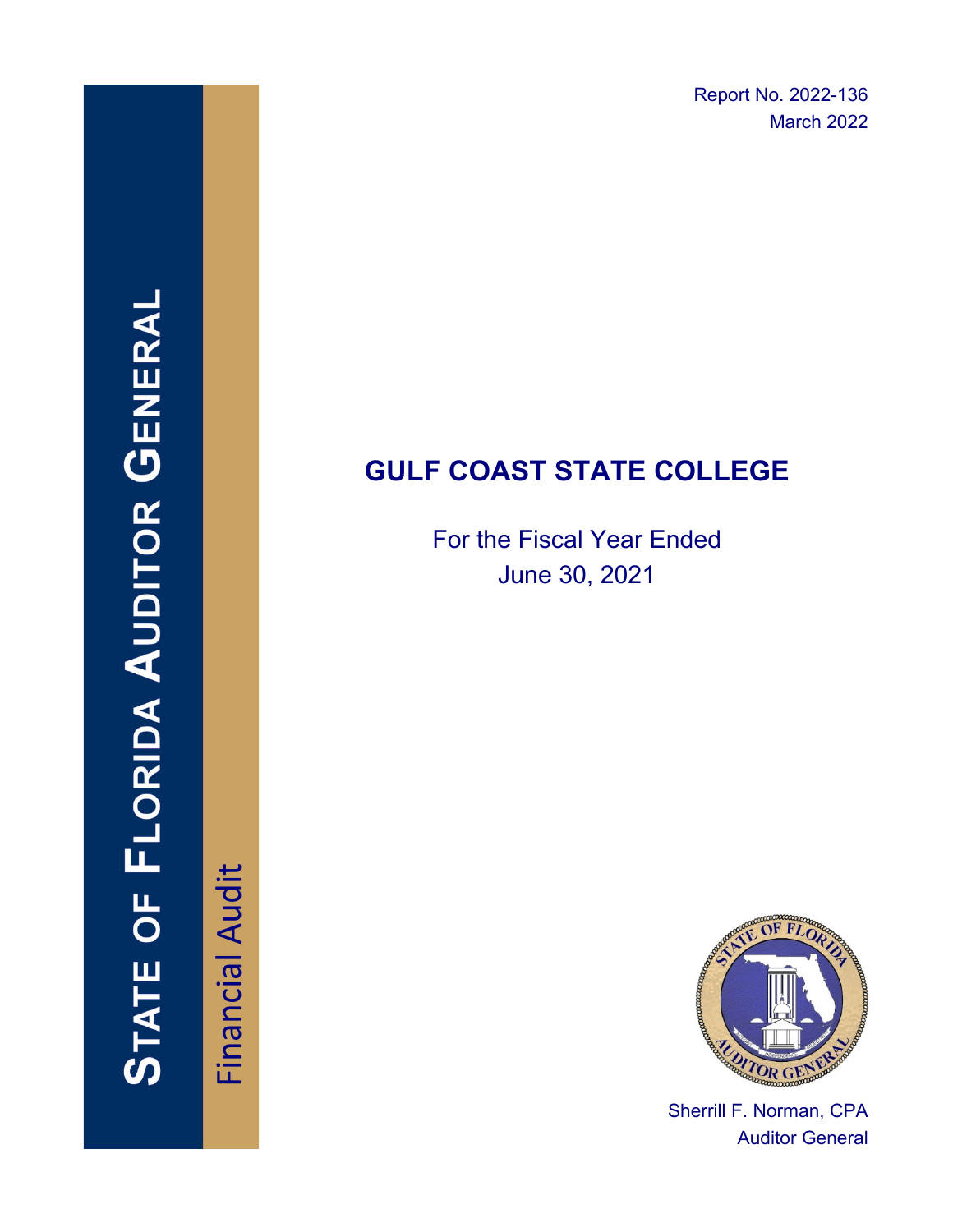#### **Board of Trustees and President**

During the 2020-21 fiscal year, Dr. John R. Holdnak served as President of Gulf Coast State College and the following individuals served as Members of the Board of Trustees:

|                                                       | County   |
|-------------------------------------------------------|----------|
| Thomas L. Lewis, Chair from 1-13-21,                  | Bay      |
| Vice Chair through 1-12-21                            |          |
| David P. Warriner, Vice Chair from 1-13-21            | Gulf     |
| James W. McKnight through 1-12-21, Chair              | Gulf     |
| Boyd K. Bulger from 1-13-21                           | Gulf     |
| Donald R. Crisp                                       | Bay      |
| Frank A. Hall from 1-13-21 $a$                        | Bay      |
| Elizabeth M. Kirvin through 1-12-21                   | Franklin |
| Steve D. Millaway                                     | Bay      |
| Charles David Powell from 1-13-21                     | Bay      |
| Ralph C. Roberson through 1-12-21                     | Gulf     |
| Floyd D. Skinner from 1-13-21                         | Bay      |
| Joe K. Tannehill Jr.                                  | Bay      |
| <sup>a</sup> Trustee position vacant through 1-12-21. |          |

The Auditor General conducts audits of governmental entities to provide the Legislature, Florida's citizens, public entity management, and other stakeholders unbiased, timely, and relevant information for use in promoting government accountability and stewardship and improving government operations.

The audit was supervised by Shelly G. Curti, CPA.

Please address inquiries regarding this report to Jaime N. Hoelscher, CPA, Audit Manager, by e-mail at jaimehoelscher@aud.state.fl.us or by telephone at (850) 412-2868.

This report and other reports prepared by the Auditor General are available at:

[FLAuditor.gov](http://flauditor.gov/) 

Printed copies of our reports may be requested by contacting us at:

**State of Florida Auditor General** 

**Claude Pepper Building, Suite G74 · 111 West Madison Street · Tallahassee, FL 32399-1450 · (850) 412-2722**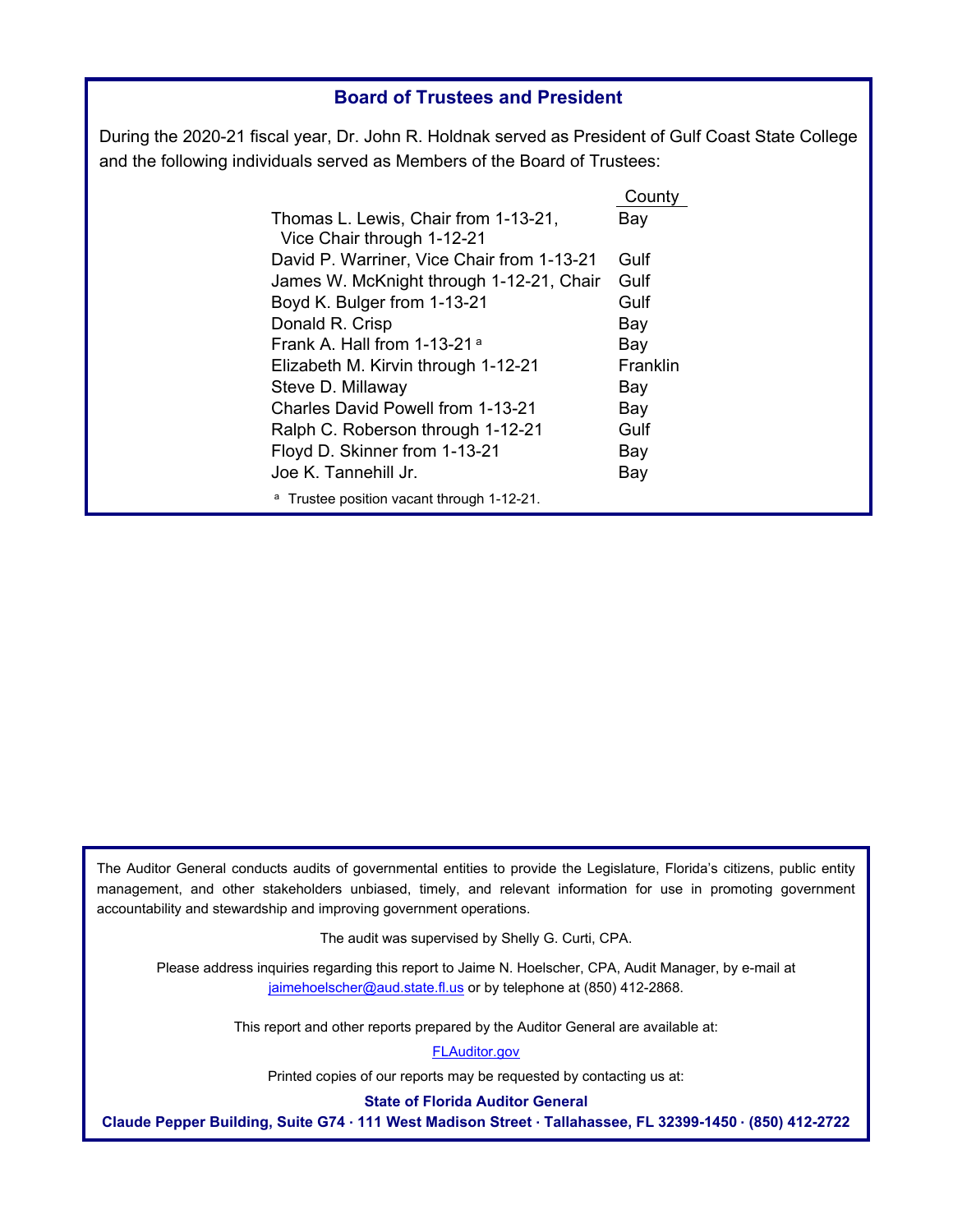# **GULF COAST STATE COLLEGE TABLE OF CONTENTS**

|                                                                                                                                                                         | Page<br>No. |
|-------------------------------------------------------------------------------------------------------------------------------------------------------------------------|-------------|
|                                                                                                                                                                         |             |
|                                                                                                                                                                         |             |
|                                                                                                                                                                         |             |
|                                                                                                                                                                         |             |
|                                                                                                                                                                         |             |
| <b>BASIC FINANCIAL STATEMENTS</b>                                                                                                                                       |             |
|                                                                                                                                                                         |             |
|                                                                                                                                                                         |             |
|                                                                                                                                                                         |             |
|                                                                                                                                                                         |             |
| OTHER REQUIRED SUPPLEMENTARY INFORMATION                                                                                                                                |             |
| Schedule of Changes in the College's Total Other Postemployment Benefits Liability                                                                                      |             |
| Schedule of the College's Proportionate Share of the Net Pension Liability - Florida                                                                                    |             |
| Schedule of College Contributions - Florida Retirement System Pension Plan  44                                                                                          |             |
| Schedule of the College's Proportionate Share of the Net Pension Liability - Health                                                                                     |             |
| Schedule of College Contributions - Health Insurance Subsidy Pension Plan 46                                                                                            |             |
|                                                                                                                                                                         |             |
| INDEPENDENT AUDITOR'S REPORT ON INTERNAL CONTROL OVER<br>FINANCIAL REPORTING AND ON COMPLIANCE AND OTHER MATTERS<br>BASED ON AN AUDIT OF FINANCIAL STATEMENTS PERFORMED |             |
|                                                                                                                                                                         |             |
|                                                                                                                                                                         |             |
|                                                                                                                                                                         |             |
|                                                                                                                                                                         |             |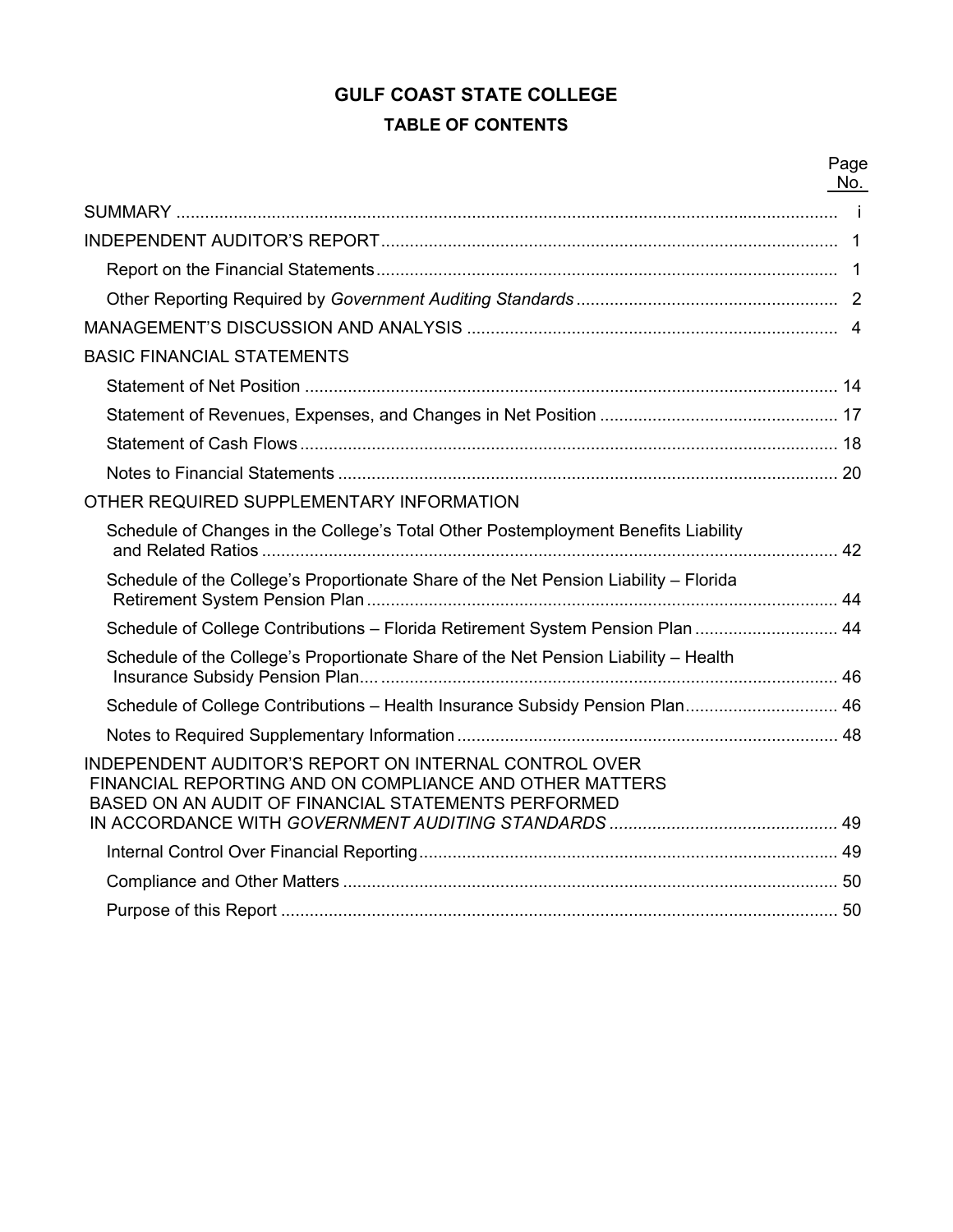#### SUMMARY OF REPORT ON FINANCIAL STATEMENTS

<span id="page-3-0"></span>Our audit disclosed that the basic financial statements of Gulf Coast State College (a component unit of the State of Florida) were presented fairly, in all material respects, in accordance with prescribed financial reporting standards.

SUMMARY OF REPORT ON INTERNAL CONTROL AND COMPLIANCE

Our audit did not identify any deficiencies in internal control over financial reporting that we consider to be material weaknesses.

The results of our tests disclosed no instances of noncompliance or other matters that are required to be reported under *Government Auditing Standards*, issued by the Comptroller General of the United States.

#### AUDIT OBJECTIVES AND SCOPE

Our audit objectives were to determine whether Gulf Coast State College and its officers with administrative and stewardship responsibilities for College operations had:

- Presented the College's basic financial statements in accordance with generally accepted accounting principles;
- Established and implemented internal control over financial reporting and compliance with requirements that could have a direct and material effect on the financial statements; and
- Complied with the various provisions of laws, rules, regulations, contracts, and grant agreements that are material to the financial statements.

The scope of this audit included an examination of the College's basic financial statements as of and for the fiscal year ended June 30, 2021. We obtained an understanding of the College's environment, including its internal control, and assessed the risk of material misstatement necessary to plan the audit of the basic financial statements. We also examined various transactions to determine whether they were executed, in both manner and substance, in accordance with governing provisions of laws, rules, regulations, contracts, and grant agreements.

An examination of Federal awards administered by the College is included within the scope of our Statewide audit of Federal awards administered by the State of Florida.

# AUDIT METHODOLOGY

We conducted our audit in accordance with auditing standards generally accepted in the United States of America and applicable standards contained in *Government Auditing Standards*, issued by the Comptroller General of the United States.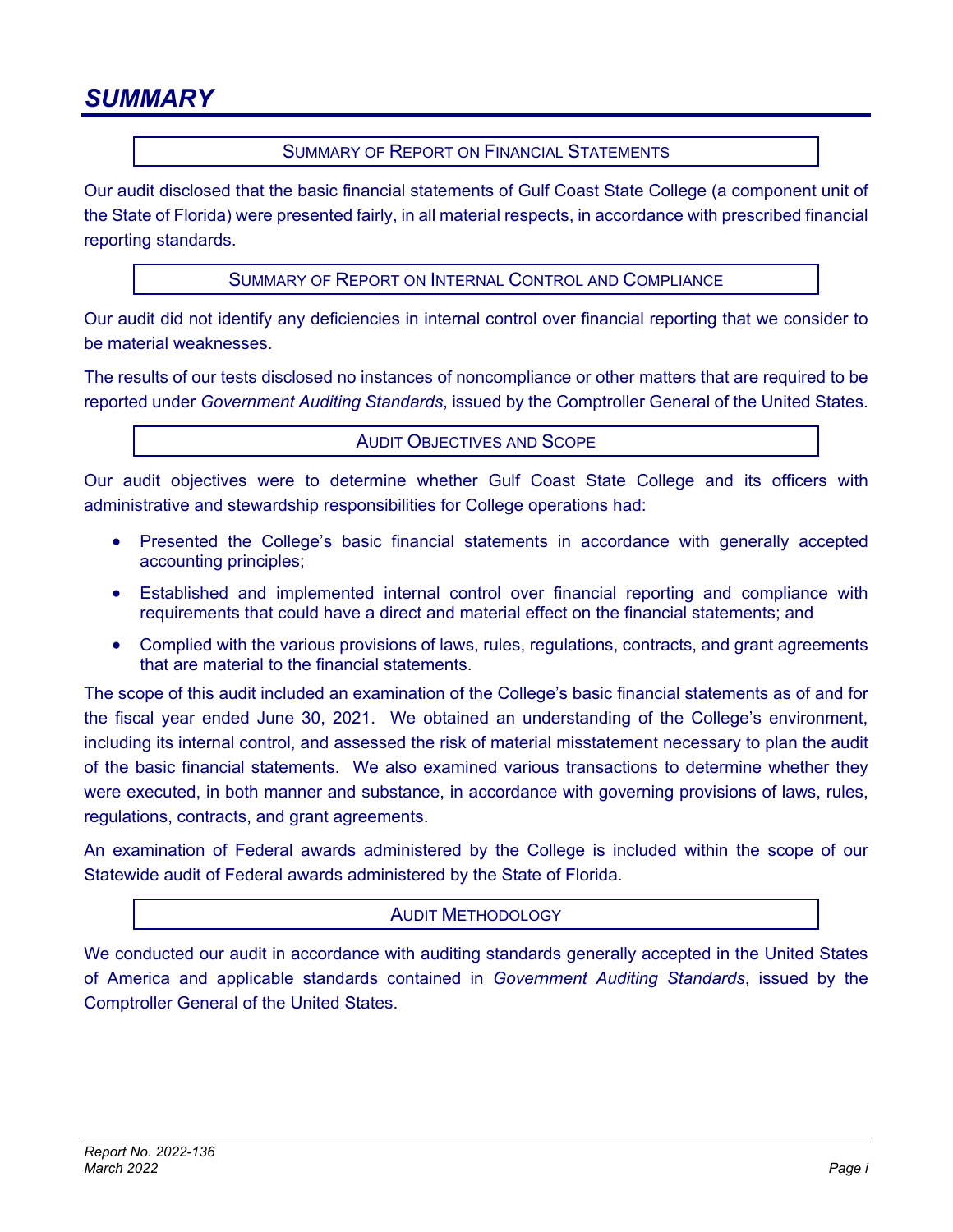<span id="page-4-0"></span>

Sherrill F. Norman, CPA Auditor General

# **AUDITOR GENERAL STATE OF FLORIDA**

Claude Denson Pepper Building, Suite G74 111 West Madison Street Tallahassee, Florida 32399-1450



Phone: (850) 412-2722 Fax: (850) 488-6975

The President of the Senate, the Speaker of the House of Representatives, and the Legislative Auditing Committee

# **INDEPENDENT AUDITOR'S REPORT**

# **Report on the Financial Statements**

We have audited the accompanying financial statements of Gulf Coast State College, a component unit of the State of Florida, and its discretely presented component unit as of and for the fiscal year ended June 30, 2021, and the related notes to the financial statements, which collectively comprise the College's basic financial statements as listed in the table of contents.

# *Management's Responsibility for the Financial Statements*

Management is responsible for the preparation and fair presentation of these financial statements in accordance with accounting principles generally accepted in the United States of America; this includes the design, implementation, and maintenance of internal control relevant to the preparation and fair presentation of financial statements that are free from material misstatement, whether due to fraud or error.

# *Auditor's Responsibility*

Our responsibility is to express opinions on these financial statements based on our audit. We did not audit the financial statements of the discretely presented component unit, which represent 100 percent of the transactions and account balances of the discretely presented component unit columns. Those statements were audited by other auditors whose report has been furnished to us, and our opinion, insofar as it relates to the amounts included for the discretely presented component unit, is based solely on the report of the other auditors. We conducted our audit in accordance with auditing standards generally accepted in the United States of America and the standards applicable to financial audits contained in *Government Auditing Standards*, issued by the Comptroller General of the United States. Those standards require that we plan and perform the audit to obtain reasonable assurance about whether the financial statements are free from material misstatement.

An audit involves performing procedures to obtain audit evidence about the amounts and disclosures in the financial statements. The procedures selected depend on the auditor's judgment, including the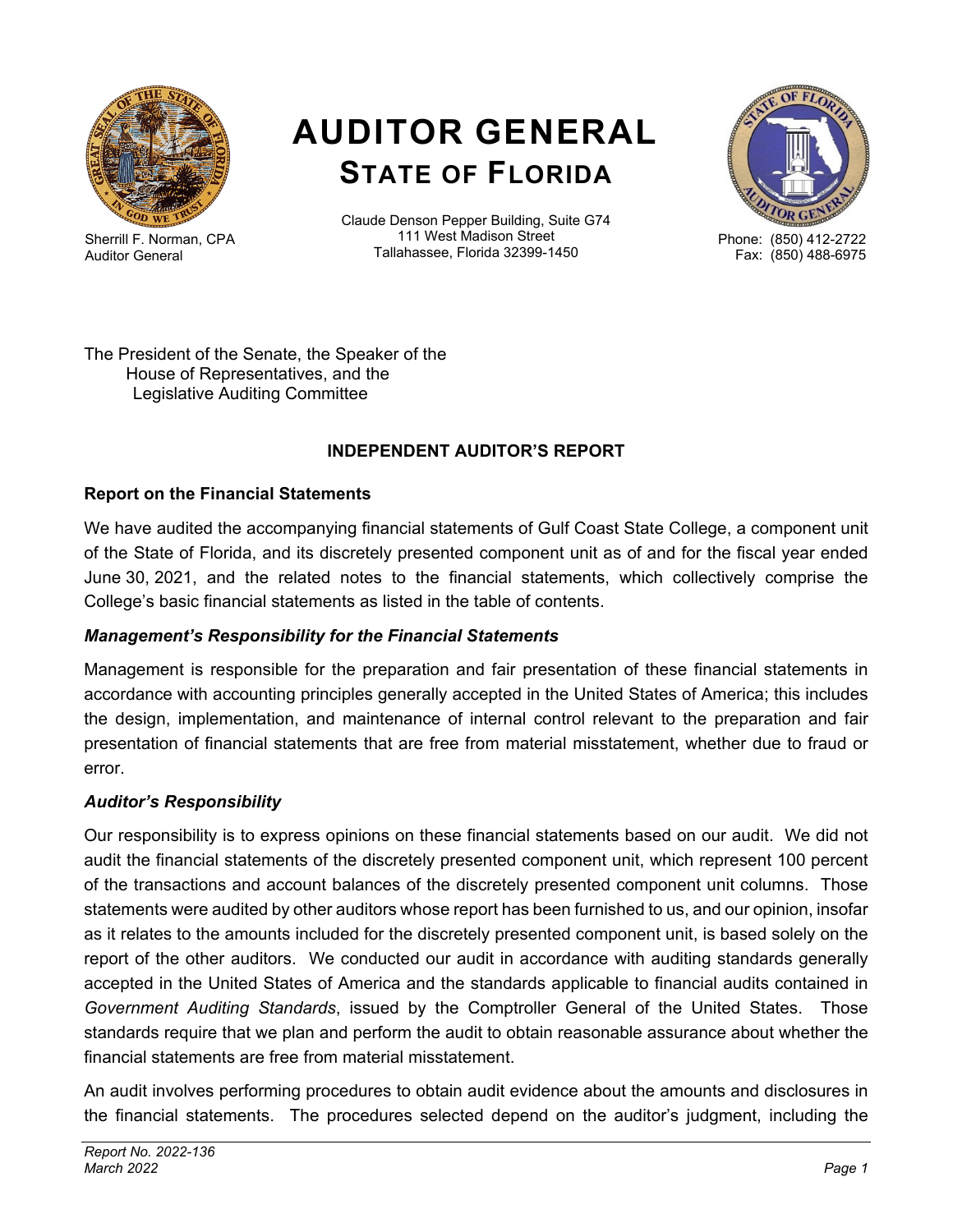<span id="page-5-0"></span>assessment of the risks of material misstatement of the financial statements, whether due to fraud or error. In making those risk assessments, the auditor considers internal control relevant to the entity's preparation and fair presentation of the financial statements in order to design audit procedures that are appropriate in the circumstances, but not for the purpose of expressing an opinion on the effectiveness of the entity's internal control. Accordingly, we express no such opinion. An audit also includes evaluating the appropriateness of accounting policies used and the reasonableness of significant accounting estimates made by management, as well as evaluating the overall presentation of the financial statements.

We believe that the audit evidence we have obtained is sufficient and appropriate to provide a basis for our audit opinions.

# *Opinions*

In our opinion, based on our audit and the report of other auditors, the financial statements referred to above present fairly, in all material respects, the respective financial position of Gulf Coast State College and of its discretely presented component unit as of June 30, 2021, and the respective changes in financial position and, where applicable, cash flows thereof for the fiscal year then ended in accordance with accounting principles generally accepted in the United States of America.

# *Other Matter*

# *Required Supplementary Information*

Accounting principles generally accepted in the United States of America require that **MANAGEMENT'S DISCUSSION AND ANALYSIS**, the **Schedule of Changes in the College's Total Other Postemployment Benefits Liability and Related Ratios**, **Schedule of the College's Proportionate Share of the Net Pension Liability – Florida Retirement System Pension Plan**, **Schedule of College Contributions – Florida Retirement System Pension Plan**, **Schedule of the College's Proportionate Share of the Net Pension Liability – Health Insurance Subsidy Pension Plan**, **Schedule of College Contributions – Health Insurance Subsidy Pension Plan**, and **Notes to Required Supplementary Information**, as listed in the table of contents, be presented to supplement the basic financial statements. Such information, although not a part of the basic financial statements, is required by the Governmental Accounting Standards Board who considers it to be an essential part of financial reporting for placing the basic financial statements in an appropriate operational, economic, or historical context. We have applied certain limited procedures to the required supplementary information in accordance with auditing standards generally accepted in the United States of America, which consisted of inquiries of management about the methods of preparing the information and comparing the information for consistency with management's responses to our inquiries, the basic financial statements, and other knowledge we obtained during our audit of the basic financial statements. We do not express an opinion or provide any assurance on the information because the limited procedures do not provide us with sufficient evidence to express an opinion or provide any assurance.

# **Other Reporting Required by** *Government Auditing Standards*

In accordance with *Government Auditing Standards*, we have also issued our report dated March 2, 2022, on our consideration of the Gulf Coast State College's internal control over financial reporting and on our tests of its compliance with certain provisions of laws, rules, regulations, contracts,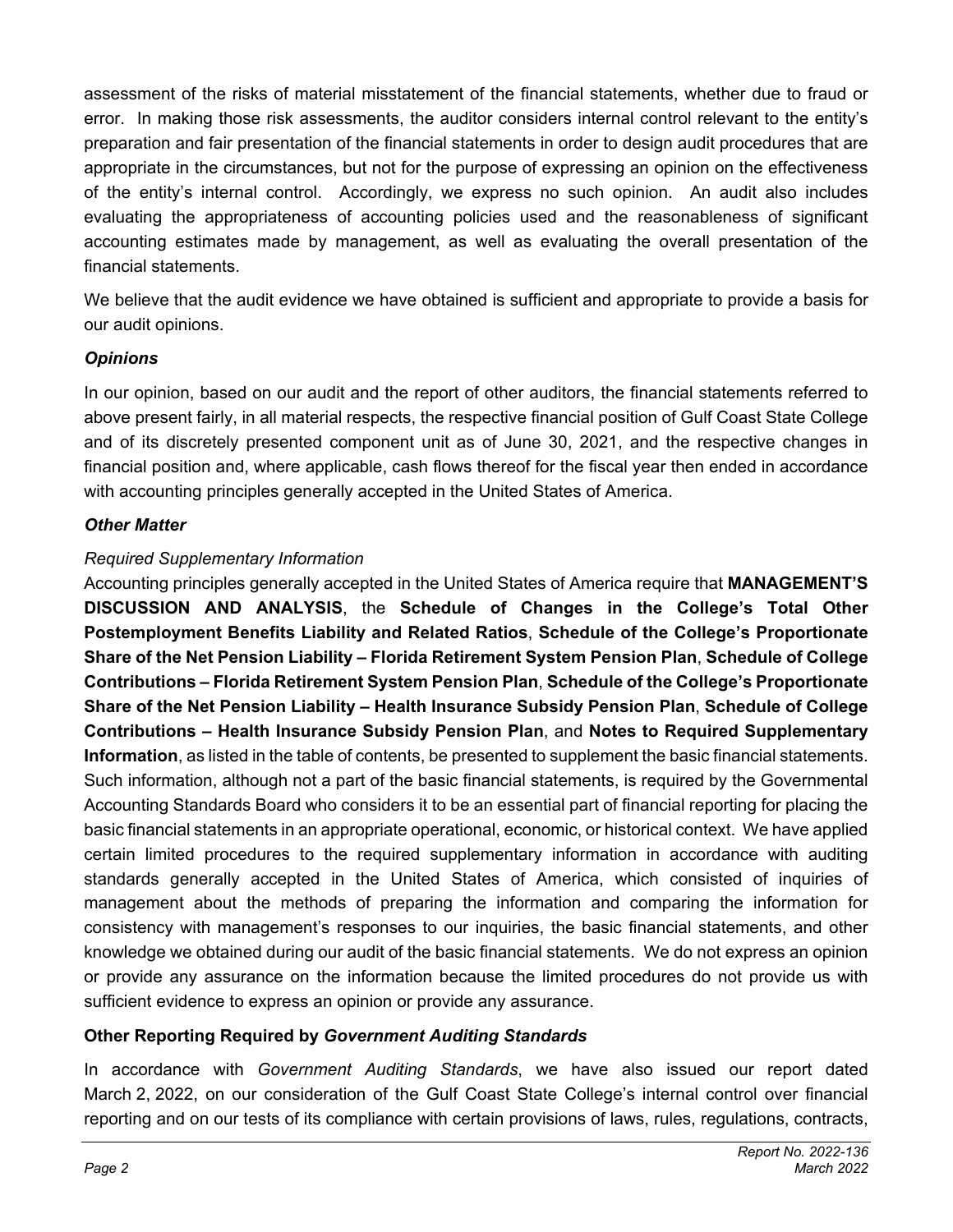and grant agreements and other matters included under the heading **INDEPENDENT AUDITOR'S REPORT ON INTERNAL CONTROL OVER FINANCIAL REPORTING AND ON COMPLIANCE AND OTHER MATTERS BASED ON AN AUDIT OF FINANCIAL STATEMENTS PERFORMED IN ACCORDANCE WITH** *GOVERNMENT AUDITING STANDARDS*. The purpose of that report is solely to describe the scope of our testing of internal control over financial reporting and compliance and the results of that testing, and not to provide an opinion on the effectiveness of the internal control over financial reporting or on compliance. That report is an integral part of an audit performed in accordance with *Government Auditing Standards* in considering the Gulf Coast State College's internal control over financial reporting and compliance.

Respectfully submitted,

Sherrill F. Norman, CPA Tallahassee, Florida March 2, 2022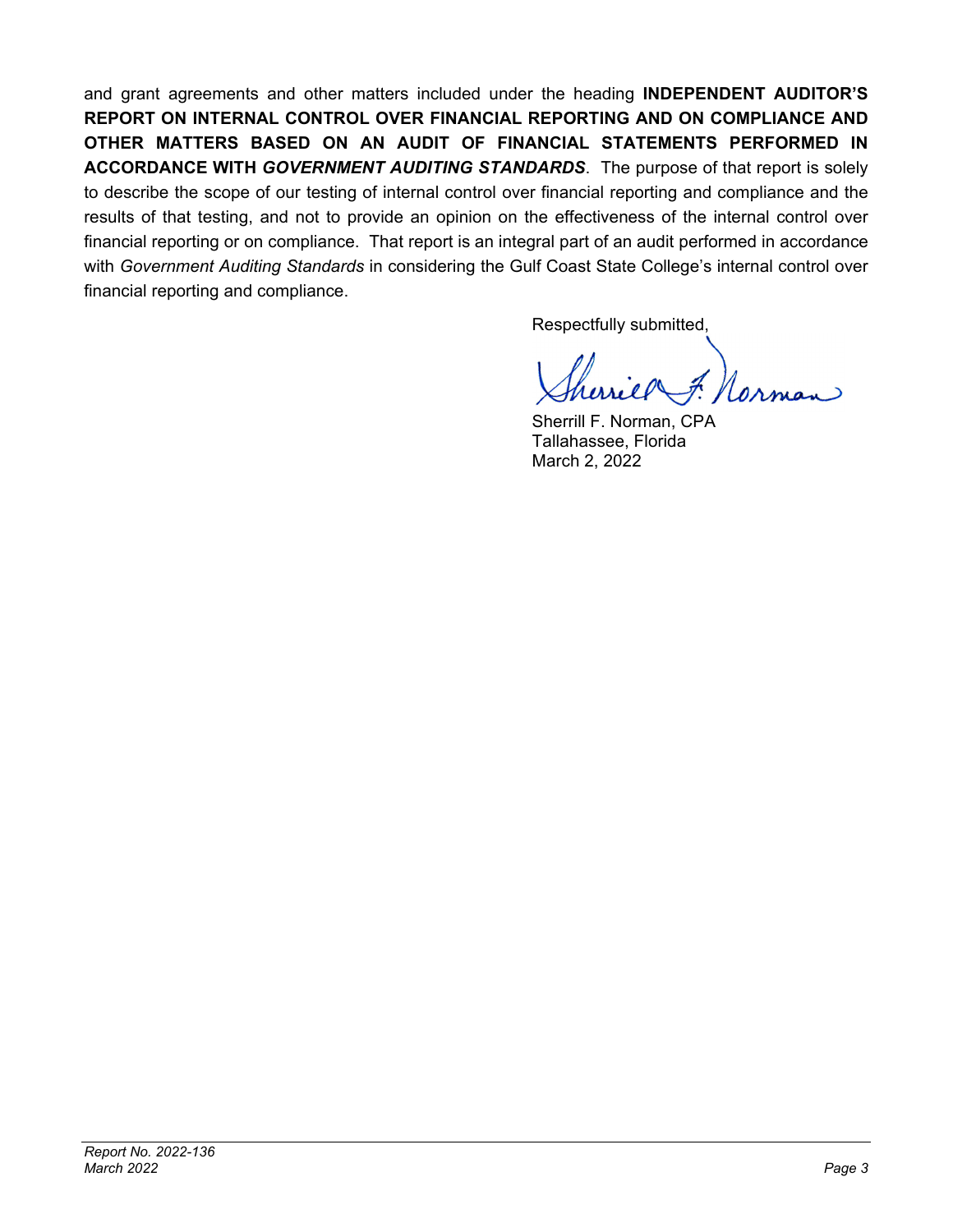# <span id="page-7-0"></span>*MANAGEMENT'S DISCUSSION AND ANALYSIS*

Management's discussion and analysis (MD&A) provides an overview of the financial position and activities of the College for the fiscal year ended June 30, 2021, and should be read in conjunction with the financial statements and notes thereto. The MD&A, and financial statements and notes thereto, are the responsibility of College management. The MD&A contains financial activity of the College for the fiscal years ended June 30, 2021, and June 30, 2020.

# FINANCIAL HIGHLIGHTS

The College's assets and deferred outflows of resources totaled \$124.3 million at June 30, 2021. This balance reflects a \$4.3 million, or 3.6 percent, increase as compared to the 2019-20 fiscal year, the change resulted primarily from the following: \$1.2 million increase in current assets – cash and cash equivalents, a \$0.5 million increase in current assets – accounts receivable, and an increase in noncurrent assets – restricted cash and cash equivalents in the amount of \$2.4 million. While assets and deferred outflows of resources grew, liabilities and deferred inflows of resources increased by \$4.1 million, or 12.5 percent, totaling \$37 million at June 30, 2021. Total liabilities increased by \$4.7 million resulting primarily from a \$2 million increase in current liabilities – unearned revenue, and a \$2.9 million increase in noncurrent liabilities – net pension liability. This increase was offset by a slight decrease of \$0.6 million in deferred inflows of resources – pensions. As a result, the College's net position increased by \$0.2 million, resulting in a year-end balance of \$87.3 million.

The College's operating revenues totaled \$12.3 million for the 2020-21 fiscal year, representing a 6 percent increase compared to the 2019-20 fiscal year. This change is mainly due to an increase in Federal grants and contracts of \$1.1 million. Operating expenses totaled \$53.7 million for the 2020-21 fiscal year, representing a decrease of \$26.6 million, or 33.1 percent as compared to the 2019-20 fiscal year due primarily to a \$26.6 million decrease in materials and supplies and a \$1.1 million decrease in contractual services. In addition, this large decrease was slightly offset by a \$1.6 million increase in scholarships and waivers.

Net position represents the residual interest in the College's assets and deferred outflows of resources after deducting liabilities and deferred inflows of resources. The College's comparative total net position by category for the fiscal years ended June 30, 2021, and June 30, 2020, is shown in the following graph: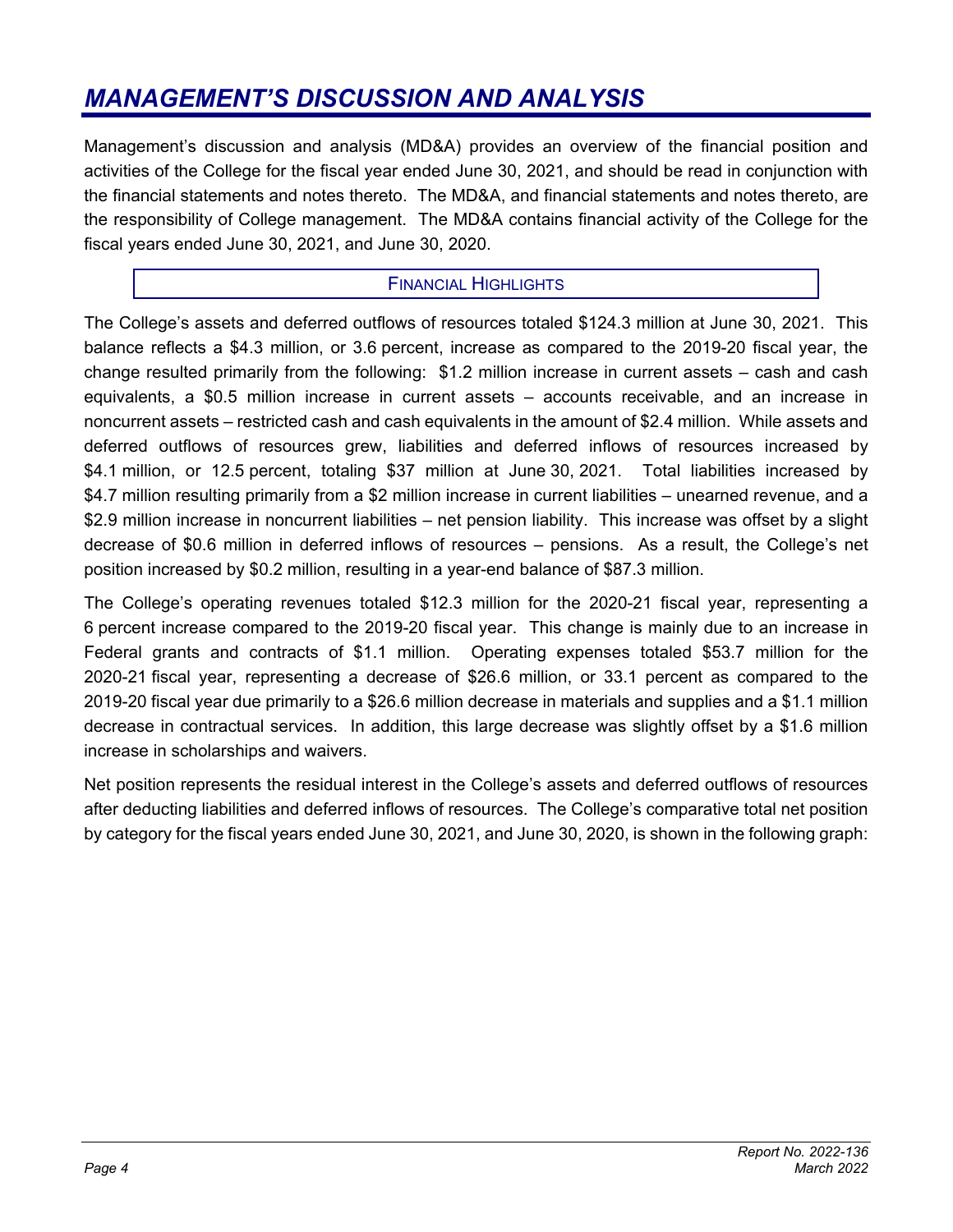



The following chart provides a graphical presentation of College revenues by category for the 2020-21 fiscal year:



# OVERVIEW OF FINANCIAL STATEMENTS

Pursuant to the Governmental Accounting Standards Board (GASB) Statement No. 35, the College's financial report consists of three basic financial statements: the statement of net position; the statement of revenues, expenses, and changes in net position; and the statement of cash flows. The financial statements, and notes thereto, encompass the College and its component unit, Gulf Coast State College Foundation, Inc. (Foundation). Based on the application of the criteria for determining component units, the Foundation and The Gulf Coast Commodore Club, Inc. (Commodore Club) are included within the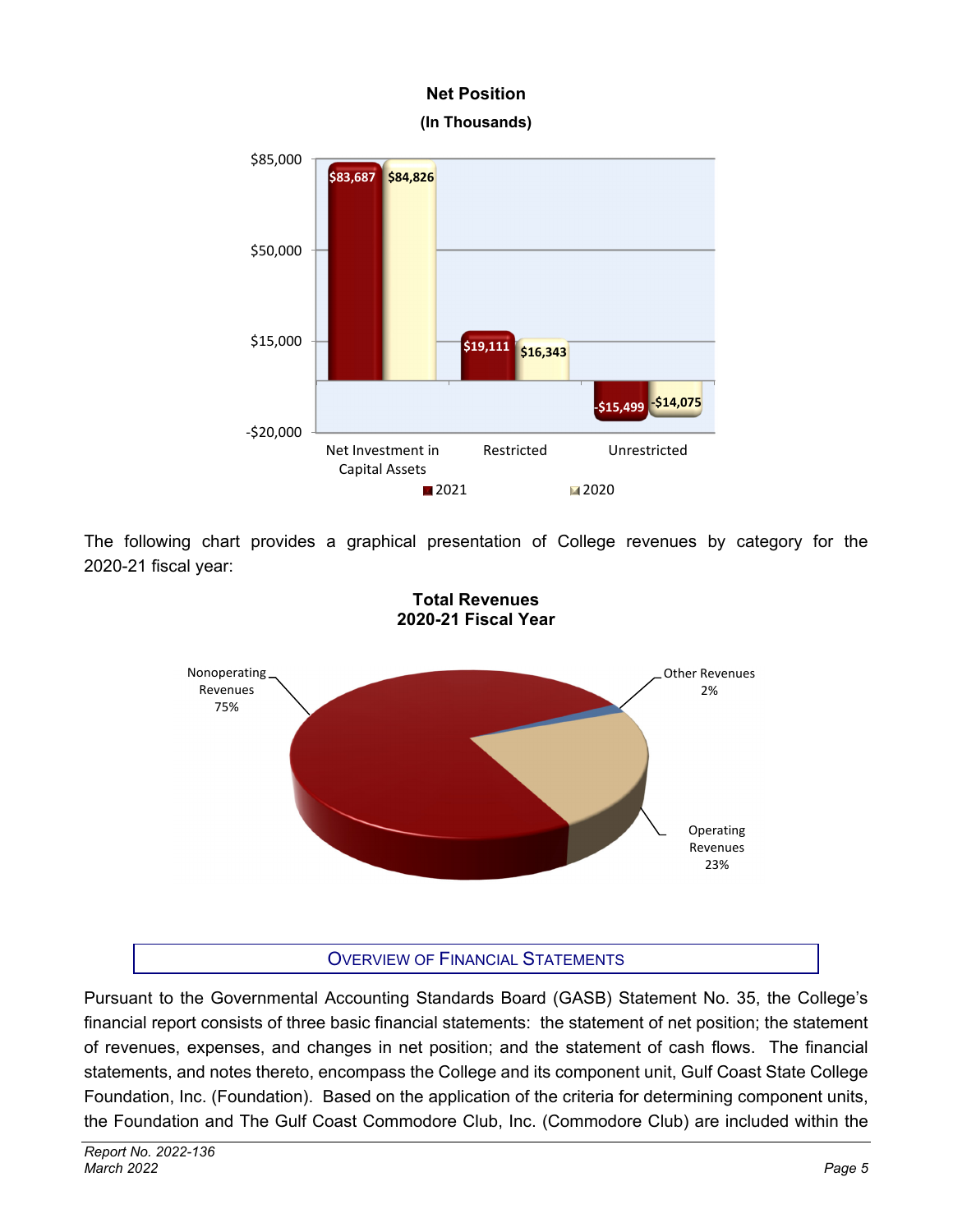College reporting entity as discretely presented component units. The financial activities of the Commodore Club are not included in the College's financial statements as the total assets related to this component unit represent less than one percent of the total aggregate component units' assets.

Information regarding the Foundation component unit is presented in the notes to financial statements. This MD&A focuses on the College, excluding the discretely presented component unit.

# **The Statement of Net Position**

The statement of net position reflects the assets, deferred outflows of resources, liabilities, and deferred inflows of resources of the College, using the accrual basis of accounting, and presents the financial position of the College at a specified time. Assets, plus deferred outflows of resources, less liabilities, less deferred inflows of resources, equals net position, which is one indicator of the College's current financial condition. The changes in net position that occur over time indicate improvement or deterioration in the College's financial condition.

The following summarizes the College's assets, deferred outflows of resources, liabilities, deferred inflows of resources, and net position at June 30:

# **Condensed Statement of Net Position at June 30**

|                                       | 2021      | 2020      |
|---------------------------------------|-----------|-----------|
| <b>Assets</b>                         |           |           |
| <b>Current Assets</b>                 | \$23,030  | \$20,920  |
| Capital Assets, Net                   | 87,117    | 88,566    |
| <b>Other Noncurrent Assets</b>        | 6,327     | 3,934     |
| <b>Total Assets</b>                   | 116,474   | 113,420   |
| <b>Deferred Outflows of Resources</b> | 7,873     | 6,618     |
| <b>Liabilities</b>                    |           |           |
| <b>Current Liabilities</b>            | 5,185     | 3,321     |
| <b>Noncurrent Liabilities</b>         | 30,215    | 27,370    |
| <b>Total Liabilities</b>              | 35,400    | 30,691    |
| Deferred Inflows of Resources         | 1,648     | 2,253     |
| <b>Net Position</b>                   |           |           |
| Net Investment in Capital Assets      | 83,687    | 84,826    |
| Restricted                            | 19,111    | 16,343    |
| Unrestricted                          | (15, 499) | (14, 075) |
| <b>Total Net Position</b>             | \$87,299  | \$87,094  |

#### **(In Thousands)**

Total assets increased by \$3.1 million with current assets increasing \$2.1 million and other noncurrent assets increasing \$2.4 million. This increase was offset by a decrease in capital assets, net in the amount of \$1.4 million. These changes are primarily attributed to an increase in current assets – cash and cash equivalents of \$1.2 million, a \$0.5 million increase in current assets – accounts receivable, and an increase in noncurrent assets – restricted cash and cash equivalents in the amount of \$2.4 million. In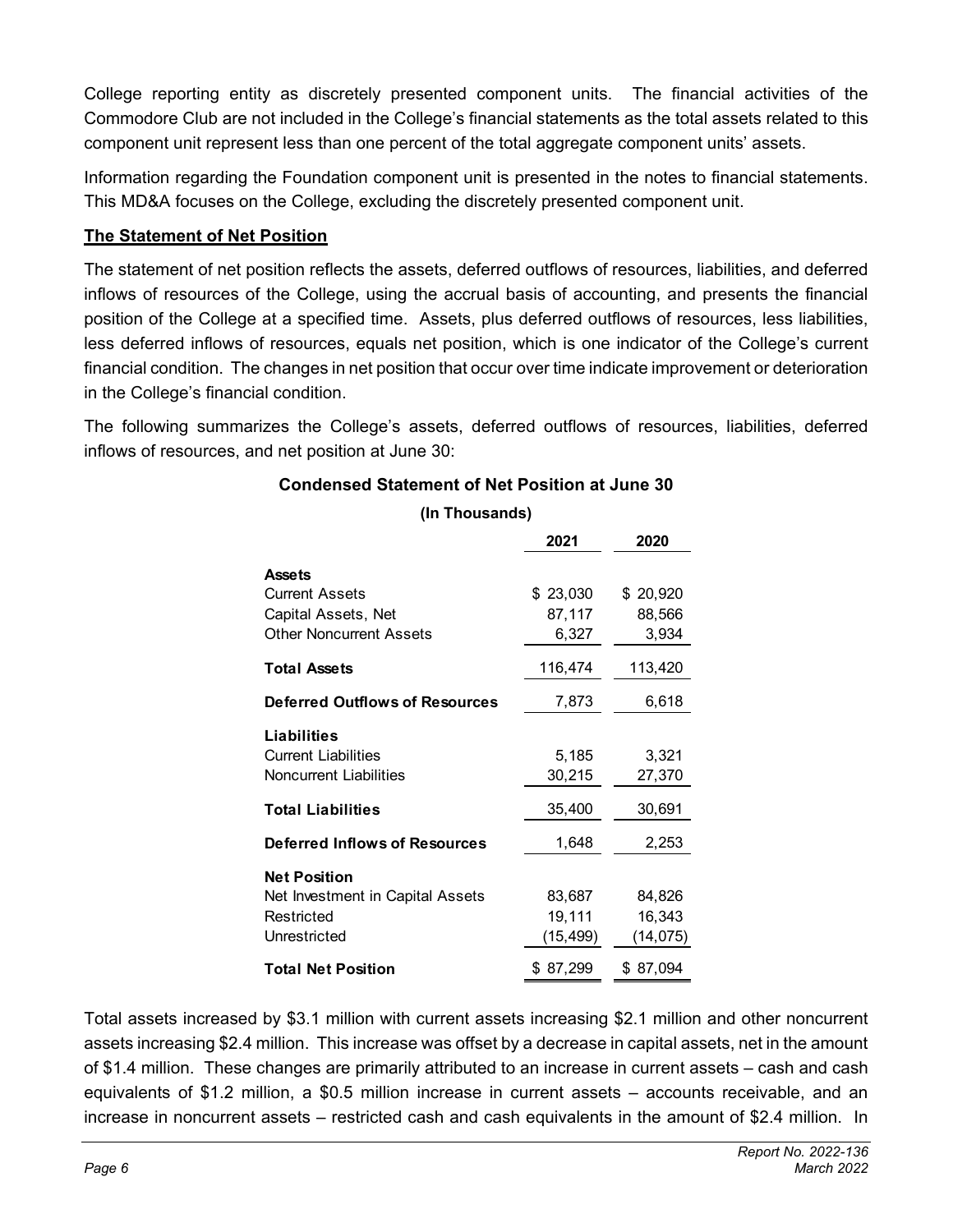addition, deferred outflows of resources – pensions increased by \$0.9 million. Total liabilities increased by \$4.7 million resulting primarily from a \$2 million increase in current liabilities – unearned revenue, and a \$2.9 million increase in noncurrent liabilities – net pension liability. In addition, deferred inflows of resources – pensions decreased by \$0.6 million. The effect of the increase in total assets and deferred outflows of resources, coupled by the increase in total liabilities and the decrease in deferred inflows of resources resulted in an increase of \$0.2 million in total net position.

# **The Statement of Revenues, Expenses, and Changes in Net Position**

The statement of revenues, expenses, and changes in net position presents the College's revenue and expense activity, categorized as operating and nonoperating. Revenues and expenses are recognized when earned or incurred, regardless of when cash is received or paid.

The following summarizes the College's activity for the 2020-21 and 2019-20 fiscal years:

## **Condensed Statement of Revenues, Expenses, and Changes in Net Position For the Fiscal Years**

|                                                            | 2020-21 |                     | 2019-20 |                    |
|------------------------------------------------------------|---------|---------------------|---------|--------------------|
| <b>Operating Revenues</b><br>Less, Operating Expenses      | \$      | 12,252<br>53,714    | \$      | 11,563<br>80,322   |
| <b>Operating Loss</b><br>Net Nonoperating Revenues         |         | (41, 462)<br>40,680 |         | (68,759)<br>66,868 |
| <b>Loss Before Other Revenues</b><br><b>Other Revenues</b> |         | (782)<br>987        |         | (1,891)<br>1,083   |
| Net Increase (Decrease) In Net Position                    |         | 205                 |         | (808)              |
| Net Position, Beginning of Year                            |         | 87,094              |         | 87,902             |
| <b>Net Position, End of Year</b>                           | \$      | 87.299              | \$      | 87.094             |

**(In Thousands)** 

# **Operating Revenues**

GASB Statement No. 35 categorizes revenues as either operating or nonoperating. Operating revenues generally result from exchange transactions where each of the parties to the transaction either gives or receives something of equal or similar value.

The following summarizes the operating revenues by source that were used to fund operating activities for the 2020-21 and 2019-20 fiscal years: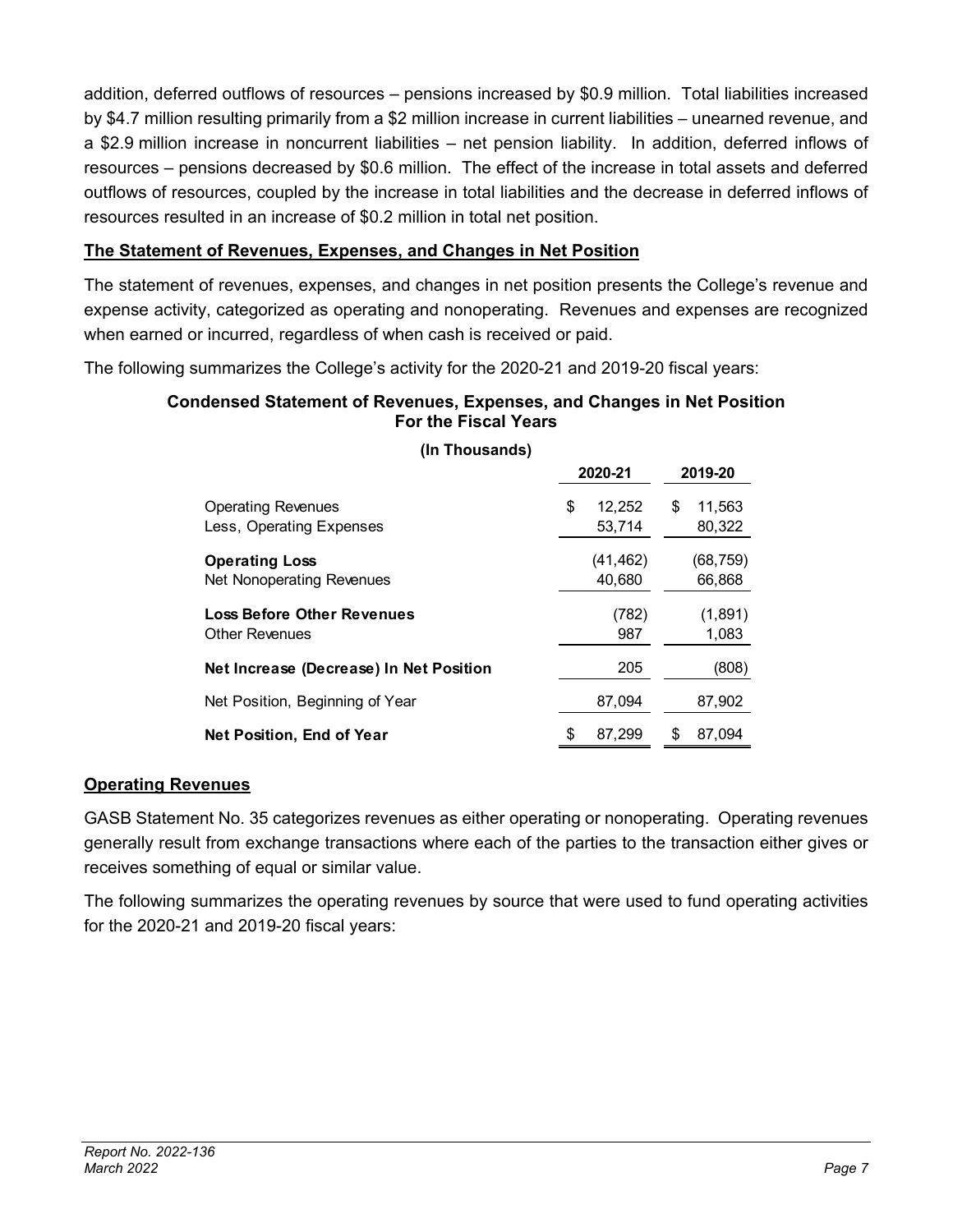# **Operating Revenues For the Fiscal Years**

#### **(In Thousands)**

|                                                                              | 2020-21 |              | 2019-20 |              |
|------------------------------------------------------------------------------|---------|--------------|---------|--------------|
| <b>Student Tuition and Fees, Net</b>                                         | S       | 4.499        | S       | 4.505        |
| <b>Grants and Contracts</b><br>Sales and Services of Educational Departments |         | 5.979<br>16  |         | 5,424<br>18  |
| <b>Auxiliary Enterprises, Net</b><br>Other                                   |         | 1,633<br>125 |         | 1,385<br>231 |
| <b>Total Operating Revenues</b>                                              |         | 12,252       | S       | 11.563       |

The following chart presents the College's operating revenues for the 2020-21 and 2019-20 fiscal years:



**Operating Revenues (In Thousands)** 

College operating revenue changes were primarily the result of an increase in grants and contracts.

# **Operating Expenses**

Expenses are categorized as operating or nonoperating. The majority of the College's expenses are operating expenses as defined by GASB Statement No. 35. GASB gives financial reporting entities the choice of reporting operating expenses in the functional or natural classifications. The College has chosen to report the expenses in their natural classification on the statement of revenues, expenses, and changes in net position and has displayed the functional classification in the notes to financial statements.

The following summarizes operating expenses by natural classification for the 2020-21 and 2019-20 fiscal years: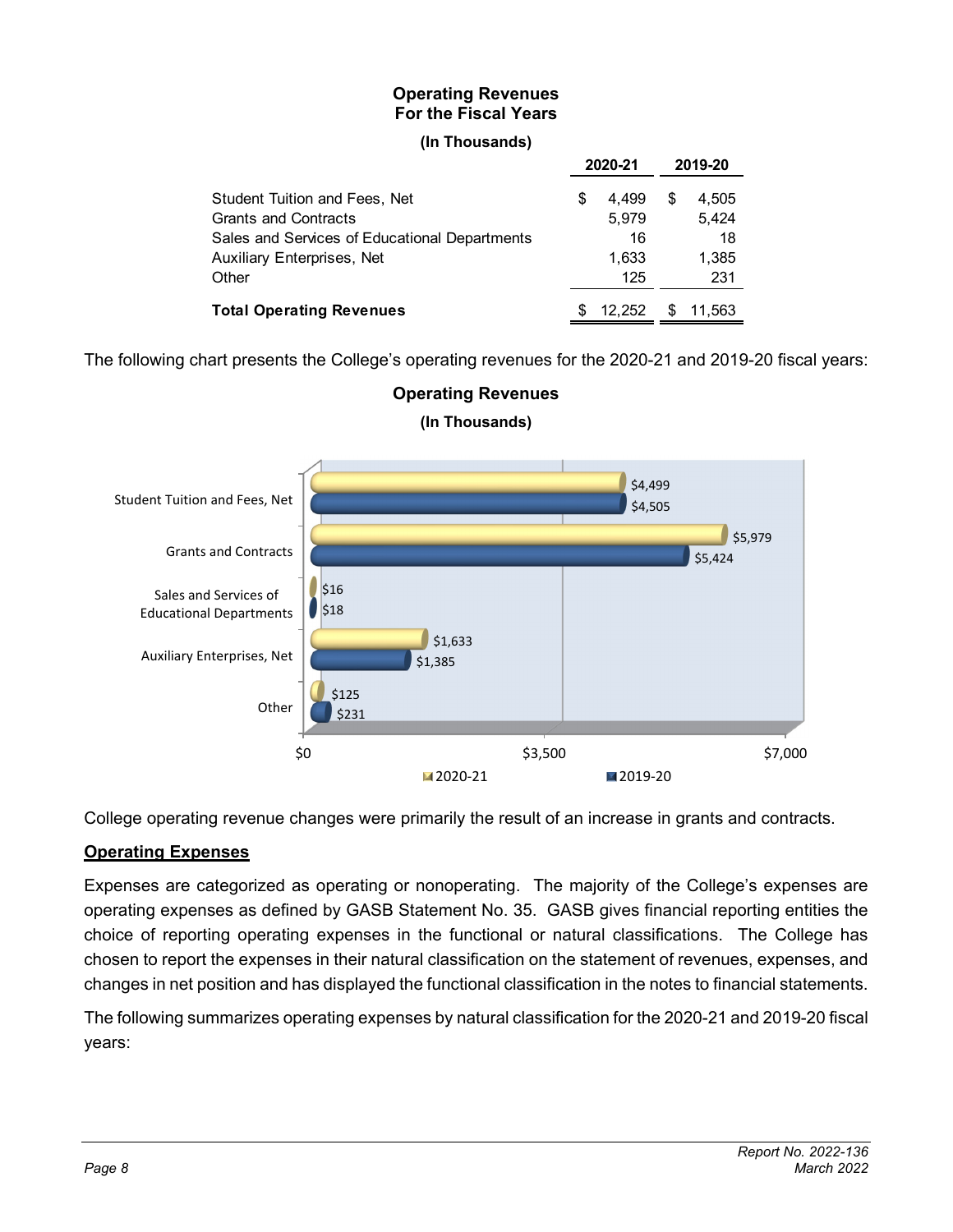# **Operating Expenses For the Fiscal Years**

#### **(In Thousands)**

|                                                                                                                                                                                                             | 2020-21 |                                                              |                                                                 |  |  |  |  |  |  |  |  |  | 2019-20 |
|-------------------------------------------------------------------------------------------------------------------------------------------------------------------------------------------------------------|---------|--------------------------------------------------------------|-----------------------------------------------------------------|--|--|--|--|--|--|--|--|--|---------|
| <b>Personnel Services</b><br>Scholarships and Waivers<br>Utilities and Communications<br><b>Contractual Services</b><br><b>Other Services and Expenses</b><br><b>Materials and Supplies</b><br>Depreciation | S       | 28,024<br>7,238<br>1,837<br>3,160<br>3,176<br>5,379<br>4,900 | \$28,169<br>5,664<br>1,896<br>4,266<br>3,477<br>32,015<br>4,835 |  |  |  |  |  |  |  |  |  |         |
| <b>Total Operating Expenses</b>                                                                                                                                                                             |         | 53,714                                                       | 80.322                                                          |  |  |  |  |  |  |  |  |  |         |

The following chart presents the College's operating expenses for the 2020-21 and 2019-20 fiscal years:



# **Operating Expenses**

College operating expense changes were the result of the following factors: increase in scholarship and waivers offset by a decrease in contractual services, and a decrease in materials and supplies. The significant decrease in materials and supplies and the decrease in contractual services is due to completion of repairs due to Hurricane Michael. The increase in scholarships and waivers is due to payments made to students through the COVID-19 Federal grant for student assistance.

# **Nonoperating Revenues and Expenses**

Certain revenue sources that the College relies on to provide funding for operations, including State noncapital appropriations, Federal and State student financial aid, certain gifts and grants, and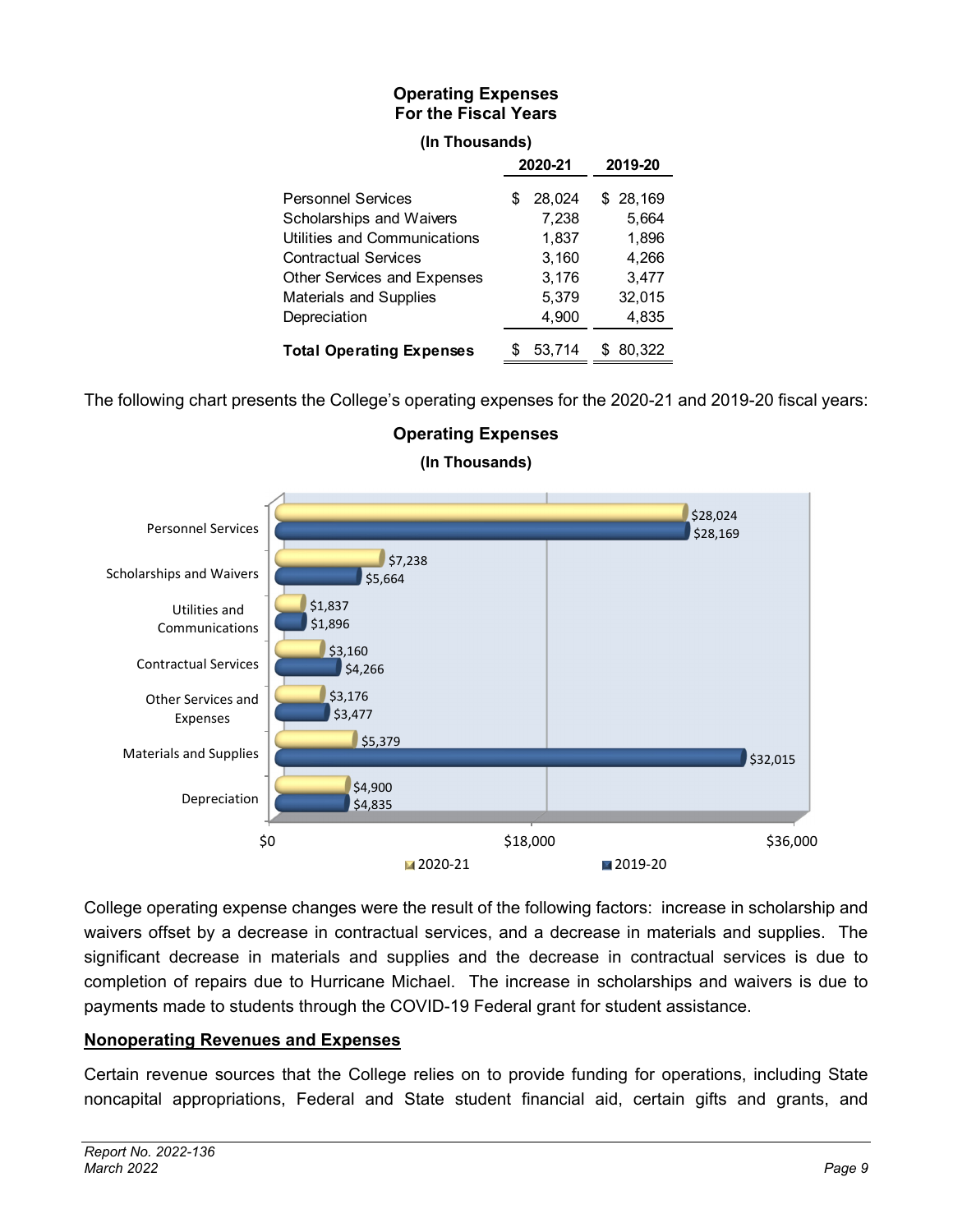investment income are defined by GASB as nonoperating. Nonoperating expenses include capital financing costs and other costs related to capital assets. The following summarizes the College's nonoperating revenues and expenses for the 2020-21 and 2019-20 fiscal years:

# **Nonoperating Revenues (Expenses) For the Fiscal Years**

#### **(In Thousands)**

|                                                             | 2020-21        | 2019-20        |
|-------------------------------------------------------------|----------------|----------------|
| <b>State Noncapital Appropriations</b>                      | \$24,788       | \$22,975       |
| Federal and State Student Financial Aid<br>Gifts and Grants | 9,108<br>5,183 | 9,850<br>2,494 |
| Investment Income<br><b>Other Nonoperating Revenues</b>     | 100<br>1,660   | 124<br>31,599  |
| Interest on Capital Asset-Related Debt                      | (159)          | (174)          |
| <b>Net Nonoperating Revenues</b>                            | 40.680         | 66.868<br>Ж,   |

The primary change in net nonoperating revenues is the result of a decrease in other nonoperating revenues attributed to a decrease in insurance recoveries related to Hurricane Michael, and an increase in gifts and grants attributed to funding received from Triumph Gulf Coast, Inc. (Triumph). Triumph funding was received and utilized to expand both the nursing program at the Gulf Franklin campus and the unmanned vehicle program at the Panama City campus. Additional funding was received through a third Triumph grant for the purchase of assets to be used in response to future natural disasters.

## **Other Revenues**

This category is composed of State capital appropriations and capital grants, contracts, gifts, and fees. The following summarizes the College's other revenues for the 2020-21 and 2019-20 fiscal years:

# **Other Revenues For the Fiscal Years**

#### **(In Thousands)**

|                                                                                   | 2020-21    |     | 2019-20    |
|-----------------------------------------------------------------------------------|------------|-----|------------|
| <b>State Capital Appropriations</b><br>Capital Grants, Contracts, Gifts, and Fees | 95.<br>892 | \$. | 133<br>950 |
| Total                                                                             | 987        |     | \$1,083    |

The College other revenues remained fairly consistent between the two fiscal years.

# **The Statement of Cash Flows**

The statement of cash flows provides information about the College's financial results by reporting the major sources and uses of cash and cash equivalents. This statement will assist in evaluating the College's ability to generate net cash flows, its ability to meet its financial obligations as they come due, and its need for external financing. Cash flows from operating activities show the net cash used by the operating activities of the College. Cash flows from capital financing activities include all plant funds and related long-term debt activities. Cash flows from investing activities show the net source and use of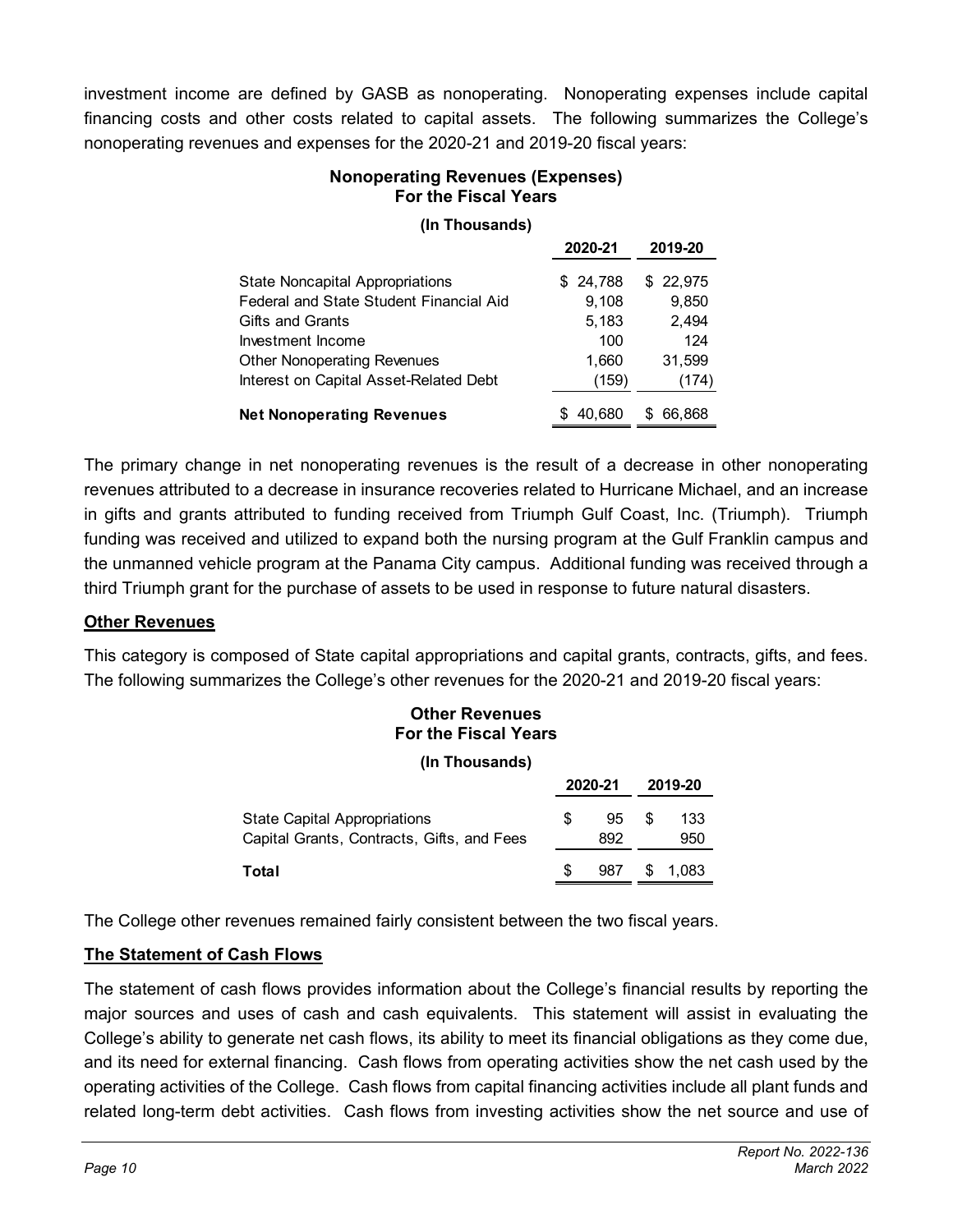cash related to purchasing or selling investments, and earning income on those investments. Cash flows from noncapital financing activities include those activities not covered in other sections.

The following summarizes the College's cash flows for the 2020-21 and 2019-20 fiscal years:

# **Condensed Statement of Cash Flows For the Fiscal Years**

# **(In Thousands)**

**2020-21 2019-20**

| Cash Provided (Used) by:                     |             |              |
|----------------------------------------------|-------------|--------------|
| <b>Operating Activities</b>                  | \$ (33,713) | \$ (61, 831) |
| Noncapital Financing Activities              | 39,079      | 35,319       |
| Capital and Related Financing Activities     | (1,888)     | 27,104       |
| <b>Investing Activities</b>                  | 100         | 124          |
| Net Increase in Cash and Cash Equivalents    | 3,578       | 716          |
| Cash and Cash Equivalents, Beginning of Year | 8,378       | 7,662        |
| Cash and Cash Equivalents, End of Year       | 11.956      | 8.378<br>S   |

Major sources of funds came from State noncapital appropriations (\$24.8 million), Federal and State student financial aid (\$9.1 million), grants and contracts (\$5.9 million), net student tuition and fees (\$6 million), proceeds from insurance recoveries (\$1.7 million), Federal Direct Loan program receipts (\$1.6 million), net auxiliary enterprise receipts (\$1.6 million), and gifts and grants received for other than capital or endowment purposes (\$5.2 million). Major uses of funds were for payments to employees and for employee benefits (\$26.3 million), payments to suppliers (\$12 million), payments for scholarships (\$7.2 million), purchases of capital assets (\$3.7 million), payments for utilities and communications (\$1.8 million), and disbursements to students for the Federal Direct Loan program (\$1.6 million).

Changes in cash and cash equivalents were primarily the result of the following factors: reduction of Hurricane Michael related expenses and insurance recoveries, an increase in scholarship and waiver payments related to the COVID-19 pandemic, and an increase in gifts and grants.

> CAPITAL ASSETS, CAPITAL EXPENSES AND COMMITMENTS, AND DEBT ADMINISTRATION

# **Capital Assets**

At June 30, 2021, the College had \$158.1 million in capital assets, less accumulated depreciation of \$71 million, for net capital assets of \$87.1 million. Depreciation charges for the current fiscal year totaled \$4.9 million. The following table summarizes the College's capital assets, net of accumulated depreciation, at June 30: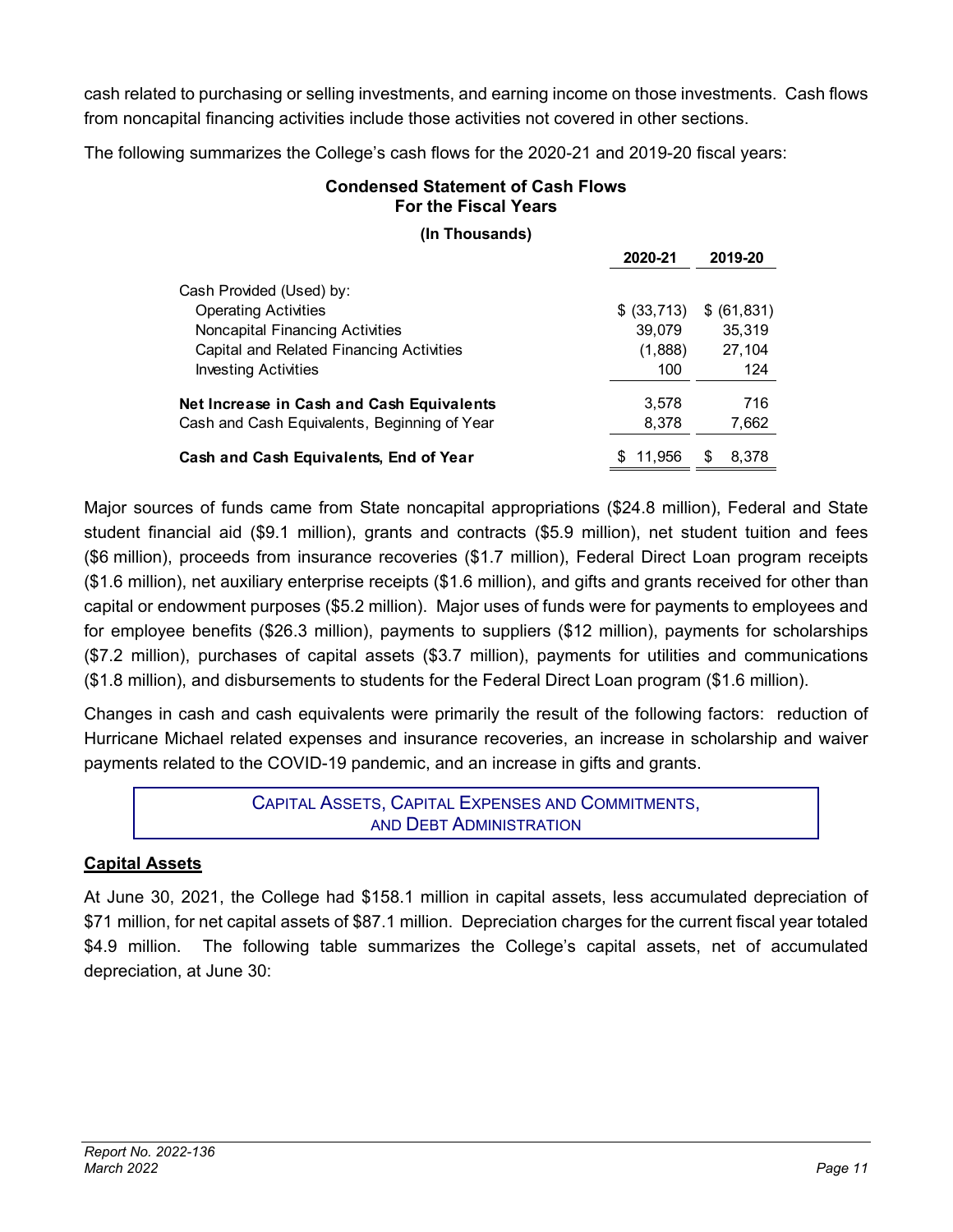# **Capital Assets, Net at June 30**

|  | (In Thousands) |
|--|----------------|
|--|----------------|

|                                     | 2021         | 2020     |
|-------------------------------------|--------------|----------|
| Land                                | 5,132<br>\$. | \$5,132  |
| <b>Construction in Progress</b>     | 1.468        | 469      |
| <b>Buildings</b>                    | 69,806       | 72.495   |
| Other Structures and Improvements   | 6,511        | 7,507    |
| Furniture, Machinery, and Equipment | 4,200        | 2,963    |
| <b>Capital Assets, Net</b>          | \$87,117     | \$88,566 |

Additional information about the College's capital assets is presented in the notes to financial statements.

# **Capital Expenses and Commitments**

Major capital expenses through June 30, 2021, were incurred on the following projects: STEM Education Center and nursing training facility. The College's construction commitments at June 30, 2021, are as follows:

|                                             | <b>Amount</b><br>(In Thousands) |                   |  |
|---------------------------------------------|---------------------------------|-------------------|--|
| <b>Total Committed</b><br>Completed to Date | S                               | 2.752<br>(1, 468) |  |
| <b>Balance Committed</b>                    | S.                              | 1.284             |  |

Additional information about the College's construction commitments is presented in the notes to financial statements.

# **Debt Administration**

As of June 30, 2021, the College had \$3.8 million in outstanding bonds and a note payable representing a decrease of \$0.6 million, or 13.3 percent, from the prior fiscal year. The following table summarizes the outstanding long-term debt by type for the fiscal years ended June 30:

#### **Long-Term Debt at June 30**

| (In Thousands)                                                                        |  |                          |  |      |  |  |  |
|---------------------------------------------------------------------------------------|--|--------------------------|--|------|--|--|--|
|                                                                                       |  | 2021                     |  | 2020 |  |  |  |
| Florida Department of Education:<br>Capital Improvement Revenue Bonds<br>Note Payable |  | $$3,430$ $$3,740$<br>392 |  | 670  |  |  |  |
| Total                                                                                 |  | $$3,822$ $$4,410$        |  |      |  |  |  |

The State Board of Education issues capital outlay bonds on behalf of the College. During the 2020-21 fiscal year, there were no bond sales and debt repayments totaled \$0.6 million. Additional information about the College's long-term debt is presented in the notes to financial statements.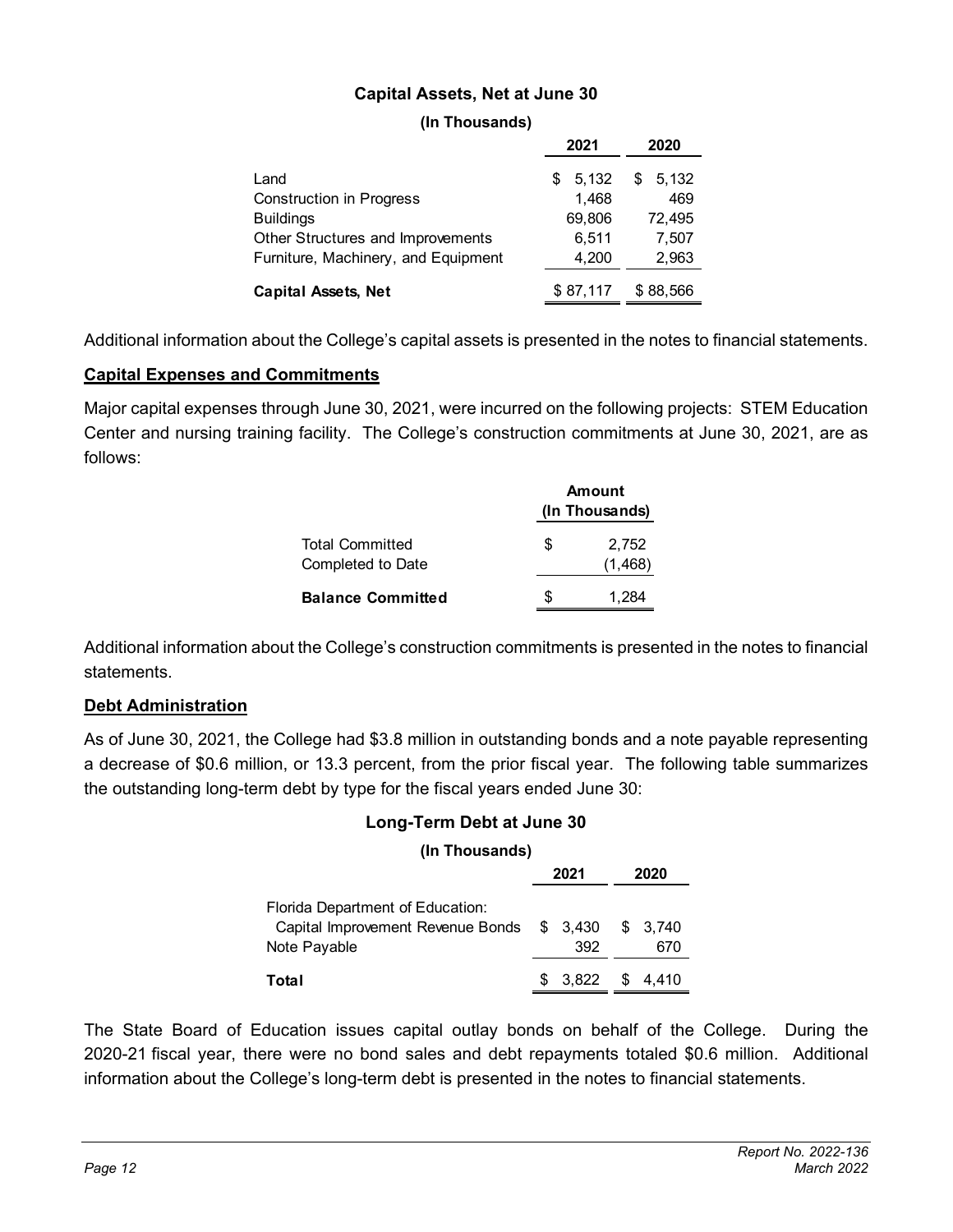# ECONOMIC FACTORS THAT WILL AFFECT THE FUTURE

The College's economic condition is closely tied to that of the State of Florida. Because of limited economic growth and increased demand for State resources, only a modest increase in State funding is anticipated in the 2021-22 fiscal year. The College's current financial and capital plans indicate that the financial resources from State funding will allow it to continue at the present level of service without a tuition increase for the 2021-22 fiscal year.

# REQUESTS FOR INFORMATION

Questions concerning information provided in the MD&A or other required supplementary information, and financial statements and notes thereto, or requests for additional financial information should be addressed to the Chief Financial Officer, Gulf Coast State College, 5230 West Highway 98, Panama City, Florida 32401.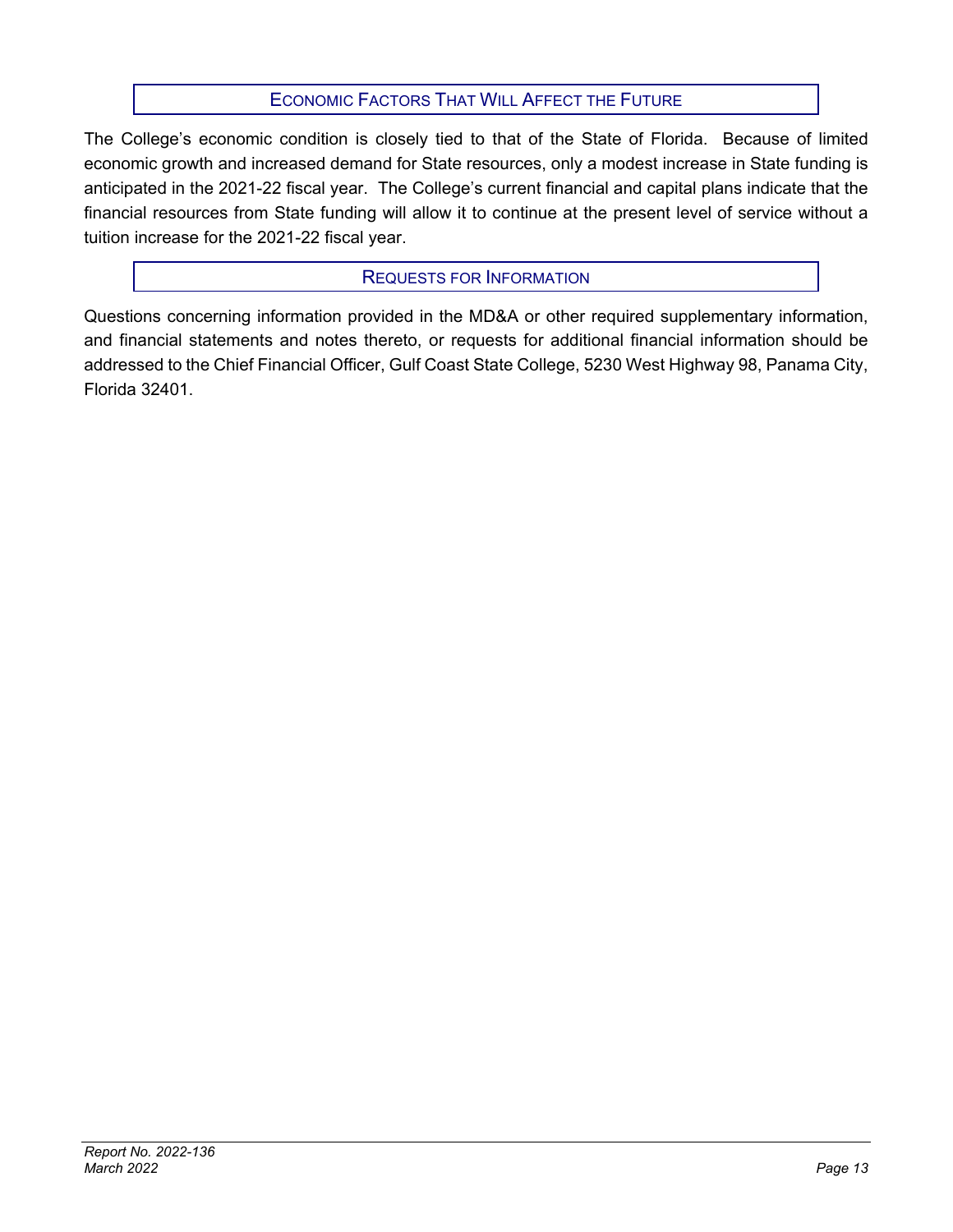# <span id="page-17-0"></span>*BASIC FINANCIAL STATEMENTS*

#### **GULF COAST STATE COLLEGE A Component Unit of the State of Florida Statement of Net Position**

**June 30, 2021** 

|                                                |                 | Component     |  |
|------------------------------------------------|-----------------|---------------|--|
|                                                | College         | Unit          |  |
| <b>ASSETS</b>                                  |                 |               |  |
| <b>Current Assets:</b>                         |                 |               |  |
| Cash and Cash Equivalents                      | 3,903,230<br>\$ | \$<br>618,680 |  |
| Restricted Cash and Cash Equivalents           | 2,208,685       |               |  |
| <b>Restricted Investments</b>                  |                 | 19,963,409    |  |
| Accounts Receivable, Net                       | 1,857,295       | 43,690        |  |
| Pledges Receivable, Net                        |                 | 80,000        |  |
| Notes Receivable, Net                          | 23,930          |               |  |
| Due from Other Governmental Agencies           | 13,752,217      |               |  |
| Inventories                                    | 457,142         |               |  |
| <b>Prepaid Expenses</b><br><b>Other Assets</b> | 827,841         |               |  |
|                                                |                 | 37,247        |  |
| <b>Total Current Assets</b>                    | 23,030,340      | 20,743,026    |  |
| Noncurrent Assets:                             |                 |               |  |
| Restricted Cash and Cash Equivalents           | 5,844,314       |               |  |
| <b>Restricted Investments</b>                  | 465,859         | 17,743,333    |  |
| Pledges Receivable, Net                        |                 | 130,000       |  |
| Depreciable Capital Assets, Net                | 80,516,602      |               |  |
| Nondepreciable Capital Assets                  | 6,600,453       |               |  |
| <b>Other Assets</b>                            | 16,673          |               |  |
| <b>Total Noncurrent Assets</b>                 | 93,443,901      | 17,873,333    |  |
| <b>TOTAL ASSETS</b>                            | 116,474,241     | 38,616,359    |  |
| <b>DEFERRED OUTFLOWS OF RESOURCES</b>          |                 |               |  |
| <b>Other Postemployment Benefits</b>           | 727,584         |               |  |
| Pensions                                       | 7,145,024       |               |  |
| TOTAL DEFERRED OUTFLOWS OF RESOURCES           | 7,872,608       |               |  |
| <b>LIABILITIES</b>                             |                 |               |  |
| <b>Current Liabilities:</b>                    |                 |               |  |
| <b>Accounts Payable</b>                        | 880,899         | 42,820        |  |
| Salary and Payroll Taxes Payable               | 1,251,172       |               |  |
| <b>Unearned Revenue</b>                        | 2,060,766       |               |  |
| Long-Term Liabilities - Current Portion:       |                 |               |  |
| <b>Bonds Payable</b>                           | 325,000         |               |  |
| Notes Payable                                  | 281,373         | 3,414         |  |
| <b>Compensated Absences Payable</b>            | 288,866         |               |  |
| Other Postemployment Benefits Payable          | 31,965          |               |  |
| Net Pension Liability                          | 64,267          |               |  |
| <b>Total Current Liabilities</b>               | 5,184,308       | 46,234        |  |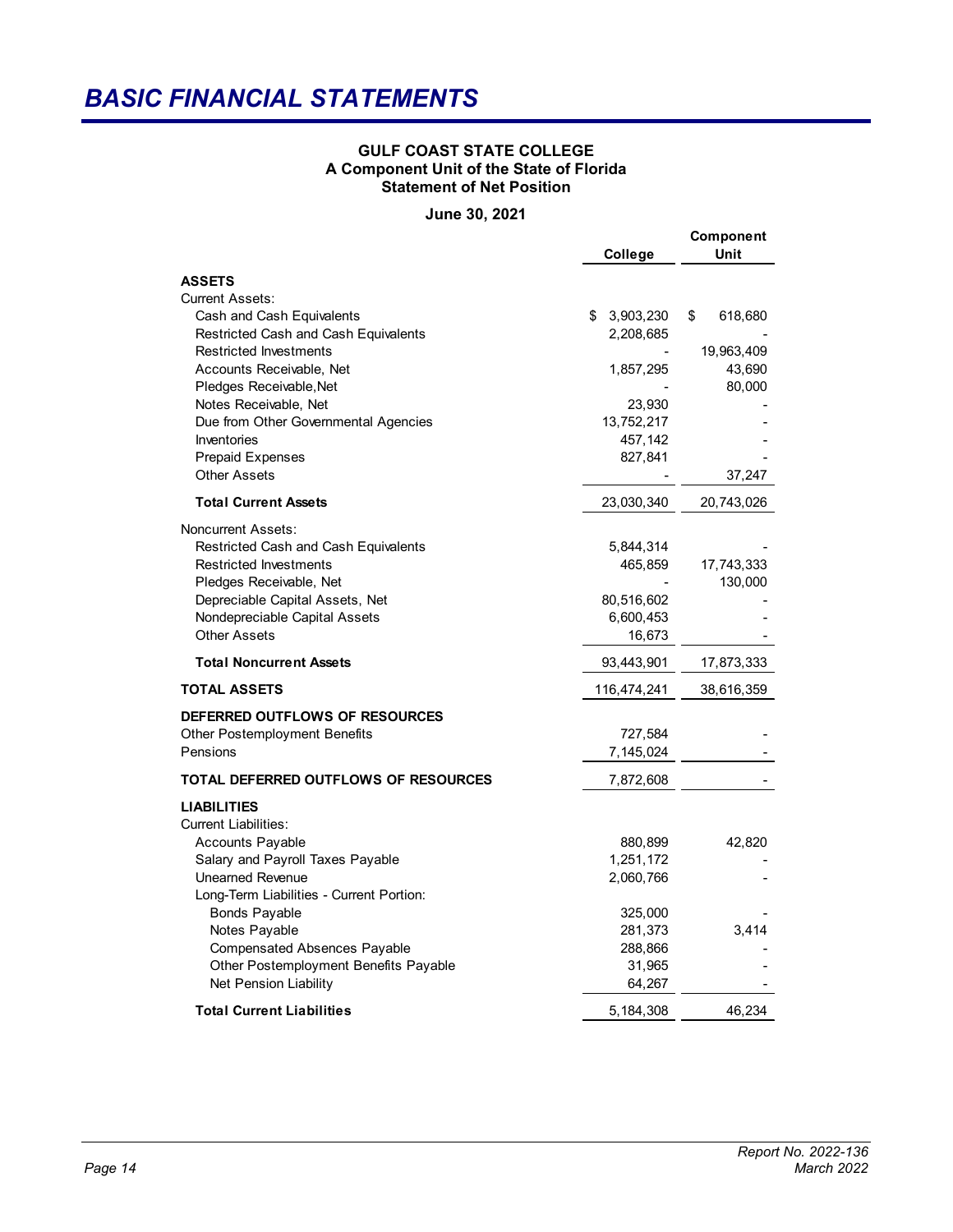|                                                                                          | College                    | Component<br>Unit |
|------------------------------------------------------------------------------------------|----------------------------|-------------------|
| <b>LIABILITIES (Continued)</b><br>Noncurrent Liabilities:                                |                            |                   |
| <b>Bonds Payable</b><br>Notes Payable                                                    | 3,105,000<br>110,564       | 52,246            |
| <b>Compensated Absences Payable</b>                                                      | 3,307,167                  |                   |
| Other Postemployment Benefits Payable<br>Net Pension Liability                           | 2,545,180<br>21, 147, 483  |                   |
| <b>Total Noncurrent Liabilities</b>                                                      | 30,215,394                 | 52,246            |
| <b>TOTAL LIABILITIES</b>                                                                 | 35, 399, 702               | 98,480            |
| DEFERRED INFLOWS OF RESOURCES<br><b>Other Postemployment Benefits</b><br>Pensions        | 188.251<br>1,459,709       |                   |
| TOTAL DEFERRED INFLOWS OF RESOURCES                                                      | 1,647,960                  |                   |
| <b>NET POSITION</b><br>Net Investment in Capital Assets<br>Restricted:<br>Nonexpendable: | 83,687,055                 |                   |
| Endowment<br>Expendable:                                                                 |                            | 17,630,647        |
| Grants and Loans                                                                         | 1,847,889                  |                   |
| Scholarships                                                                             | 3,838                      | 20,887,232        |
| <b>Capital Projects</b><br>Unrestricted                                                  | 17,259,885<br>(15,499,480) |                   |
| <b>TOTAL NET POSITION</b>                                                                | \$87,299,187               | \$38,517,879      |

The accompanying notes to financial statements are an integral part of this statement.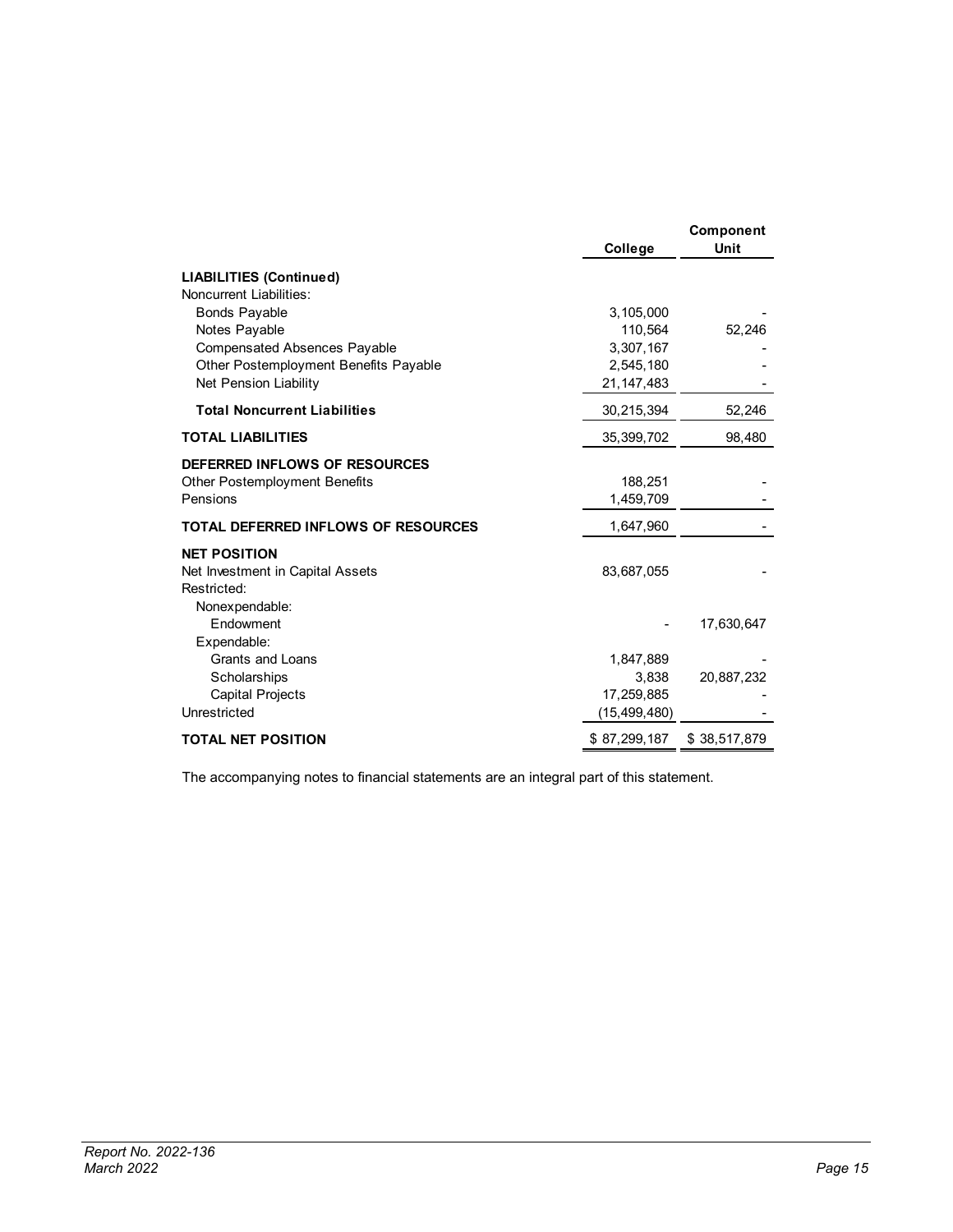THIS PAGE INTENTIONALLY LEFT BLANK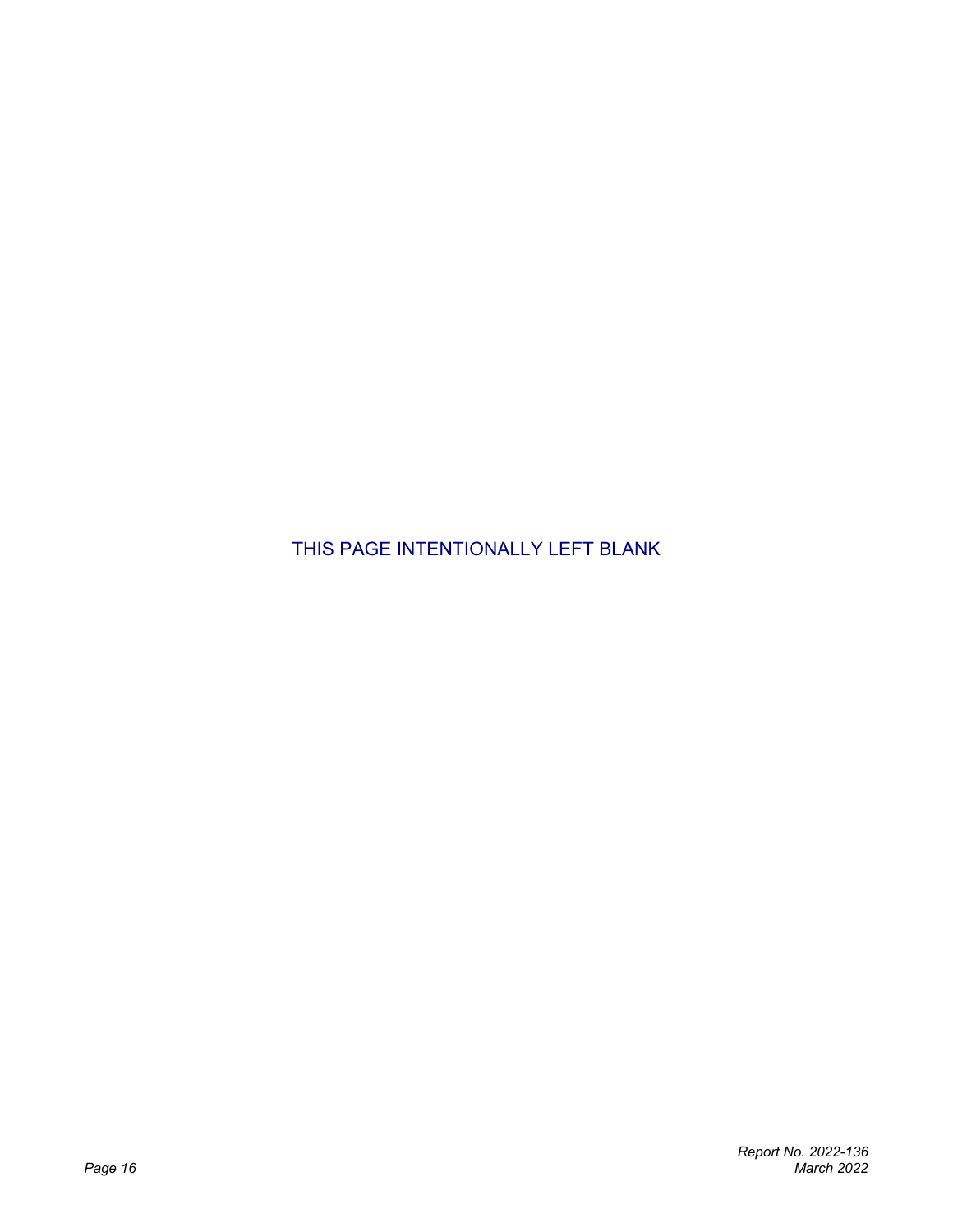#### **GULF COAST STATE COLLEGE A Component Unit of the State of Florida Statement of Revenues, Expenses, and Changes in Net Position**

#### **For the Fiscal Year Ended June 30, 2021**

<span id="page-20-0"></span>

|                                               |                 | Component     |
|-----------------------------------------------|-----------------|---------------|
|                                               | College         | Unit          |
| <b>REVENUES</b>                               |                 |               |
| <b>Operating Revenues:</b>                    |                 |               |
| Student Tuition and Fees, Net of Scholarship  |                 |               |
| Allowances of \$3,975,626                     | 4,499,101<br>\$ | \$            |
| <b>Federal Grants and Contracts</b>           | 4,229,247       |               |
| State and Local Grants and Contracts          | 174,015         |               |
| Nongovernmental Grants and Contracts          | 1,576,332       |               |
| Sales and Services of Educational Departments | 16,104          |               |
| Auxiliary Enterprises, Net of Scholarship     |                 |               |
| Allowances of \$419,228                       | 1,632,909       |               |
| <b>Other Operating Revenues</b>               | 124,538         | 1,118,298     |
| <b>Total Operating Revenues</b>               | 12,252,246      | 1,118,298     |
| <b>EXPENSES</b>                               |                 |               |
| <b>Operating Expenses:</b>                    |                 |               |
| <b>Personnel Services</b>                     | 28,024,069      |               |
| Scholarships and Waivers                      | 7,238,338       | 1,581,204     |
| Utilities and Communications                  | 1,836,651       |               |
| <b>Contractual Services</b>                   | 3,160,025       |               |
| Other Services and Expenses                   | 3,176,183       | 637,937       |
| <b>Materials and Supplies</b>                 | 5,379,031       |               |
| Depreciation                                  | 4,899,737       |               |
| <b>Total Operating Expenses</b>               | 53,714,034      | 2,219,141     |
| <b>Operating Loss</b>                         | (41,461,788)    | (1, 100, 843) |
| <b>NONOPERATING REVENUES (EXPENSES)</b>       |                 |               |
| <b>State Noncapital Appropriations</b>        | 24,788,732      |               |
| Federal and State Student Financial Aid       | 9,107,523       |               |
| Gifts and Grants                              | 5,183,211       |               |
| Investment Income                             | 100,485         | 7,866,220     |
| <b>Other Nonoperating Revenues</b>            | 1,659,506       |               |
| Interest on Capital Asset-Related Debt        | (159, 365)      |               |
| <b>Net Nonoperating Revenues</b>              | 40,680,092      | 7,866,220     |
| Income (Loss) Before Other Revenues           | (781, 696)      | 6,765,377     |
| <b>State Capital Appropriations</b>           | 94,840          |               |
| Capital Grants, Contracts, Gifts, and Fees    | 892,311         |               |
| <b>Total Other Revenues</b>                   | 987,151         |               |
| <b>Increase in Net Position</b>               | 205,455         | 6,765,377     |
| Net Position, Beginning of Year               | 87,093,732      | 31,742,169    |
| Adjustment to Beginning Net Position          |                 | 10,333        |
| Net Position, Beginning of Year as Restated   | 87,093,732      | 31,752,502    |
| Net Position, End of Year                     | \$87,299,187    | \$38,517,879  |

The accompanying notes to financial statements are an integral part of this statement.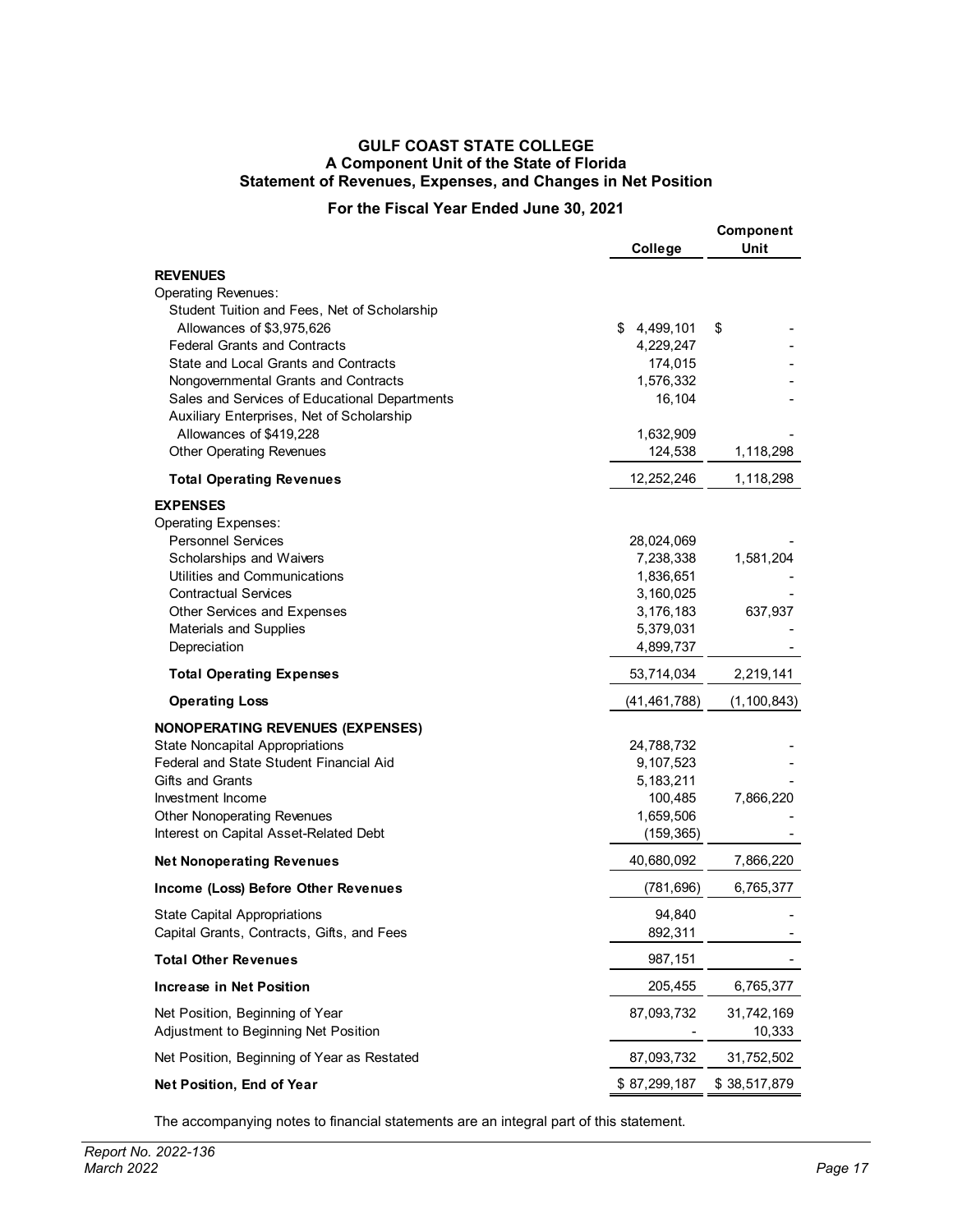#### **GULF COAST STATE COLLEGE A Component Unit of the State of Florida Statement of Cash Flows**

**For the Fiscal Year Ended June 30, 2021** 

<span id="page-21-0"></span>

|                                                                             | College             |
|-----------------------------------------------------------------------------|---------------------|
| <b>CASH FLOWS FROM OPERATING ACTIVITIES</b>                                 |                     |
| Student Tuition and Fees, Net                                               | \$<br>5,986,856     |
| <b>Grants and Contracts</b>                                                 | 5,927,317           |
| <b>Payments to Suppliers</b>                                                | (12,014,436)        |
| Payments for Utilities and Communications                                   | (1,836,651)         |
| Payments to Employees                                                       | (20, 573, 955)      |
| Payments for Employee Benefits                                              | (5,770,342)         |
| Payments for Scholarships                                                   | (7, 238, 338)       |
| Loans Issued to Students                                                    | (290, 384)          |
| Collection on Loans to Students                                             | 322,909             |
| Auxiliary Enterprises, Net<br>Sales and Services of Educational Departments | 1,632,909<br>16,104 |
| <b>Other Receipts</b>                                                       | 124,538             |
| <b>Net Cash Used by Operating Activities</b>                                | (33, 713, 473)      |
| CASH FLOWS FROM NONCAPITAL FINANCING ACTIVITIES                             |                     |
| <b>State Noncapital Appropriations</b>                                      | 24,788,732          |
| Federal and State Student Financial Aid                                     | 9,107,523           |
| Federal Direct Loan Program Receipts                                        | 1,558,802           |
| Federal Direct Loan Program Disbursements                                   | (1,558,802)         |
| Gifts and Grants Received for Other Than Capital or Endowment Purposes      | 5, 183, 211         |
| Net Cash Provided by Noncapital Financing Activities                        | 39,079,466          |
| <b>CASH FLOWS FROM CAPITAL AND RELATED FINANCING ACTIVITIES</b>             |                     |
| <b>State Capital Appropriations</b>                                         | (25, 833)           |
| Capital Grants and Gifts                                                    | 892,312             |
| Proceeds from Insurance Recoveries for Damaged Assets                       | 1,659,506           |
| Purchases of Capital Assets                                                 | (3,666,435)         |
| Principal Paid on Capital Debt                                              | (588, 530)          |
| Interest Paid on Capital Debt                                               | (159, 365)          |
| Net Cash Used by Capital and Related Financing Activities                   | (1,888,345)         |
| <b>CASH FLOWS FROM INVESTING ACTIVITIES</b>                                 |                     |
| Investment Income                                                           | 100,485             |
| Net Cash Provided by Investing Activities                                   | 100,485             |
| Net Increase in Cash and Cash Equivalents                                   | 3,578,133           |
| Cash and Cash Equivalents, Beginning of Year                                | 8,378,096           |
| Cash and Cash Equivalents, End of Year                                      | \$11,956,229        |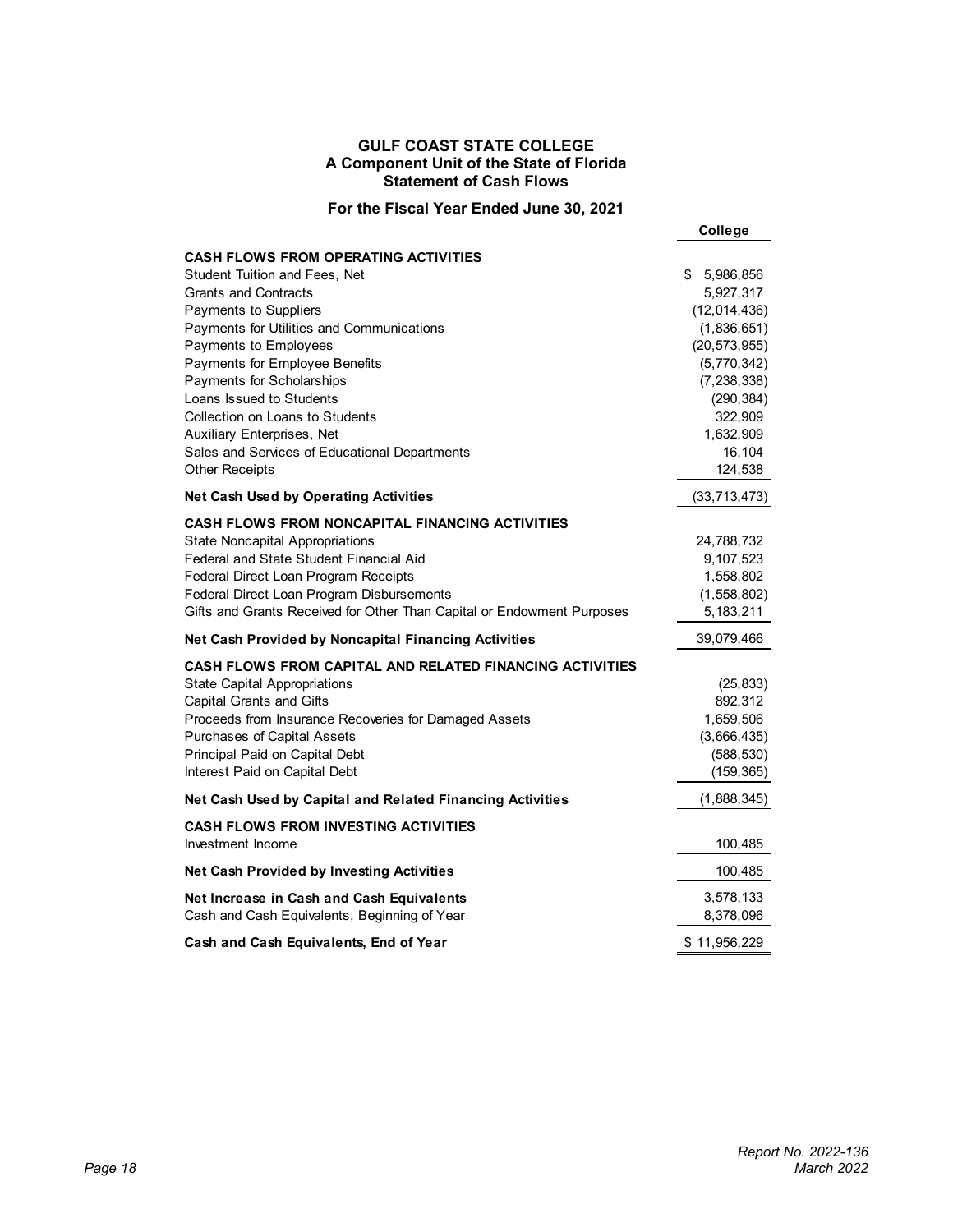|                                                                         | College              |
|-------------------------------------------------------------------------|----------------------|
| <b>RECONCILIATION OF OPERATING LOSS</b>                                 |                      |
| TO NET CASH USED BY OPERATING ACTIVITIES                                |                      |
| <b>Operating Loss</b>                                                   | \$ (41, 461, 788)    |
| Adjustments to Reconcile Operating Loss                                 |                      |
| to Net Cash Used by Operating Activities:                               |                      |
| <b>Depreciation Expense</b>                                             | 4,899,737            |
| Changes in Assets, Liabilities, Deferred Outflows of Resources,         |                      |
| and Deferred Inflows of Resources:                                      |                      |
| Receivables, Net                                                        | (549, 369)           |
| Due from Other Governmental Agencies                                    | (59, 401)            |
| Notes Receivable, Net                                                   | 32,525               |
| Inventories                                                             | (15,009)             |
| <b>Prepaid Expenses</b>                                                 | (213, 309)           |
| <b>Accounts Payable</b>                                                 | (64, 950)            |
| Salaries and Payroll Taxes Payable                                      | 120,158              |
| Unearned Revenue                                                        | 2,038,319            |
| <b>Compensated Absences Payable</b>                                     | (11, 313)            |
| Other Postemployment Benefits Payable                                   | 562.970              |
| Net Pension Liability                                                   | 2,868,126            |
| Deferred Outflows of Resources Related to Other Postemployment Benefits | (322, 980)           |
| Deferred Inflows of Resources Related to Other Postemployment Benefits  | (38, 606)            |
| Deferred Outflows of Resources Related to Pensions                      | (931, 722)           |
| Deferred Inflows of Resources Related to Pensions                       | (566,861)            |
| <b>NET CASH USED BY OPERATING ACTIVITIES</b>                            | (33, 713, 473)<br>\$ |

The accompanying notes to financial statements are an integral part of this statement.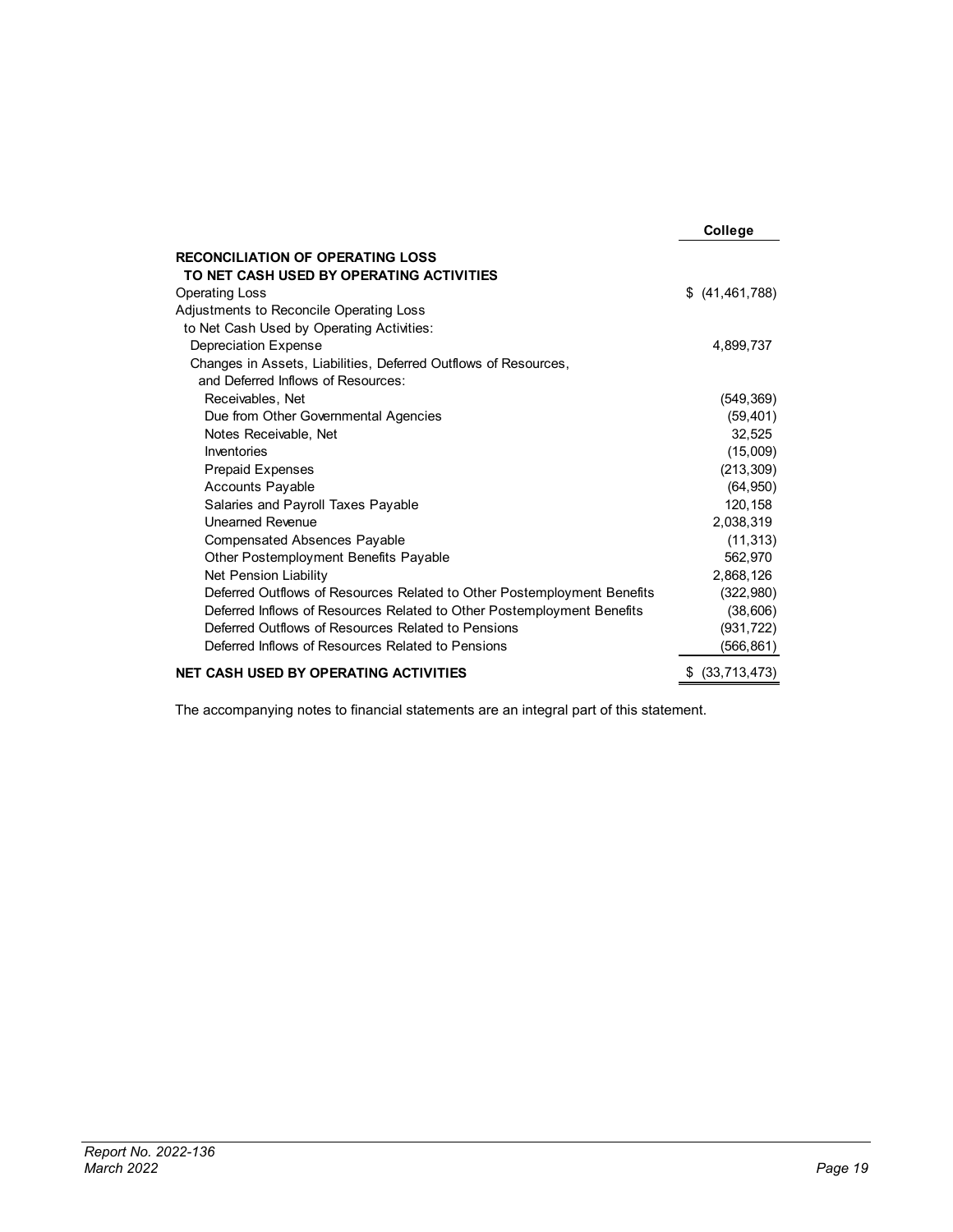# <span id="page-23-0"></span>*NOTES TO FINANCIAL STATEMENTS*

# **1. Summary of Significant Accounting Policies**

**Reporting Entity**. The governing body of Gulf Coast State College, a component unit of the State of Florida, is the College Board of Trustees. The Board of Trustees constitutes a corporation and is composed of nine members appointed by the Governor and confirmed by the Senate. The Board of Trustees is under the general direction and control of the Florida Department of Education, Division of Florida Colleges, and is governed by State law and State Board of Education (SBE) rules. However, the Board of Trustees is directly responsible for the day-to-day operations and control of the College within the framework of applicable State laws and SBE rules. The College serves Bay, Franklin, and Gulf Counties.

Criteria for defining the reporting entity are identified and described in the Governmental Accounting Standards Board's (GASB) *Codification of Governmental Accounting and Financial Reporting Standards*, Sections 2100 and 2600. These criteria were used to evaluate potential component units for which the Board of Trustees is financially accountable and other organizations for which the nature and significance of their relationship with the Board of Trustees are such that exclusion would cause the College's financial statements to be misleading. Based on the application of these criteria, the College is a component unit of the State of Florida, and its financial balances and activities are reported in the State's Annual Comprehensive Financial Report by discrete presentation.

**Discretely Presented Component Units**. Based on the application of the criteria for determining component units, the following component units are included within the College's reporting entity:

- Gulf Coast State College Foundation, Inc. (Foundation): This legally separate organization provides funding and services to support and foster the pursuit of higher education at the College and is governed by a separate board.
- The Gulf Coast Commodore Club, Inc. (Commodore Club): This legally separate organization promotes educational, physical, and mental welfare of youth through amateur athletics and is governed by a separate board. Financial activities of this component unit are not included in the College's financial statements as the total assets related to this component unit represent less than one percent of the total aggregate component units' assets.

The Foundation is a direct-support organization, as defined in Section 1004.70, Florida Statutes, and although legally separate from the College, is financially accountable to the College. The Foundation is managed independently, outside the College's budgeting process, and its powers generally are vested in a governing board pursuant to various State statutes. The Foundation receives, holds, invests, and administers property, and makes expenditures to or for the benefit of the College.

The Foundation is audited by other auditors pursuant to Section 1004.70(6), Florida Statutes. The Foundation's audited financial statements are available to the public and can be obtained from the Chief Financial Officer, Gulf Coast State College, 5230 West US Highway 98, Panama City, Florida 32401. The financial data reported on the accompanying financial statements was derived from the Foundation's audited financial statements for the fiscal year ended June 30, 2021.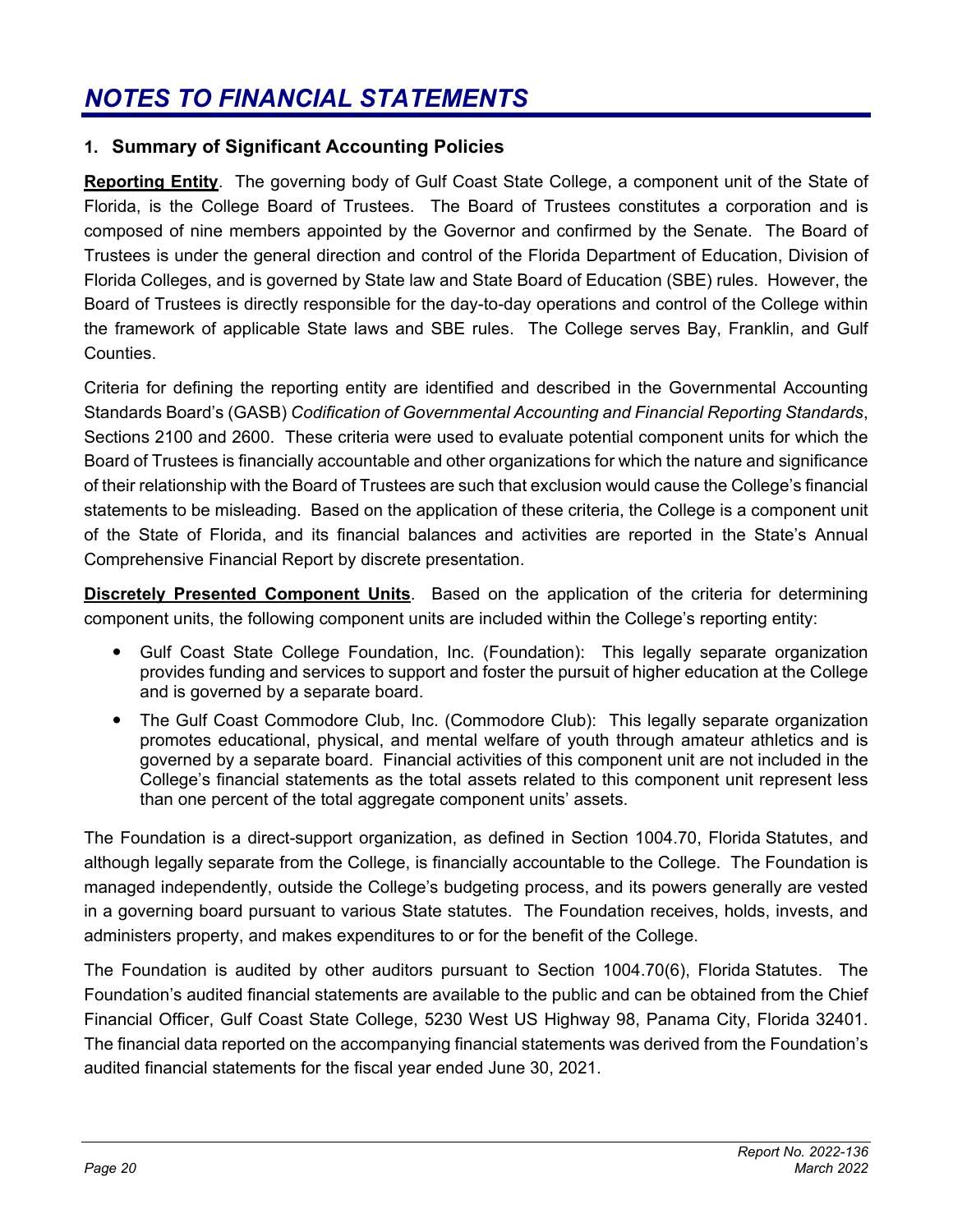**Basis of Presentation**. The College's accounting policies conform with accounting principles generally accepted in the United States of America applicable to public colleges and universities as prescribed by GASB. The National Association of College and University Business Officers (NACUBO) also provides the College with recommendations prescribed in accordance with generally accepted accounting principles promulgated by GASB and the Financial Accounting Standards Board (FASB). GASB allows public colleges various reporting options. The College has elected to report as an entity engaged in only business-type activities. This election requires the adoption of the accrual basis of accounting and entitywide reporting including the following components:

- Management's Discussion and Analysis
- Basic Financial Statements:
	- o Statement of Net Position
	- o Statement of Revenues, Expenses, and Changes in Net Position
	- o Statement of Cash Flows
	- o Notes to Financial Statements
- Other Required Supplementary Information

**Measurement Focus and Basis of Accounting**. Basis of accounting refers to when revenues, expenses, assets, deferred outflows of resources, liabilities, and deferred inflows of resources are recognized in the accounts and reported in the financial statements. Specifically, it relates to the timing of the measurements made, regardless of the measurement focus applied. The College's financial statements are presented using the economic resources measurement focus and the accrual basis of accounting. Revenues, expenses, gains, losses, assets, deferred outflows of resources, liabilities, and deferred inflows of resources resulting from exchange and exchange-like transactions are recognized when the exchange takes place. Revenues, expenses, gains, losses, assets, deferred outflows of resources, liabilities, and deferred inflows of resources resulting from nonexchange activities are generally recognized when all applicable eligibility requirements, including time requirements, are met. The College follows GASB standards of accounting and financial reporting.

The College's component units use the economic resources measurement focus and the accrual basis of accounting, and follows FASB standards of accounting and financial reporting for not-for-profit organizations.

The College's principal operating activity is instruction. Operating revenues and expenses generally include all fiscal transactions directly related to instruction as well as administration, academic support, student services, physical plant operations, and depreciation of capital assets. Nonoperating revenues include State noncapital appropriations, Federal and State student financial aid, investment income, gifts and grants, and other nonoperating revenues such as insurance proceeds. Interest on capital asset-related debt is a nonoperating expense. Other revenues generally include revenues for capital construction projects.

The statement of net position is presented in a classified format to distinguish between current and noncurrent assets and liabilities. When both restricted and unrestricted resources are available to fund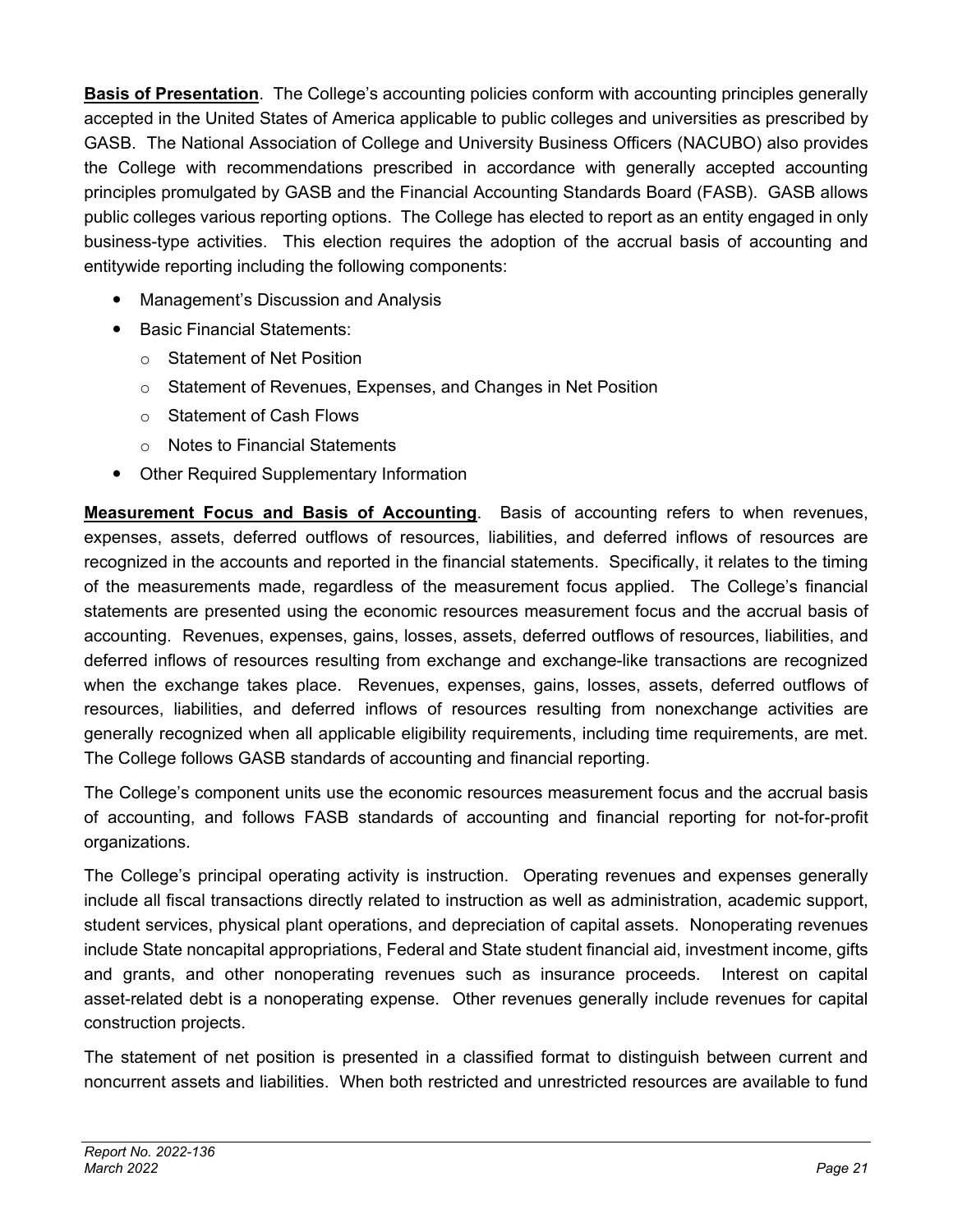certain programs, it is the College's policy to first apply the restricted resources to such programs followed by the use of the unrestricted resources.

The statement of revenues, expenses, and changes in net position is presented by major sources and is reported net of tuition scholarship allowances. Tuition scholarship allowances are the difference between the stated charge for goods and services provided by the College and the amount that is actually paid by the student or the third party making payment on behalf of the student. To the extent that these resources are used to pay student charges, the College records a scholarship allowance against tuition and fee revenue and auxiliary enterprises revenue.

The statement of cash flows is presented using the direct method in compliance with GASB Statement No. 9, *Reporting Cash Flows of Proprietary and Nonexpendable Trust Funds and Governmental Entities That Use Proprietary Fund Accounting*.

**Cash and Cash Equivalents**. The amount reported as cash and cash equivalents consists of cash on hand, cash in demand accounts, and cash invested with the State Board of Administration (SBA) in Florida PRIME and the State Treasury Special Purpose Investment Account (SPIA) investment pools. For reporting cash flows, the College considers all highly liquid investments with original maturities of 3 months or less, that are not held solely for income or profit, to be cash equivalents. Under this definition, the College considers amounts invested in the State Treasury SPIA and SBA Florida PRIME investment pools to be cash equivalents.

College cash deposits are held in banks qualified as public depositories under Florida law. All such deposits are insured by Federal depository insurance, up to specified limits, or collateralized with securities held in Florida's multiple financial institution collateral pool required by Chapter 280, Florida Statutes. Cash and cash equivalents that are externally restricted to make debt service payments, maintain sinking or reserve funds, or to purchase or construct capital or other restricted assets are classified as restricted.

At June 30, 2021, the College reported as cash equivalents at fair value \$5,274,245 in the State Treasury SPIA investment pool representing ownership of a share of the pool, not the underlying securities (Level 3 inputs, as discussed in Note 3.). Pooled investments with the State Treasury are not registered with the Securities and Exchange Commission. Oversight of the pooled investments with the State Treasury is provided by the Treasury Investment Committee per Section 17.575, Florida Statutes. The authorized investment types are set forth in Section 17.57, Florida Statutes. The State Treasury SPIA investment pool carried a credit rating of AA-f by Standard & Poor's, had an effective duration of 2.6 years and fair value factor of 0.984 at June 30, 2021. Participants contribute to the State Treasury SPIA investment pool on a dollar basis. These funds are commingled and a fair value of the pool is determined from the individual values of the securities. The fair value of the securities is summed and a total pool fair value is determined. A fair value factor is calculated by dividing the pool's total fair value by the pool participant's total cash balance. The fair value factor is the ratio used to determine the fair value of an individual participant's pool balance. The College relies on policies developed by the State Treasury for managing interest rate risk or credit risk for this investment pool. Disclosures for the State Treasury SPIA investment pool are included in the notes to financial statements of the State's Annual Comprehensive Financial Report.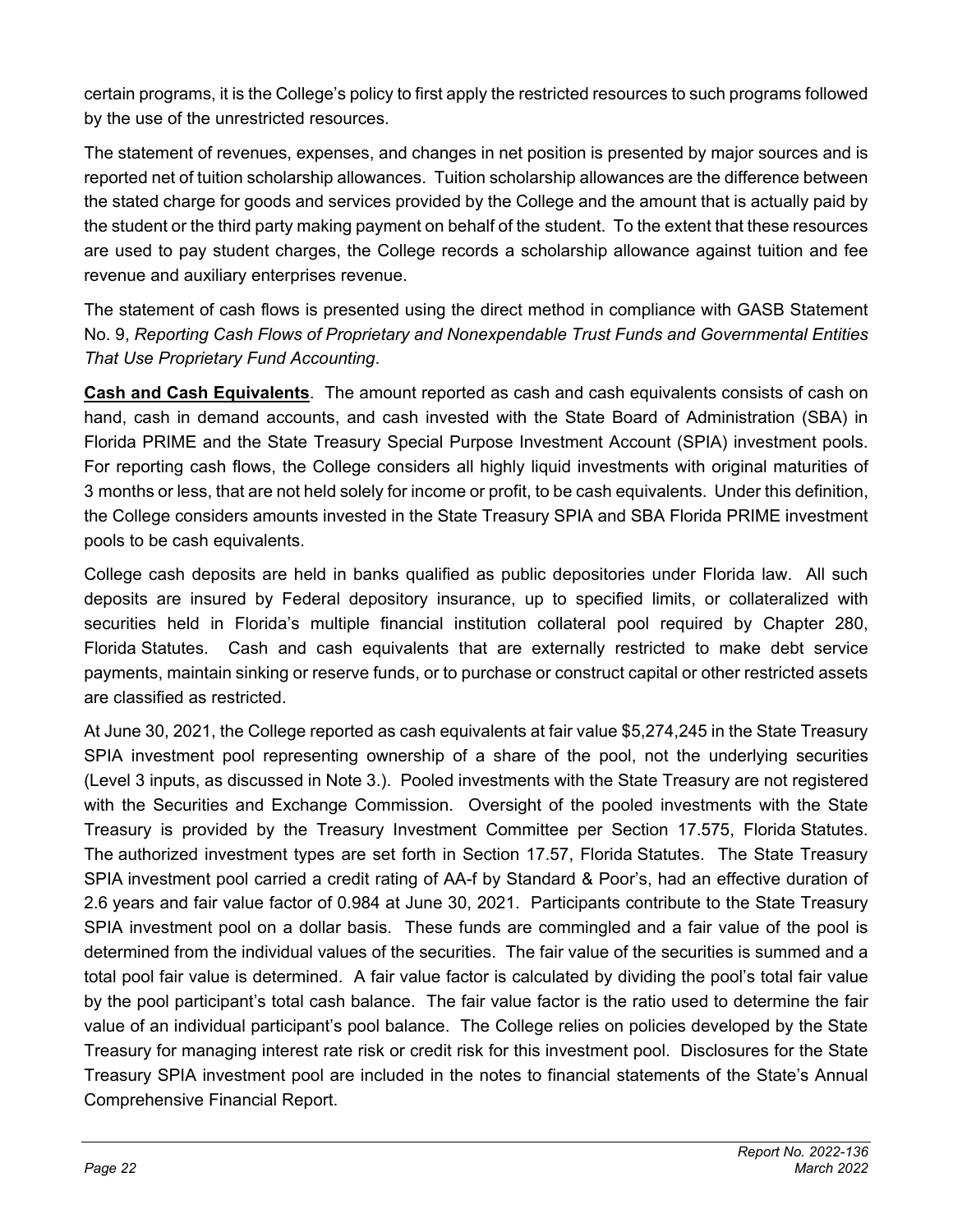At June 30, 2021, the College reported as cash equivalents \$550,677 in the Florida PRIME investment pool administered by the SBA pursuant to Section 218.405, Florida Statutes. The College's investments in the Florida PRIME investment pool, which the SBA indicates is a Securities and Exchange Commission Rule 2a7-like external investment pool, are similar to money market funds in which shares are owned in the fund rather than the underlying investments. The Florida PRIME investment pool carried a credit rating of AAAm by Standard & Poor's and had a weighted-average days to maturity (WAM) of 50 days as of June 30, 2021. A portfolio's WAM reflects the average maturity in days based on final maturity or reset date, in the case of floating-rate instruments. WAM measures the sensitivity of the Florida PRIME investment pool to interest rate changes. The investments in the Florida PRIME investment pool are reported at amortized cost.

Section 218.409(8)(a), Florida Statutes, provides that "the principal, and any part thereof, of each account constituting the trust fund is subject to payment at any time from the moneys in the trust fund. However, the executive director may, in good faith, on the occurrence of an event that has a material impact on liquidity or operations of the trust fund, for 48 hours limit contributions to or withdrawals from the trust fund to ensure that the Board [State Board of Administration] can invest moneys entrusted to it in exercising its fiduciary responsibility. Such action must be immediately disclosed to all participants, the trustees, the Joint Legislative Auditing Committee, and the Investment Advisory Council. The trustees shall convene an emergency meeting as soon as practicable from the time the executive director has instituted such measures and review the necessity of those measures. If the trustees are unable to convene an emergency meeting before the expiration of the 48-hour moratorium on contributions and withdrawals, the moratorium may be extended by the executive director until the trustees are able to meet to review the necessity for the moratorium. If the trustees agree with such measures, the trustees shall vote to continue the measures for up to an additional 15 days. The trustees must convene and vote to continue any such measures before the expiration of the time limit set, but in no case may the time limit set by the trustees exceed 15 days." As of June 30, 2021, there were no redemption fees or maximum transaction amounts, or any other requirements that serve to limit a participant's daily access to 100 percent of their account value.

**Capital Assets**. College capital assets consist of land, construction in progress, buildings, other structures and improvements, and furniture, machinery, and equipment. These assets are capitalized and recorded at cost at the date of acquisition or at acquisition value at the date received in the case of gifts and purchases of State surplus property. Additions, improvements, and other outlays that significantly extend the useful life of an asset are capitalized. Other costs incurred for repairs and maintenance are expensed as incurred. The College has a capitalization threshold of \$5,000 for tangible personal property and \$25,000 for buildings and other structures and improvements. Depreciation is computed on the straight-line basis over the following estimated useful lives:

- $\bullet$  Buildings  $-40$  years
- Other Structures and Improvements 10 years
- Furniture, Machinery, and Equipment:
	- $\circ$  Computer Equipment 3 years
	- $\circ$  Vehicles, Office Machines, and Educational Equipment 5 years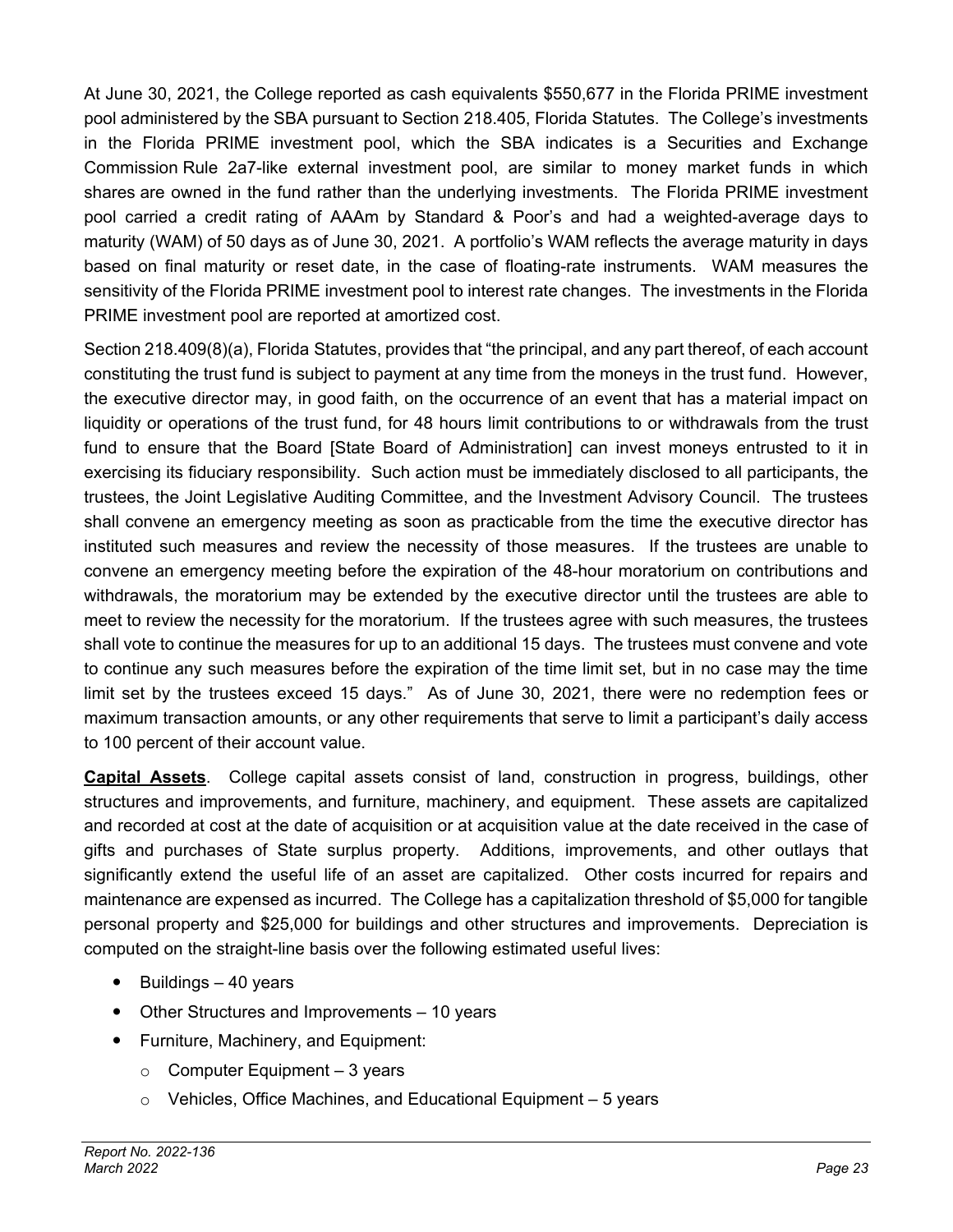# $\circ$  Furniture – 7 years

**Noncurrent Liabilities**. Noncurrent liabilities include bonds payable, note payable, compensated absences payable, other postemployment benefits payable, and net pension liabilities that are not scheduled to be paid within the next fiscal year.

**Pensions**. For purposes of measuring the net pension liability, deferred outflows of resources and deferred inflows of resources related to pensions, and pension expense, information about the fiduciary net positions of the Florida Retirement System (FRS) defined benefit plan and the Health Insurance Subsidy (HIS) defined benefit plan and additions to/deductions from the FRS and HIS fiduciary net positions have been determined on the same basis as they are reported by the FRS and the HIS plans. Benefit payments (including refunds of employee contributions) are recognized when due and payable in accordance with benefit terms. Investments are reported at fair value.

# **2. Deficit Net Position in Individual Funds**

The College reported an unrestricted net position which included a deficit in the current funds - unrestricted, as shown below. This deficit can be attributed to the full recognition of long-term liabilities (i.e., compensated absences payable, other postemployment benefits payable, and net pension liabilities) in the current unrestricted funds.

| Fund                                                   | <b>Net Position</b> |                             |  |  |
|--------------------------------------------------------|---------------------|-----------------------------|--|--|
| Current Funds - Unrestricted<br><b>Auxiliary Funds</b> |                     | (19, 795, 442)<br>4,295,962 |  |  |
| Total                                                  |                     | (15, 499, 480)              |  |  |

# **3. Investments**

The Board of Trustees has adopted a written investment policy providing that surplus funds of the College shall be invested in those institutions and instruments permitted under the provisions of Florida Statutes. Section 218.415(16), Florida Statutes, authorizes the College to invest in the Florida PRIME investment pool administered by the SBA; Securities and Exchange Commission registered money market funds with the highest credit quality rating from a nationally recognized rating agency; interest-bearing time deposits and savings accounts in qualified public depositories, as defined by Section 280.02, Florida Statutes; direct obligations of the United States Treasury; obligations of Federal agencies and instrumentalities; securities of, or interests in, certain open-end or closed-end management type investment companies; and other investments approved by the Board of Trustees as authorized by law. SBE Rule 6A-14.0765(3), Florida Administrative Code, provides that College loan, endowment, annuity, and life income funds may also be invested pursuant to Section 215.47, Florida Statutes. Investments authorized by Section 215.47, Florida Statutes, include bonds, notes, commercial paper, and various other types of investments.

Investments set aside to make debt service payments, maintain sinking or reserve funds, or to purchase or construct capital assets are classified as restricted.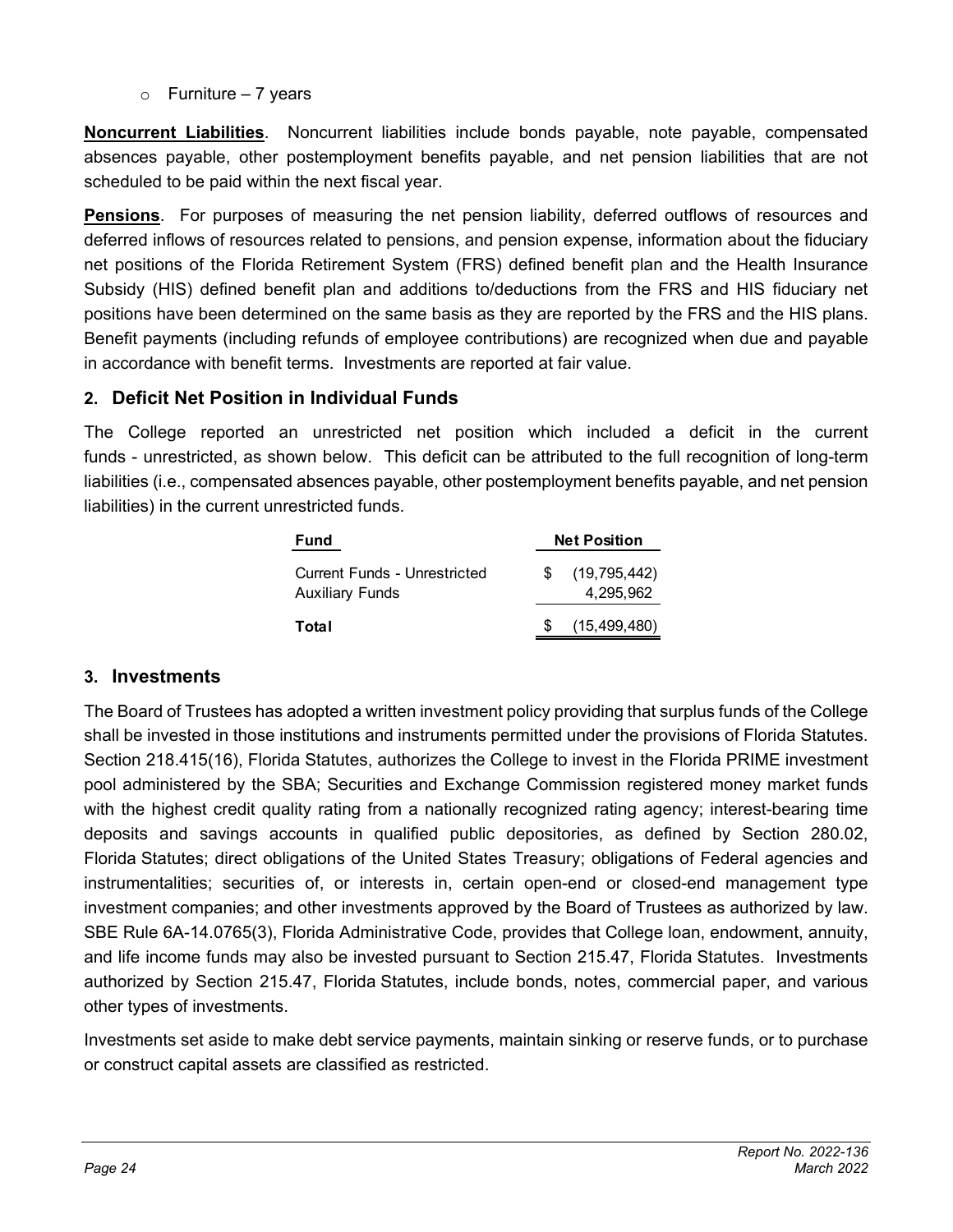**Fair Value Measurement**. The College categorizes its fair value measurements within the fair value hierarchy established by generally accepted accounting principles. The hierarchy is based on the valuation inputs used to measure the fair value of the asset. Level 1 inputs are quoted prices in active markets for identical assets, Level 2 inputs are significant other observable inputs, and Level 3 inputs are significant unobservable inputs.

All of the College's recurring fair value measurements as of June 30, 2021, are valued using quoted market prices (Level 1 inputs).

**State Board of Administration Debt Service Accounts**. The College reported investments totaling \$465,859 at June 30, 2021, in the SBA Debt Service Accounts. These investments are used to make debt service payments on bonds issued by the SBE for the benefit of the College. The College's investments consist of United States Treasury securities, with maturity dates of 6 months or less, and are reported at fair value. The College relies on policies developed by the SBA for managing interest rate risk and credit risk for these accounts. Disclosures for the Debt Service Accounts are included in the notes to financial statements of the State's Annual Comprehensive Financial Report.

**Component Units Investments**. The College component unit investments for the Foundation at June 30, 2021, are reported as follows:

| Investments by fair value level                                                       |     | Amount                                            | <b>Fair Value Measurements Using</b><br><b>Quoted Prices</b><br>in Active<br><b>Markets for</b><br><b>Identical Assets</b><br>(Level 1) |      | Significant<br>Unobservable<br><b>Inputs</b><br>(Level 3) |
|---------------------------------------------------------------------------------------|-----|---------------------------------------------------|-----------------------------------------------------------------------------------------------------------------------------------------|------|-----------------------------------------------------------|
| Cash Equivalents<br>Fixed Income<br><b>Public Equity</b><br><b>Alternative Assets</b> | \$  | 446.546<br>7.757.444<br>23, 185, 318<br>5,449,751 | \$<br>446,546<br>7,757,444<br>23, 185, 318<br>2,198,709                                                                                 | - \$ | 3,251,042                                                 |
| Total investments by fair value level                                                 | \$. | 36,839,059                                        | \$<br>33,588,017                                                                                                                        | \$   | 3,251,042                                                 |
| Investments measured at the net asset value (NAV)                                     |     |                                                   |                                                                                                                                         |      |                                                           |
| <b>Secondary Partners</b>                                                             |     | 754,996                                           |                                                                                                                                         |      |                                                           |
| Total investments measured at NAV                                                     |     | 754,996                                           |                                                                                                                                         |      |                                                           |
| Total investments measured at fair value                                              |     | \$ 37,594,055                                     |                                                                                                                                         |      |                                                           |

Real estate donated to the Foundation in 1981 was recorded on its books at \$47,687 which was believed to be a conservative value as of the date of donation. The value was not established by an appraisal or other objective basis. Real estate donated to the Foundation in 2018 was recorded at its appraised value of \$65,000.

# **4. Accounts Receivable**

Accounts receivable represent amounts for student fee deferments, various student services provided by the College, uncollected commissions for vending machine sales, unused credit memos, uncollected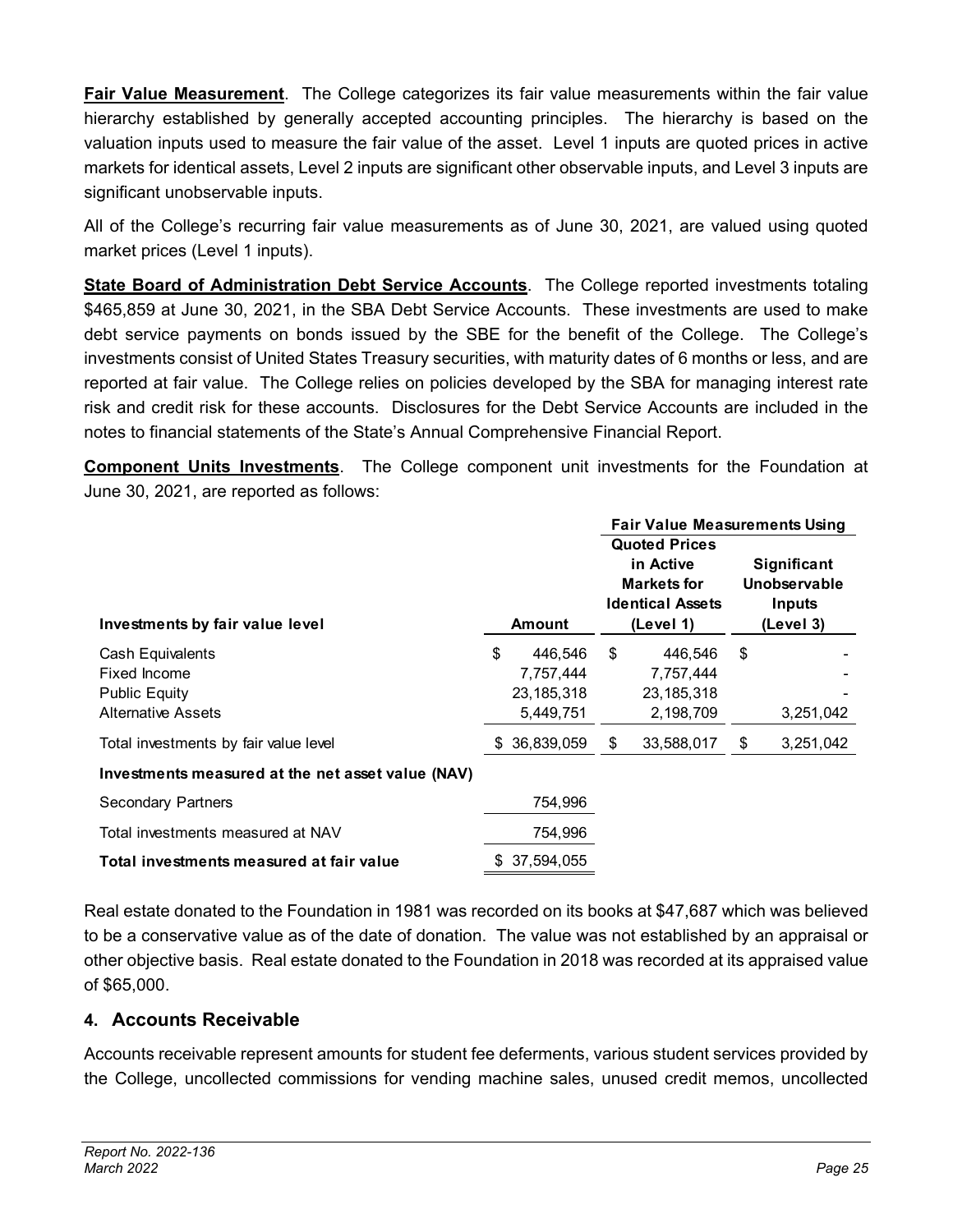installment plans and book scholarships, and contract and grant reimbursements due from third parties. The accounts receivable are reported net of a \$192,853 allowance for doubtful accounts.

# **5. Notes Receivable**

Notes receivable represent student loans made under the College's short-term loan program. Notes receivable are reported net of a \$24,100 allowance for doubtful notes.

# **6. Due From Other Governmental Agencies**

The amount due from other governmental agencies primarily consists of \$11,332,382 of Public Education Capital Outlay allocations due from the State for construction of College facilities and \$206,441 for grant-related activities.

# **7. Capital Assets**

Capital assets activity for the fiscal year ended June 30, 2021, is shown in the following table:

| <b>Description</b>                           | <b>Beginning</b><br><b>Balance</b> |               | <b>Additions</b> |                   |    |           | <b>Reductions</b>   |  |  |  | Ending<br><b>Balance</b> |
|----------------------------------------------|------------------------------------|---------------|------------------|-------------------|----|-----------|---------------------|--|--|--|--------------------------|
| Nondepreciable Capital Assets:               |                                    |               |                  |                   |    |           |                     |  |  |  |                          |
| Land                                         | \$                                 | 5,131,962     | \$               |                   | \$ |           | \$<br>5,131,962     |  |  |  |                          |
| <b>Construction in Progress</b>              |                                    | 468,962       |                  | 999,529           |    |           | 1,468,491           |  |  |  |                          |
| <b>Total Nondepreciable Capital Assets</b>   | \$                                 | 5,600,924     | \$               | 999,529           | \$ |           | \$<br>6,600,453     |  |  |  |                          |
| Depreciable Capital Assets:                  |                                    |               |                  |                   |    |           |                     |  |  |  |                          |
| <b>Buildings</b>                             |                                    | \$121,127,318 | \$               |                   | \$ |           | \$<br>121, 127, 318 |  |  |  |                          |
| Other Structures and Improvements            |                                    | 15,054,925    |                  |                   |    |           | 15,054,925          |  |  |  |                          |
| Furniture, Machinery, and Equipment          |                                    | 16, 193, 932  |                  | 2,451,180         |    | 3,321,336 | 15,323,776          |  |  |  |                          |
| <b>Total Depreciable Capital Assets</b>      |                                    | 152,376,175   |                  | 2,451,180         |    | 3,321,336 | 151,506,019         |  |  |  |                          |
| Less, Accumulated Depreciation:              |                                    |               |                  |                   |    |           |                     |  |  |  |                          |
| <b>Buildings</b>                             |                                    | 48,632,451    |                  | 2,688,790         |    |           | 51,321,241          |  |  |  |                          |
| Other Structures and Improvements            |                                    | 7,547,573     |                  | 996,683           |    |           | 8,544,256           |  |  |  |                          |
| Furniture, Machinery, and Equipment          |                                    | 13,230,992    |                  | 1,214,264         |    | 3,321,336 | 11,123,920          |  |  |  |                          |
| <b>Total Accumulated Depreciation</b>        |                                    | 69,411,016    |                  | 4,899,737         |    | 3,321,336 | 70,989,417          |  |  |  |                          |
| <b>Total Depreciable Capital Assets, Net</b> | \$                                 | 82,965,159    |                  | $$$ $(2,448,557)$ | \$ |           | \$<br>80,516,602    |  |  |  |                          |

# **8. Unearned Revenue**

Unearned revenue at June 30, 2021, primarily consists of gifts and grants for Triumph Gulf Coast, Inc. grant-related activities.

# **9. Long-Term Liabilities**

Long-term liabilities activity for the fiscal year ended June 30, 2021, is shown in the following table: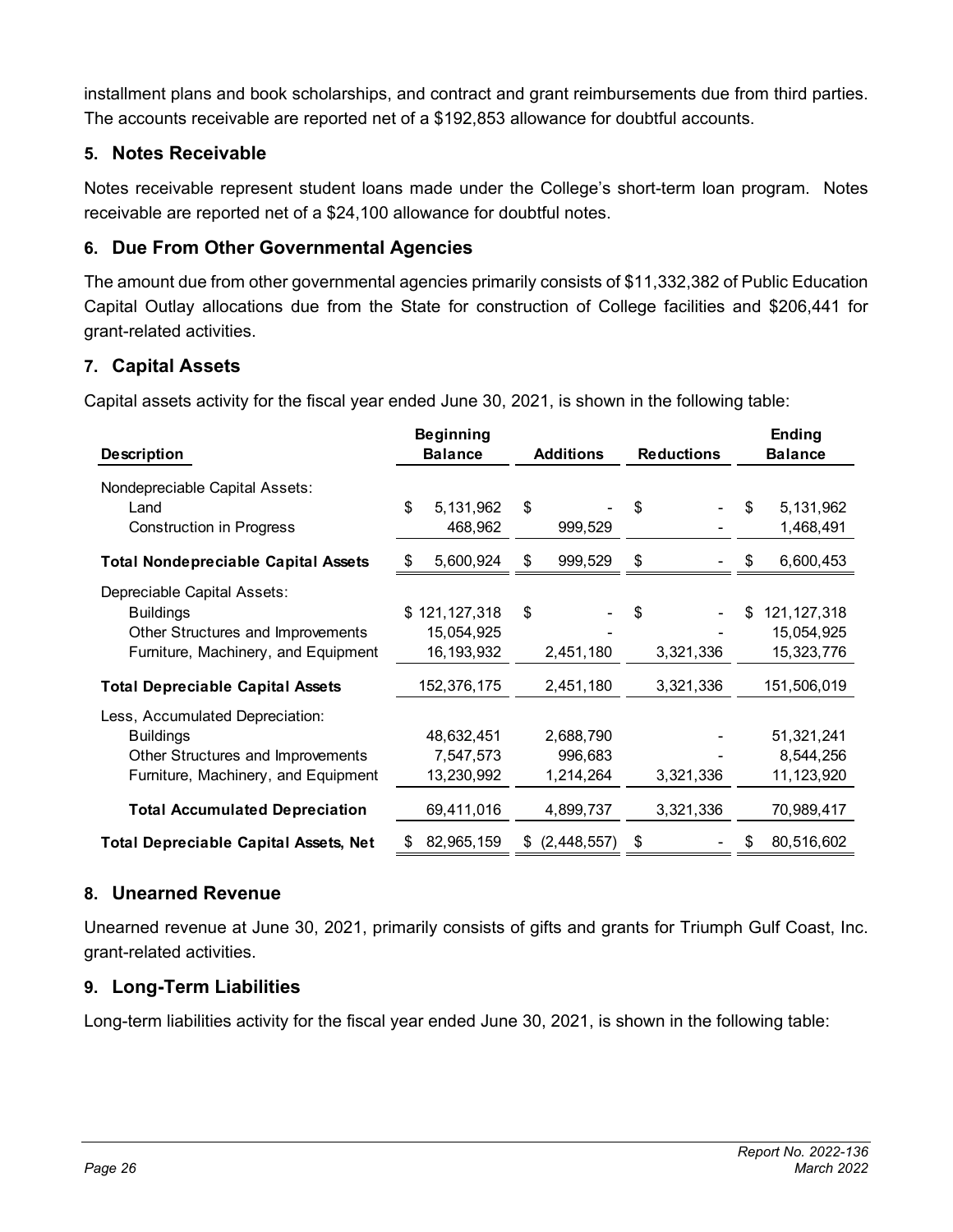| <b>Description</b>                  | <b>Beginning</b><br><b>Balance</b> | <b>Additions</b> | <b>Reductions</b> | <b>Ending</b><br><b>Balance</b> | <b>Current</b><br><b>Portion</b> |
|-------------------------------------|------------------------------------|------------------|-------------------|---------------------------------|----------------------------------|
|                                     |                                    |                  |                   |                                 |                                  |
| <b>Bonds Payable</b>                | 3,740,000                          | \$<br>۰.         | \$<br>310,000     | 3.430.000<br>S                  | \$<br>325,000                    |
| Note Payable                        | 670,467                            | ۰                | 278,530           | 391,937                         | 281,373                          |
| <b>Compensated Absences Payable</b> | 3.607.346                          | 348.661          | 359.974           | 3,596,033                       | 288,866                          |
| <b>Other Postemployment</b>         |                                    |                  |                   |                                 |                                  |
| <b>Benefits Payable</b>             | 2.014.175                          | 590.749          | 27.779            | 2,577,145                       | 31,965                           |
| Net Pension Liability               | 18,343,624                         | 10,338,441       | 7,470,315         | 21,211,750                      | 64,267                           |
| <b>Total Long-Term Liabilities</b>  | \$28,375,612                       | \$11.277.851     | 8.446.598<br>\$.  | \$31,206,865                    | \$<br>991,471                    |

**Bonds Payable**. The Florida Department of Education issued Capital Improvement Revenue Bonds, Series 2010A, as authorized by Article VII, Section 11(d) of the Florida Constitution, Sections 215.57 through 215.83 and Section 1009.23, Florida Statutes, and other applicable provisions of law. Principal and interest on these bonds are secured by and payable solely from a first lien pledge of the capital improvement fees collected pursuant to Section 1009.23(11), Florida Statutes, by the Series 2010A participating colleges on a parity with any additional bonds issued subsequent to the issuance of the Series 2010A bonds. The Series 2010A bonds constitute the third series of bonds to be issued pursuant to a Master Authorizing Resolution. Upon the issuance of additional bonds, all bonds will share a parity first lien on the pledged revenues of all colleges participating in any series of bonds then outstanding. The Series 2010A bonds will share the lien of such additional bonds on the Series 2010A pledged revenues and on the revenues pledged by the colleges participating in such additional bonds. The bonds were issued for new construction and equipment and renovation and remodeling of education facilities.

The College had the following bonds payable at June 30, 2021:

| <b>Bond Type</b>                                                                      | Amount<br>Outstanding     | Interest<br><b>Rates</b><br>(Percent) | Annual<br><b>Maturity</b><br>Τo |
|---------------------------------------------------------------------------------------|---------------------------|---------------------------------------|---------------------------------|
| Florida Department of Education<br>Capital Improvement Revenue Bonds:<br>Series 2010A | $$3,430,000$ 4.00 - 4.375 |                                       | 2030                            |

Annual requirements to amortize all bonded debt outstanding as of June 30, 2021, are as follows:

| <b>Fiscal Year</b>    | <b>Capital Improvement Revenue Bonds</b> |           |    |          |    |           |  |
|-----------------------|------------------------------------------|-----------|----|----------|----|-----------|--|
| <b>Ending June 30</b> |                                          | Principal |    | Interest |    | Total     |  |
| 2022                  | \$                                       | 325,000   | \$ | 141,450  | \$ | 466,450   |  |
| 2023                  |                                          | 335,000   |    | 128,450  |    | 463,450   |  |
| 2024                  |                                          | 350,000   |    | 115,050  |    | 465,050   |  |
| 2025                  |                                          | 365,000   |    | 101,050  |    | 466,050   |  |
| 2026                  |                                          | 380,000   |    | 86,450   |    | 466,450   |  |
| 2027-2030             |                                          | 1,675,000 |    | 183,206  |    | 1,858,206 |  |
| Total                 | \$                                       | 3,430,000 | \$ | 755,656  | S. | 4,185,656 |  |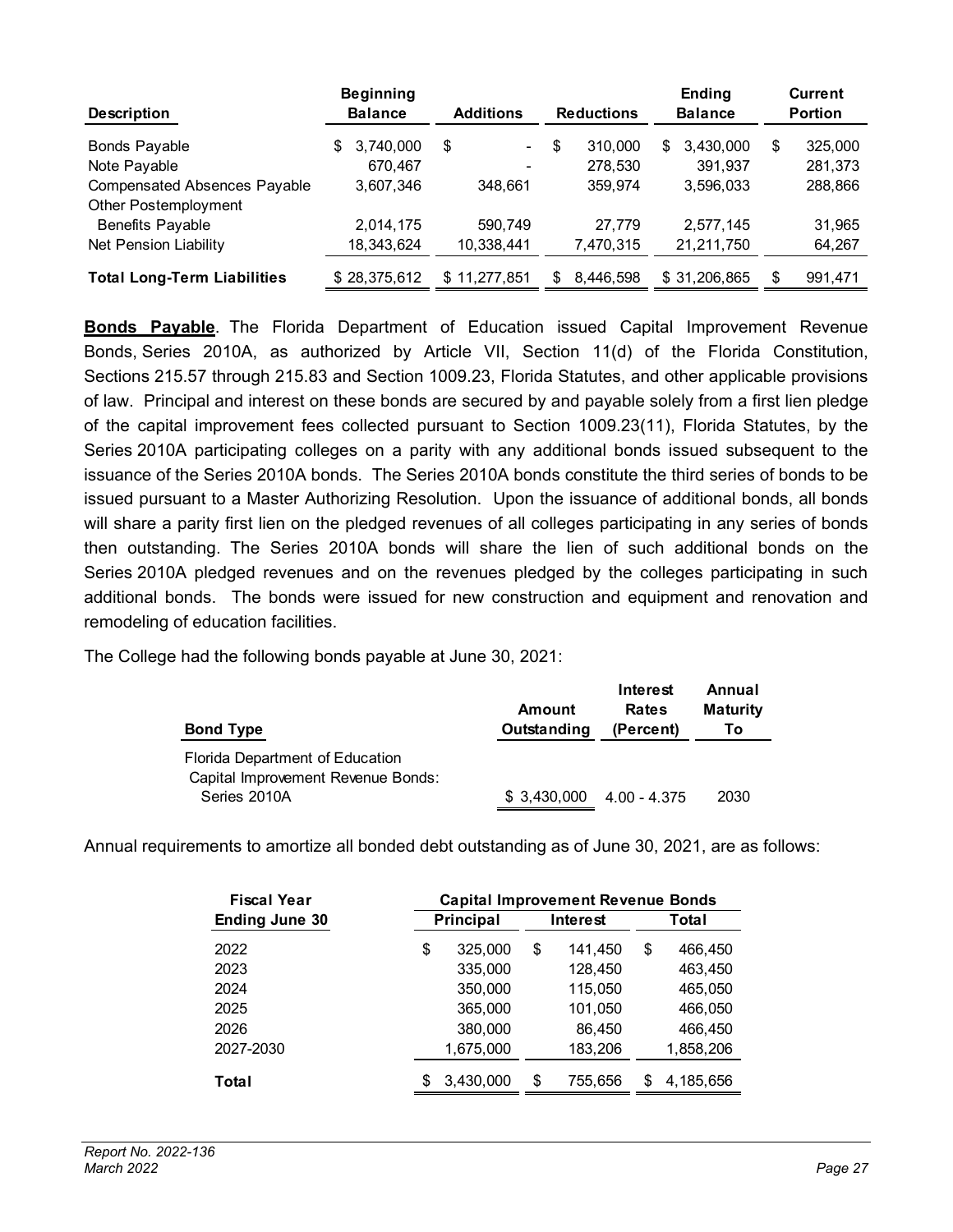**Note Payable**. On April 27, 2012, the College signed a promissory note for a line of credit up to \$2,700,000 at a stated interest rate of 1 percent, to finance the Energy Efficiency Project (Project). The College made draws as needed to make payments to the contractors of the Project. The College completed the Project and started making principal payments in May 2013. As of June 30, 2021, the College has drawn \$2,586,054. The note matures on April 27, 2023, and principal and interest payments are made monthly. The College pledged a deposit account as collateral for the note. The note contains a provision that, in an event of default, outstanding amounts become immediately due if the College is unable to make payment. Annual requirements to amortize the outstanding note as of June 30, 2021, are as follows:

| <b>Fiscal Year</b><br><b>Ending June 30</b> |   | Principal          |     | Interest     | Total              |
|---------------------------------------------|---|--------------------|-----|--------------|--------------------|
| 2022<br>2023                                | S | 281,373<br>110.564 | \$. | 2.671<br>270 | 284.044<br>110,834 |
| Total                                       |   | 391,937            | S   | 2.941        | 394,878            |

**Compensated Absences Payable**. College employees may accrue annual and sick leave based on length of service, subject to certain limitations regarding the amount that will be paid upon termination. The College reports a liability for the accrued leave; however, State noncapital appropriations fund only the portion of accrued leave that is used or paid in the current fiscal year. Although the College expects the liability to be funded primarily from future appropriations, generally accepted accounting principles do not permit the recording of a receivable in anticipation of future appropriations. At June 30, 2021, the estimated liability for compensated absences, which includes the College's share of the Florida Retirement System and FICA contributions, totaled \$3,596,033. The current portion of the compensated absences liability, \$288,866, is the amount expected to be paid in the coming fiscal year. This amount was estimated by performing an analysis of the last five years' payments made to employees for unused leave at the time of termination.

**Other Postemployment Benefits Payable**. The College follows GASB Statement No. 75, *Accounting and Financial Reporting for Postemployment Benefits Other Than Pensions*, for other postemployment benefits administered by the Florida College System Risk Management Consortium.

# *General Information about the OPEB Plan*

*Plan Description*. The Other Postemployment Benefits Plan (OPEB Plan) is a single-employer defined benefit plan administered by the Florida College System Risk Management Consortium that provides OPEB for all employees who satisfy the College's retirement eligibility provisions. Pursuant to the provisions of Section 112.0801, Florida Statutes, former employees who retire from the College are eligible to participate in the College's healthcare benefits. The College subsidizes the premium rates paid by retirees by allowing them to participate in the OPEB Plan at reduced or blended group (implicitly subsidized) premium rates for both active and retired employees. These rates provide an implicit subsidy for retirees because, on an actuarial basis, their current and future claims are expected to result in higher costs to the OPEB Plan on average than those of active employees. The College does not offer any explicit subsidies for retiree coverage. Retirees are required to enroll in the Federal Medicare (Medicare) program for their primary coverage as soon as they are eligible. The OPEB Plan contribution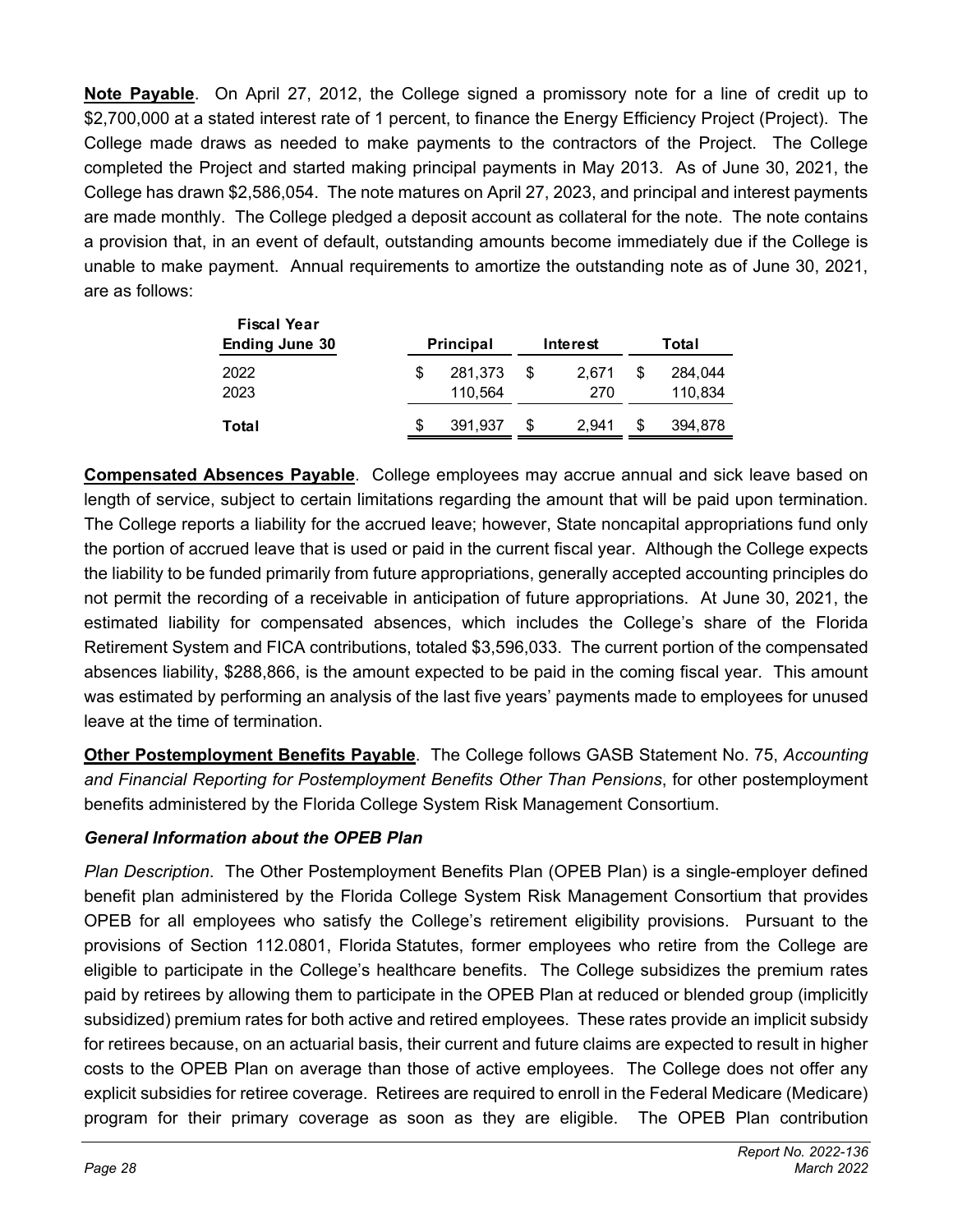requirements and benefit terms of the College and the OPEB Plan members are established and may be amended by action from the Board. No assets are accumulated in a trust that meet the criteria in paragraph 4 of GASB Statement No. 75.

*Benefits Provided*. The OPEB Plan provides healthcare benefits for retirees and their dependents. The OPEB Plan only provides an implicit subsidy as described above.

*Employees Covered by Benefit Terms*. At June 30, 2020, the following employees were covered by the benefit terms:

| Inactive Employees or Beneficiaries Currently Receiving Benefits | 56  |  |
|------------------------------------------------------------------|-----|--|
| <b>DROP Members</b>                                              | 13  |  |
| <b>Active Employees</b>                                          | 324 |  |
| Total                                                            | 393 |  |

# *Total OPEB Liability*

The College's total OPEB liability of \$2,577,145 was measured as of June 30, 2020, and was determined by an actuarial valuation as of June 30, 2019.

*Actuarial Assumptions and Other Inputs*. The total OPEB liability in the June 30, 2020, actuarial valuation was determined using the following actuarial assumptions and other inputs, applied to all periods included in the measurement, unless otherwise specified:

| Inflation                                                                             | 2.40 percent                                                                                                                                                         |
|---------------------------------------------------------------------------------------|----------------------------------------------------------------------------------------------------------------------------------------------------------------------|
| Real wage growth                                                                      | 0.85 percent                                                                                                                                                         |
| Wage inflation                                                                        | 3.25 percent                                                                                                                                                         |
| Salary increases<br><b>Regular Employees</b><br><b>Senior Management</b>              | $3.40 - 7.80$ percent<br>$4.10 - 8.20$ percent                                                                                                                       |
| <b>Municipal Bond Index Rate</b><br><b>Prior Measurement Date</b><br>Measurement Date | 3.50 percent<br>2.21 percent                                                                                                                                         |
| Healthcare cost trend rates                                                           |                                                                                                                                                                      |
| Pre-Medicare<br>Medicare                                                              | 7.00 percent for 2019, decreasing to an<br>ultimate rate of 4.60 percent by 2026<br>5.00 percent for 2019, decreasing to an<br>ultimate rate of 4.60 percent by 2021 |

The discount rate was based on the Bond Buyer General Obligation 20-year Municipal Bond Index.

Mortality rates were based on the PUB-2010 mortality tables, with adjustments for FRS experience and generational mortality improvements using Scale MP-2018.

The demographic actuarial assumptions for retirement, disability incidence, withdrawal, and salary increases used in the June 30, 2019, valuation were based on the results of an actuarial experience study for the period July 1, 2013, through June 30, 2018, adopted by the FRS.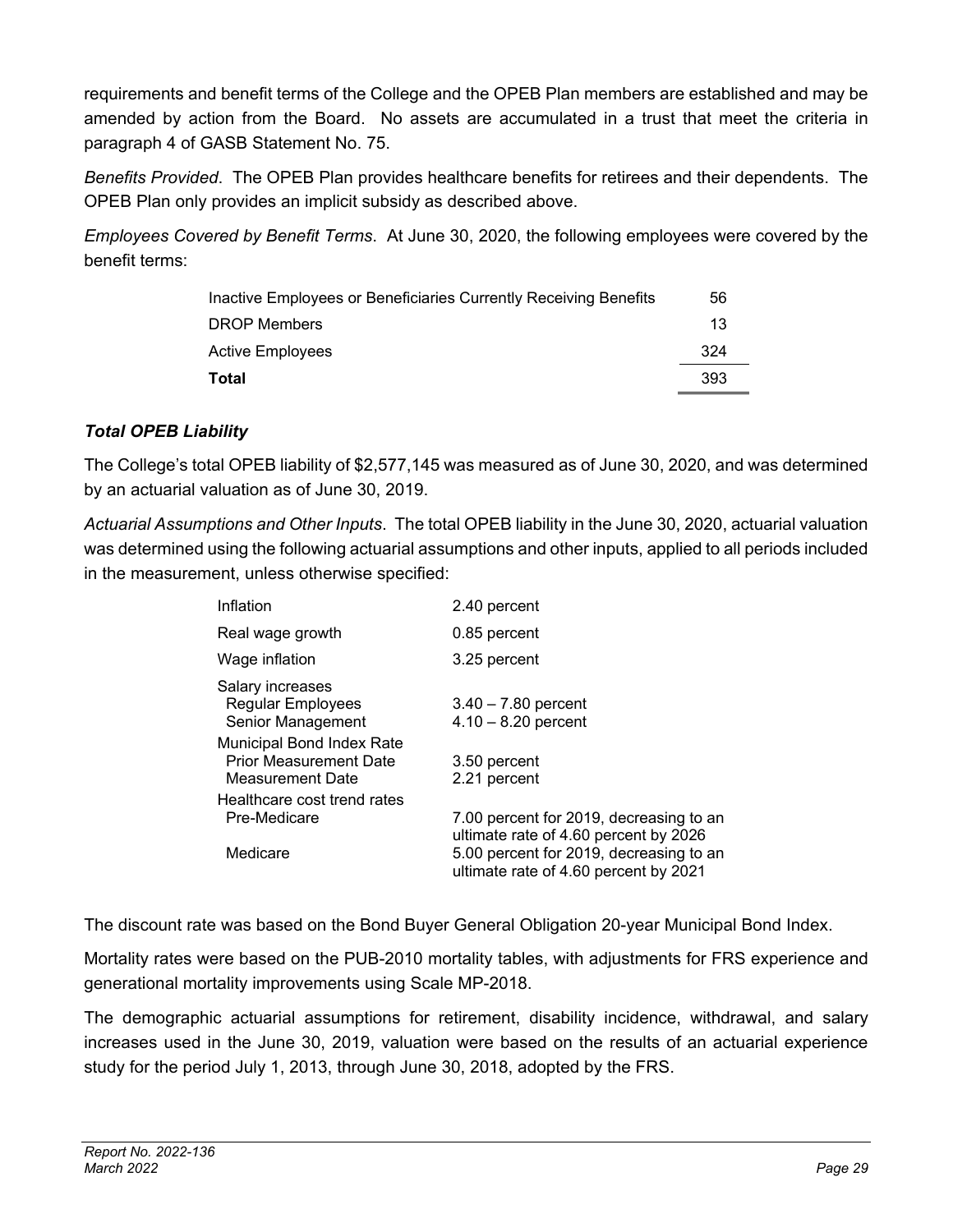The remaining actuarial assumptions (e.g., initial per capita costs, health care cost trends, rate of plan participation, rates of plan election, etc.) used in the June 30, 2019, valuation were based on a review of recent plan experience done concurrently with the June 30, 2019, valuation.

# *Changes in the Total OPEB Liability*

|                                        | Amount |           |
|----------------------------------------|--------|-----------|
| Balance at 6/30/20                     | \$     | 2,014,175 |
| Changes for the year:                  |        |           |
| Service Cost                           |        | 105,890   |
| Interest                               |        | 73.720    |
| Changes in Assumptions or Other Inputs |        | 411,135   |
| <b>Benefit Payments</b>                |        | (27, 775) |
| <b>Net Changes</b>                     |        | 562,970   |
| Balance at 6/30/21                     |        | 2,577,145 |

*Changes of Assumptions*. The Municipal Bond Index Rate used to determine total OPEB liability (TOL) decreased from 3.50 percent in 2019 to 2.21 percent in 2020.

*Sensitivity of the Total OPEB Liability to Changes in the Discount Rate*. The following table presents the total OPEB liability of the College, as well as what the College's total OPEB liability would be if it were calculated using a discount rate that is 1 percentage point lower (1.21 percent) or 1 percentage point higher (3.21 percent) than the current rate:

|                             | $1\%$           | Current              | 1%              |
|-----------------------------|-----------------|----------------------|-----------------|
|                             | <b>Decrease</b> | <b>Discount Rate</b> | <b>Increase</b> |
|                             | $(1.21\%)$      | $(2.21\%)$           | $(3.21\%)$      |
| <b>Total OPEB liability</b> | \$3,283,462     | \$2,577,145          | \$2.043.212     |

*Sensitivity of the Total OPEB Liability to Changes in the Healthcare Cost Trend Rates*. The following table presents the total OPEB liability of the College, as well as what the College's total OPEB liability would be if it were calculated using healthcare cost trend rates that are 1 percentage point lower or 1 percentage point higher than the current healthcare cost trend rates:

|                      |             | <b>Healthcare</b><br><b>Cost Trend</b> |             |
|----------------------|-------------|----------------------------------------|-------------|
|                      | 1% Decrease | <b>Rates</b>                           | 1% Increase |
| Total OPEB liability | \$1.968.642 | \$2,577,145                            | \$3,429,667 |

# *OPEB Expense and Deferred Outflows of Resources and Deferred Inflows of Resources Related to OPEB*

For the fiscal year ended June 30, 2021, the College recognized OPEB expense of \$241,031. At June 30, 2021, the College reported deferred outflows of resources and deferred inflows of resources related to OPEB from the following sources: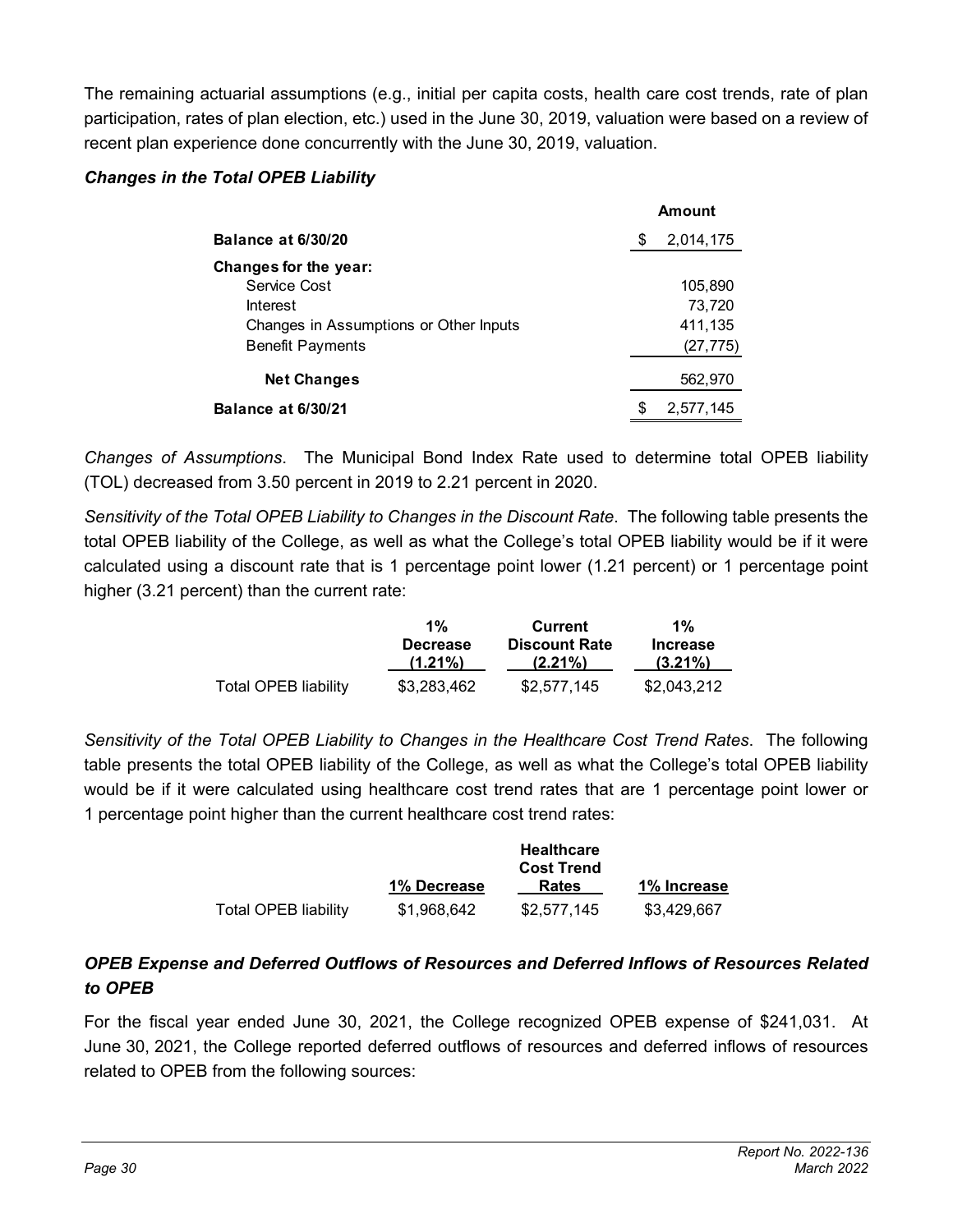| <b>Deferred Outflows</b><br>of Resources<br><b>Description</b>          |    | Deferred Inflows<br>of Resources |   |         |
|-------------------------------------------------------------------------|----|----------------------------------|---|---------|
| Differences between expected<br>and actual experience                   | \$ | 9.404                            | S |         |
| Change of assumptions or other inputs<br>Transactions subsequent to the |    | 686,215                          |   | 188,251 |
| measurement date                                                        |    | 31,965                           |   |         |
| Total                                                                   | \$ | 727,584                          | S | 188,251 |

Of the total amount reported as deferred outflows of resources related to OPEB, \$31,965 resulting from benefits paid subsequent to the measurement date and before the end of the fiscal year will be included as a reduction of the total OPEB liability in the year ended June 30, 2022. Other amounts reported as deferred outflows of resources and deferred inflows of resources related to OPEB will be recognized in OPEB expense as follows:

| <b>Fiscal Year Ending June 30</b> |    | Amount  |  |  |
|-----------------------------------|----|---------|--|--|
|                                   |    |         |  |  |
| 2022                              | \$ | 53,735  |  |  |
| 2023                              |    | 53,735  |  |  |
| 2024                              |    | 53,735  |  |  |
| 2025                              |    | 53,735  |  |  |
| 2026                              |    | 65,595  |  |  |
| Thereafter                        |    | 226,833 |  |  |
| Total                             | \$ | 507,368 |  |  |
|                                   |    |         |  |  |

**Net Pension Liability**. As a participating employer in the Florida Retirement System (FRS), the College recognizes its proportionate share of the collective net pension liabilities of the FRS cost-sharing multiple-employer defined benefit plans. As of June 30, 2021, the College's proportionate share of the net pension liabilities totaled \$21,211,750. Note 10. includes a complete discussion of defined benefit pension plans.

# **10. Retirement Plans – Defined Benefit Pension Plans**

# **General** *Information about the Florida Retirement System (FRS)*

The FRS was created in Chapter 121, Florida Statutes, to provide a defined benefit pension plan for participating public employees. The FRS was amended in 1998 to add the Deferred Retirement Option Program (DROP) under the defined benefit plan and amended in 2000 to provide a defined contribution plan alternative to the defined benefit plan for FRS members effective July 1, 2002. This integrated defined contribution pension plan is the FRS Investment Plan. Chapter 121, Florida Statutes, also provides for nonintegrated, optional retirement programs in lieu of the FRS to certain members of the Senior Management Service Class employed by the State and faculty and specified employees of State colleges. Chapter 112, Florida Statutes, established the HIS Program, a cost-sharing multiple-employer defined benefit pension plan to assist retired members of any State-administered retirement system in paying the costs of health insurance.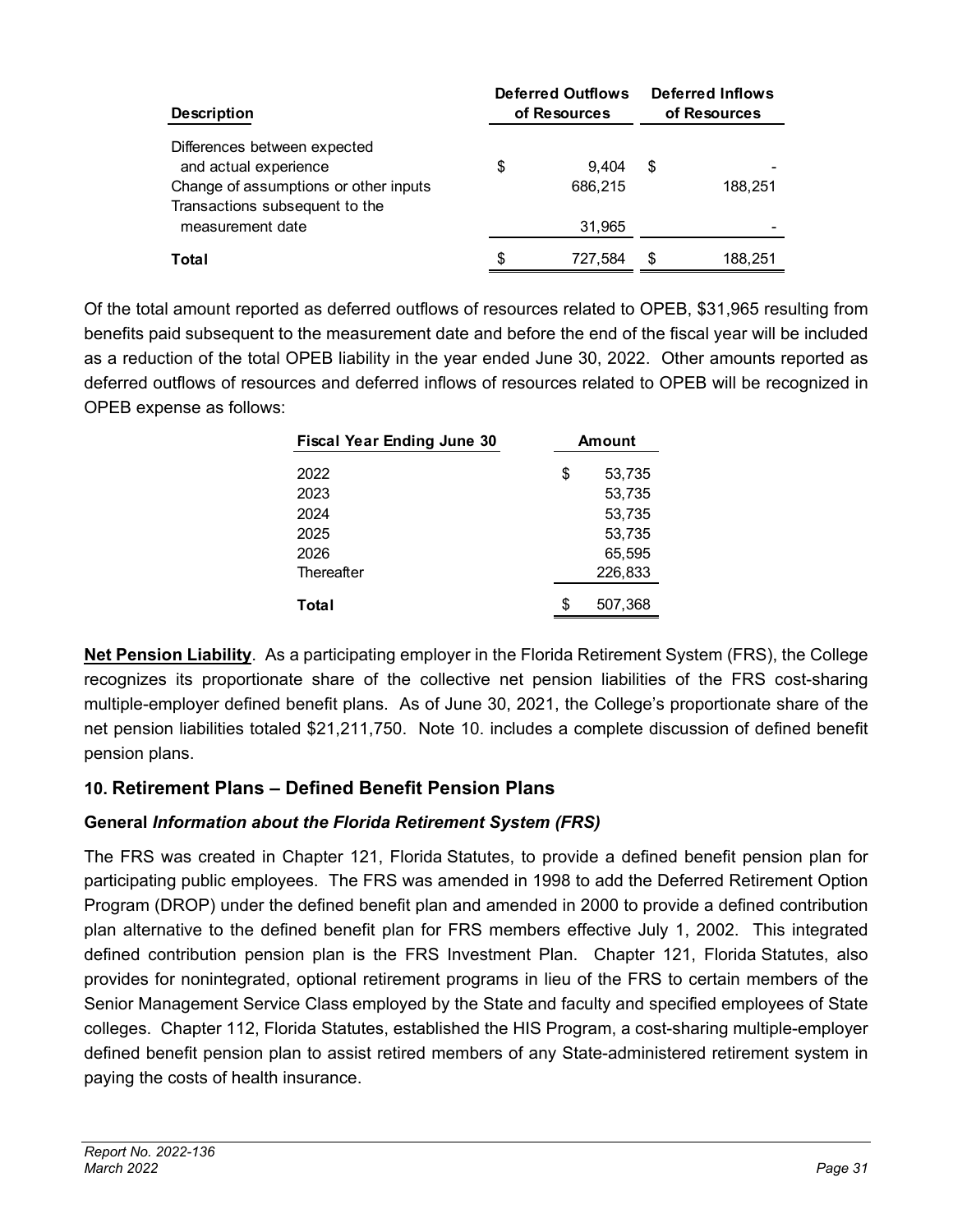Essentially all regular employees of the College are eligible to enroll as members of the State-administered FRS. Provisions relating to the FRS are established by Chapters 121 and 122, Florida Statutes; Chapter 112, Part IV, Florida Statutes; Chapter 238, Florida Statutes; and FRS Rules, Chapter 60S, Florida Administrative Code; wherein eligibility, contributions, and benefits are defined and described in detail. Such provisions may be amended at any time by further action from the Florida Legislature. The FRS is a single retirement system administered by the Florida Department of Management Services, Division of Retirement, and consists of two cost-sharing multiple-employer defined benefit plans and other nonintegrated programs. An annual comprehensive financial report of the FRS, which includes its financial statements, required supplementary information, actuarial report, and other relevant information, is available from the Florida Department of Management Services Web site (www.dms.myflorida.com).

The College's FRS and HIS pension expense totaled \$3,261,818 for the fiscal year ended June 30, 2021.

# **FRS Pension Plan**

*Plan Description*. The FRS Pension Plan (Plan) is a cost-sharing multiple-employer defined benefit pension plan, with a DROP for eligible employees. The general classes of membership are as follows:

- *Regular Class* Members of the FRS who do not qualify for membership in the other classes.
- *Senior Management Service Class* (SMSC) Members in senior management level positions.

Employees enrolled in the Plan prior to July 1, 2011, vest at 6 years of creditable service and employees enrolled in the Plan on or after July 1, 2011, vest at 8 years of creditable service. All vested members, enrolled prior to July 1, 2011, are eligible for normal retirement benefits at age 62 or at any age after 30 years of creditable service. All members enrolled in the Plan on or after July 1, 2011, once vested, are eligible for normal retirement benefits at age 65 or any time after 33 years of creditable service. Employees enrolled in the Plan may include up to 4 years of credit for military service toward creditable service. The Plan also includes an early retirement provision; however, there is a benefit reduction for each year a member retires before his or her normal retirement date. The Plan provides retirement, disability, death benefits, and annual cost-of-living adjustments to eligible participants.

The DROP, subject to provisions of Section 121.091, Florida Statutes, permits employees eligible for normal retirement under the Plan to defer receipt of monthly benefit payments while continuing employment with an FRS-participating employer. An employee may participate in DROP for a period not to exceed 60 months after electing to participate. During the period of DROP participation, deferred monthly benefits are held in the FRS Trust Fund and accrue interest. The net pension liability does not include amounts for DROP participants, as these members are considered retired and are not accruing additional pension benefits.

*Benefits Provided*. Benefits under the Plan are computed on the basis of age and/or years of service, average final compensation, and service credit. Credit for each year of service is expressed as a percentage of the average final compensation. For members initially enrolled before July 1, 2011, the average final compensation is the average of the 5 highest fiscal years' earnings; for members initially enrolled on or after July 1, 2011, the average final compensation is the average of the 8 highest fiscal years' earnings. The total percentage value of the benefit received is determined by calculating the total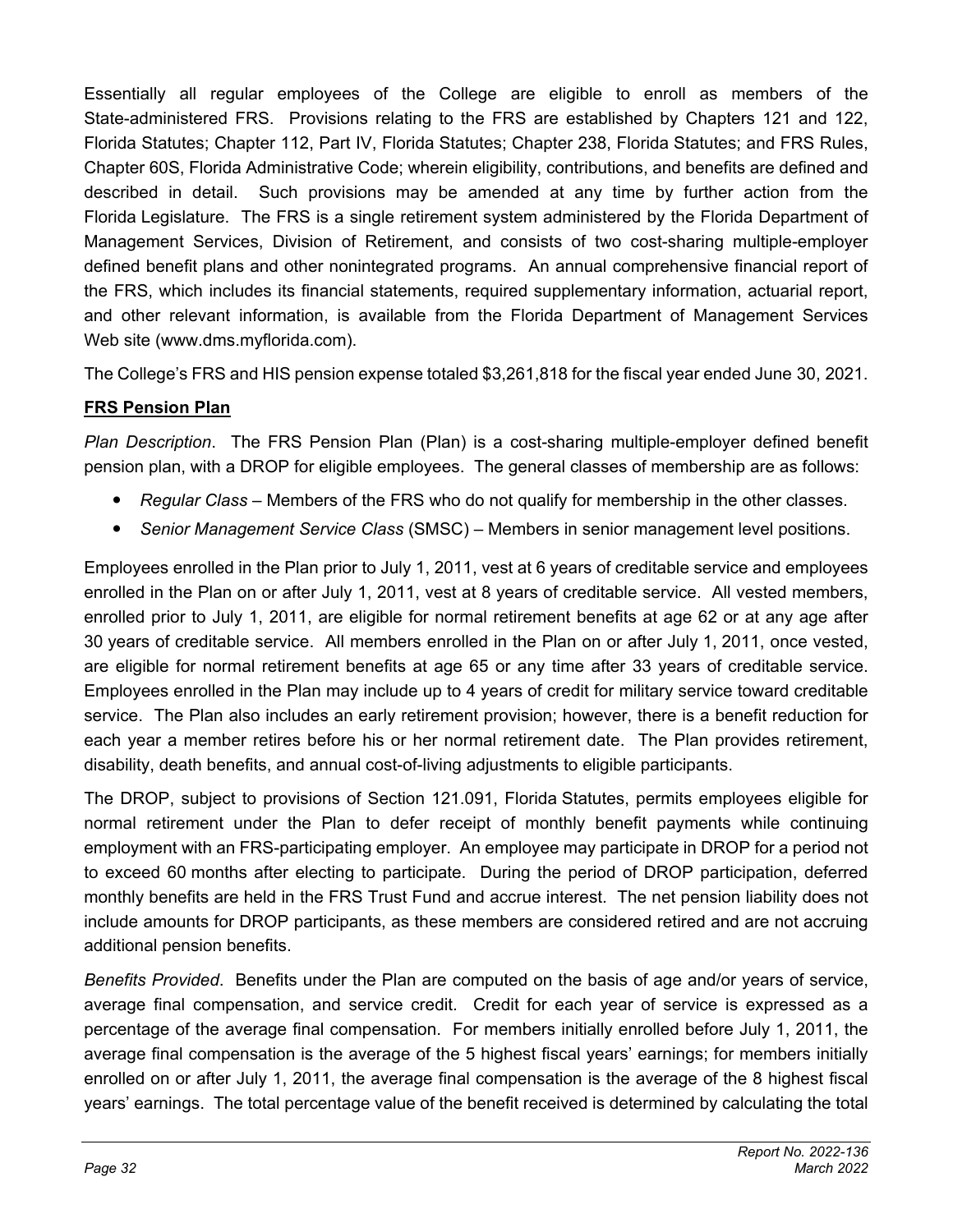value of all service, which is based on retirement plan and/or the class to which the member belonged when the service credit was earned. Members are eligible for in-line-of-duty or regular disability and survivors' benefits. The following table shows the percentage value for each year of service credit earned:

| Class, Initial Enrollment, and Retirement Age/Years of Service    | % Value |
|-------------------------------------------------------------------|---------|
| Regular Class members initially enrolled before July 1, 2011      |         |
| Retirement up to age 62 or up to 30 years of service              | 1.60    |
| Retirement at age 63 or with 31 years of service                  | 1.63    |
| Retirement at age 64 or with 32 years of service                  | 1.65    |
| Retirement at age 65 or with 33 or more years of service          | 1.68    |
| Regular Class members initially enrolled on or after July 1, 2011 |         |
| Retirement up to age 65 or up to 33 years of service              | 1.60    |
| Retirement at age 66 or with 34 years of service                  | 1.63    |
| Retirement at age 67 or with 35 years of service                  | 1.65    |
| Retirement at age 68 or with 36 or more years of service          | 1.68    |
| <b>Senior Management Service Class</b>                            | 2.00    |

As provided in Section 121.101, Florida Statutes, if the member was initially enrolled in the Plan before July 1, 2011, and all service credit was accrued before July 1, 2011, the annual cost-of-living adjustment is 3 percent per year. If the member was initially enrolled before July 1, 2011, and has service credit on or after July 1, 2011, there is an individually calculated cost-of-living adjustment. The annual cost-of-living adjustment is a proportion of 3 percent determined by dividing the sum of the pre-July 2011 service credit by the total service credit at retirement multiplied by 3 percent. Plan members initially enrolled on or after July 1, 2011, will not have a cost-of-living adjustment after retirement.

*Contributions*. The Florida Legislature establishes contribution rates for participating employers and employees. Contribution rates during the 2020-21 fiscal year were:

|                                                                                             | <b>Percent of Gross Salary</b> |             |  |
|---------------------------------------------------------------------------------------------|--------------------------------|-------------|--|
| <b>Class</b>                                                                                | <b>Employee</b>                | Emplover(1) |  |
| FRS, Regular                                                                                | 3.00                           | 10.00       |  |
| FRS, Senior Management Service                                                              | 3.00                           | 27.29       |  |
| Deferred Retirement Option Program (applicable to<br>members from all of the above classes) | 0.00                           | 16.98       |  |
| FRS, Reemployed Retiree                                                                     | (2)                            | (2)         |  |

(1) Employer rates include 1.66 percent for the postemployment health insurance subsidy. Also, employer rates, other than for DROP participants, include 0.06 percent for administrative costs of the Investment Plan.

(2) Contribution rates are dependent upon retirement class in which reemployed.

The College's contributions to the Plan totaled \$1,596,696 for the fiscal year ended June 30, 2021.

*Pension Liabilities, Pension Expense, and Deferred Outflows of Resources and Deferred Inflows of Resources Related to Pensions*. At June 30, 2021, the College reported a liability of \$15,047,050 for its proportionate share of the net pension liability. The net pension liability was measured as of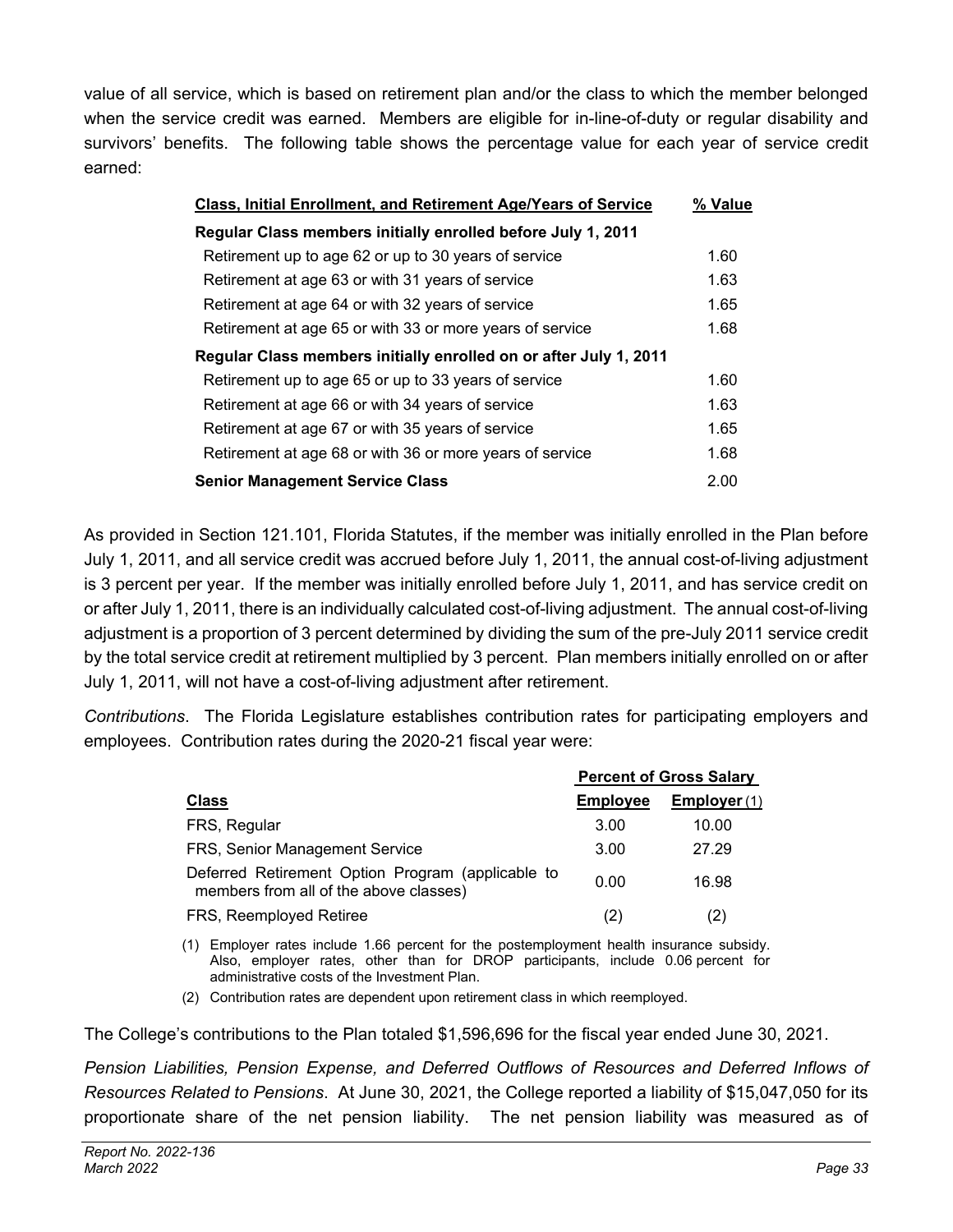June 30, 2020, and the total pension liability used to calculate the net pension liability was determined by an actuarial valuation as of July 1, 2020. The College's proportionate share of the net pension liability was based on the College's 2019-20 fiscal year contributions relative to the total 2019-20 fiscal year contributions of all participating members. At June 30, 2020, the College's proportionate share was 0.034717439 percent, which was a decrease of 0.001190237 from its proportionate share measured as of June 30, 2019.

For the fiscal year ended June 30, 2021, the College recognized pension expense of \$2,849,540. In addition, the College reported deferred outflows of resources and deferred inflows of resources related to pensions from the following sources:

| <b>Description</b>                            | <b>Deferred Outflows</b><br>of Resources |           | Deferred Inflows<br>of Resources |         |
|-----------------------------------------------|------------------------------------------|-----------|----------------------------------|---------|
| Differences between expected and              |                                          |           |                                  |         |
| actual experience                             | \$                                       | 575.881   | \$                               |         |
| Change of assumptions                         |                                          | 2,723,995 |                                  |         |
| Net difference between projected and actual   |                                          |           |                                  |         |
| earnings on FRS Plan investments              |                                          | 895.916   |                                  |         |
| Changes in proportion and differences between |                                          |           |                                  |         |
| College FRS contributions and proportionate   |                                          |           |                                  |         |
| share of contributions                        |                                          | 55,209    |                                  | 590.844 |
| College FRS contributions subsequent to       |                                          |           |                                  |         |
| the measurement date                          |                                          | 1,596,696 |                                  |         |
| Total                                         |                                          | 5,847,697 |                                  | 590.844 |

The deferred outflows of resources totaling \$1,596,696, resulting from College contributions subsequent to the measurement date will be recognized as a reduction of the net pension liability in the fiscal year ending June 30, 2022. Other amounts reported as deferred outflows of resources and deferred inflows of resources related to pensions will be recognized in pension expense as follows:

| <b>Fiscal Year Ending June 30</b> | Amount        |
|-----------------------------------|---------------|
| 2022                              | 649.027<br>\$ |
| 2023                              | 1,201,266     |
| 2024                              | 1,062,334     |
| 2025                              | 633,182       |
| 2026                              | 114,348       |
| Total                             | 3,660,157     |

*Actuarial Assumptions*. The total pension liability in the July 1, 2020, actuarial valuation was determined using the following actuarial assumptions, applied to all periods included in the measurement:

| Inflation                 | 2.40 percent                                                                 |
|---------------------------|------------------------------------------------------------------------------|
| Salary increases          | 3.25 percent, average, including inflation                                   |
| Investment rate of return | 6.80 percent, net of pension plan investment<br>expense, including inflation |

Mortality rates were based on the PUB-2010 base table, projected generationally with Scale MP-2018.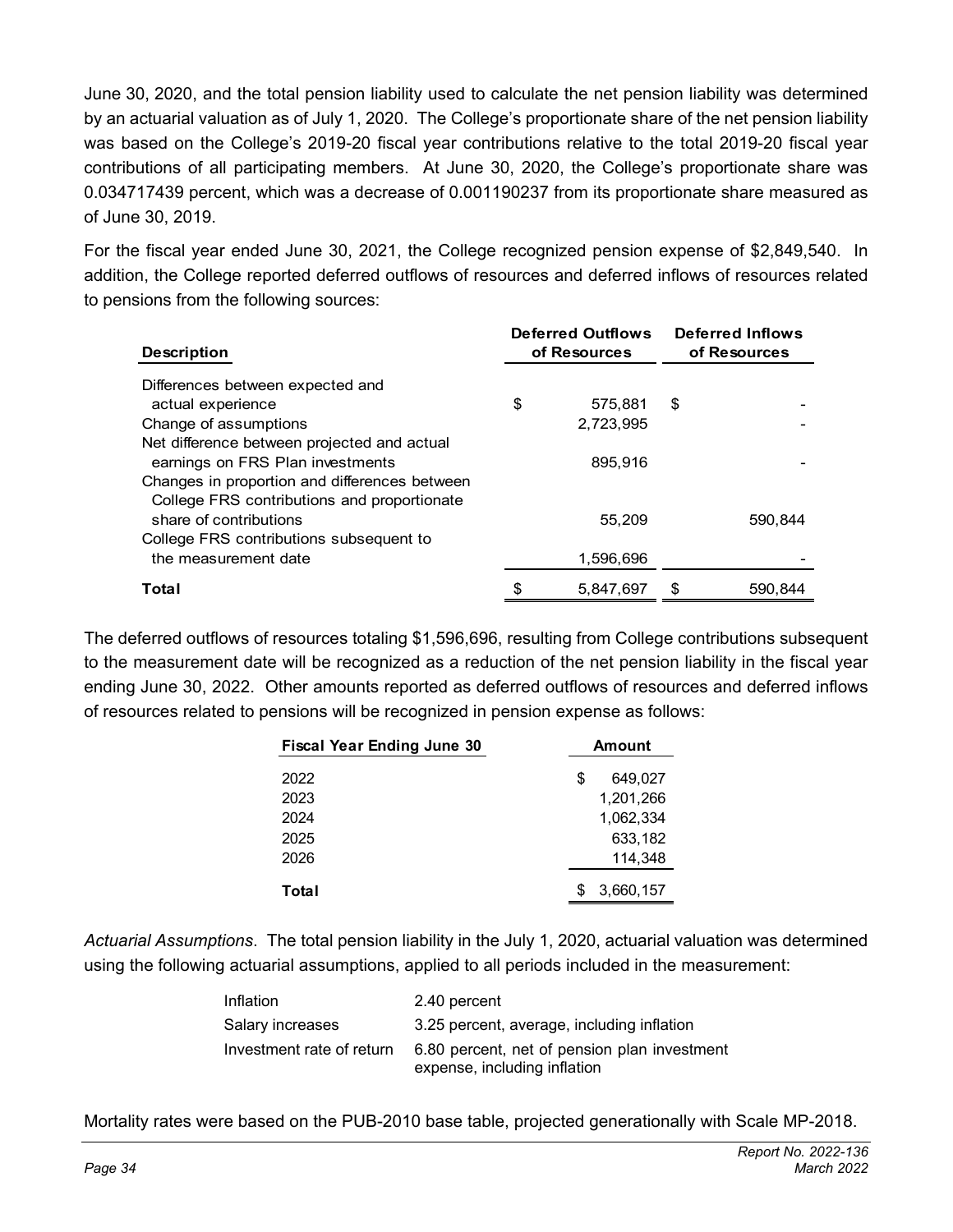The actuarial assumptions used in the July 1, 2020, valuation were based on the results of an actuarial experience study for the period July 1, 2013, through June 30, 2018.

The long-term expected rate of return on pension plan investments was not based on historical returns, but instead is based on a forward-looking capital market economic model. The allocation policy's description of each asset class was used to map the target allocation to the asset classes shown below. Each asset class assumption is based on a consistent set of underlying assumptions, and includes an adjustment for the inflation assumption. The target allocation and best estimates of arithmetic and geometric real rates of return for each major asset class are summarized in the following table:

| <b>Asset Class</b>           | <b>Target</b><br>Allocation (1) | Annual<br><b>Arithmetic</b><br>Return | Compound<br>Annual<br>(Geometric)<br>Return | <b>Standard</b><br><b>Deviation</b> |
|------------------------------|---------------------------------|---------------------------------------|---------------------------------------------|-------------------------------------|
| Cash                         | 1.0%                            | 2.2%                                  | 2.2%                                        | 1.2%                                |
| Fixed Income                 | 19.0%                           | 3.0%                                  | 2.9%                                        | 3.5%                                |
| <b>Global Equity</b>         | 54.2%                           | 8.0%                                  | 6.7%                                        | 17.1%                               |
| Real Estate (Property)       | 10.3%                           | 6.4%                                  | 5.8%                                        | 11.7%                               |
| <b>Private Equity</b>        | 11.1%                           | 10.8%                                 | 8.1%                                        | 25.7%                               |
| <b>Strategic Investments</b> | 4.4%                            | 5.5%                                  | 5.3%                                        | 6.9%                                |
| Total                        | 100.0%                          |                                       |                                             |                                     |
| Assumed inflation - Mean     |                                 |                                       | 2.4%                                        | 1.7%                                |

(1) As outlined in the Plan's investment policy.

*Discount Rate*. The discount rate used to measure the total pension liability was 6.80 percent. The Plan's fiduciary net position was projected to be available to make all projected future benefit payments of current active and inactive employees. Therefore, the discount rate for calculating the total pension liability is equal to the long-term expected rate of return. The discount rate used in the 2020 valuation was updated from 6.90 percent to 6.80 percent.

*Sensitivity of the College's Proportionate Share of the Net Pension Liability to Changes in the Discount Rate*. The following presents the College's proportionate share of the net pension liability calculated using the discount rate of 6.80 percent, as well as what the College's proportionate share of the net pension liability would be if it were calculated using a discount rate that is 1 percentage point lower (5.80 percent) or 1 percentage point higher (7.80 percent) than the current rate:

|                                                               | 1%              | <b>Current</b>       | $1\%$           |
|---------------------------------------------------------------|-----------------|----------------------|-----------------|
|                                                               | <b>Decrease</b> | <b>Discount Rate</b> | <b>Increase</b> |
|                                                               | $(5.80\%)$      | $(6.80\%)$           | $(7.80\%)$      |
| College's proportionate share<br>of the net pension liability | \$24,027,610    | \$15,047,050         | \$7,546,447     |

*Pension Plan Fiduciary Net Position*. Detailed information about the Plan's fiduciary net position is available in the separately issued FRS Pension Plan and Other State Administered Systems Annual Comprehensive Financial Report.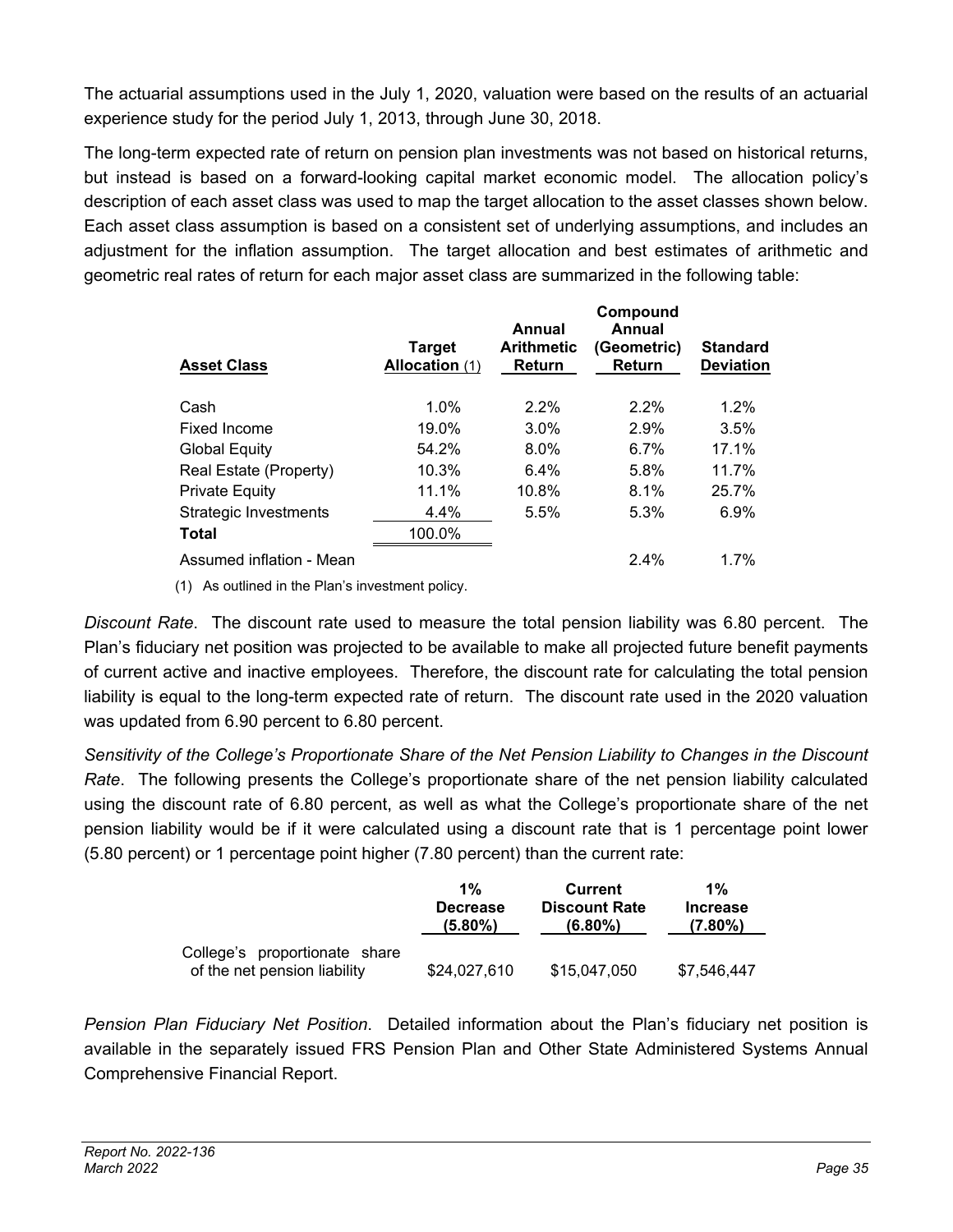*Payables to the Pension Plan*. At June 30, 2021, the College reported a payable of \$321,685 for the outstanding amount of contributions to the Plan required for the fiscal year ended June 30, 2021.

# **HIS Pension Plan**

*Plan Description*. The HIS Pension Plan (HIS Plan) is a cost-sharing multiple-employer defined benefit pension plan established under Section 112.363, Florida Statutes. The benefit is a monthly payment to assist retirees of State-administered retirement systems in paying their health insurance costs and is administered by the Florida Department of Management Services, Division of Retirement.

*Benefits Provided*. For the fiscal year ended June 30, 2021, eligible retirees and beneficiaries received a monthly HIS payment of \$5 for each year of creditable service completed at the time of retirement with a minimum HIS payment of \$30 and a maximum HIS payment of \$150 per month, pursuant to Section 112.363, Florida Statutes. To be eligible to receive a HIS benefit, a retiree under a State-administered retirement system must provide proof of health insurance coverage, which can include Medicare.

*Contributions*. The HIS Plan is funded by required contributions from FRS participating employers as set by the Florida Legislature. Employer contributions are a percentage of gross compensation for all active FRS members. For the fiscal year ended June 30, 2021, the contribution rate was 1.66 percent of payroll pursuant to Section 112.363, Florida Statutes. The College contributed 100 percent of its statutorily required contributions for the current and preceding 3 years. HIS Plan contributions are deposited in a separate trust fund from which HIS payments are authorized. HIS Plan benefits are not guaranteed and are subject to annual legislative appropriation. In the event the legislative appropriation or available funds fail to provide full subsidy benefits to all participants, benefits may be reduced or canceled.

The College's contributions to the HIS Plan totaled \$295,577 for the fiscal year ended June 30, 2021.

*Pension Liabilities, Pension Expense, and Deferred Outflows of Resources and Deferred Inflows of Resources Related to Pensions*. At June 30, 2021, the College reported a net pension liability of \$6,164,700 for its proportionate share of the net pension liability. The current portion of the net pension liability is the College's proportionate share of benefit payments expected to be paid within 1 year, net of the College's proportionate share of the HIS Plan's fiduciary net position available to pay that amount. The net pension liability was measured as of June 30, 2020, and the total pension liability used to calculate the net pension liability was determined by an actuarial valuation as of July 1, 2020. The College's proportionate share of the net pension liability was based on the College's 2019-20 fiscal year contributions relative to the total 2019-20 fiscal year contributions of all participating members. At June 30, 2020, the College's proportionate share was 0.050489618 percent, which was a decrease of 0.002933565 from its proportionate share measured as of June 30, 2019.

For the fiscal year ended June 30, 2021, the College recognized pension expense of \$412,278. In addition, the College reported deferred outflows of resources and deferred inflows of resources related to pensions from the following sources: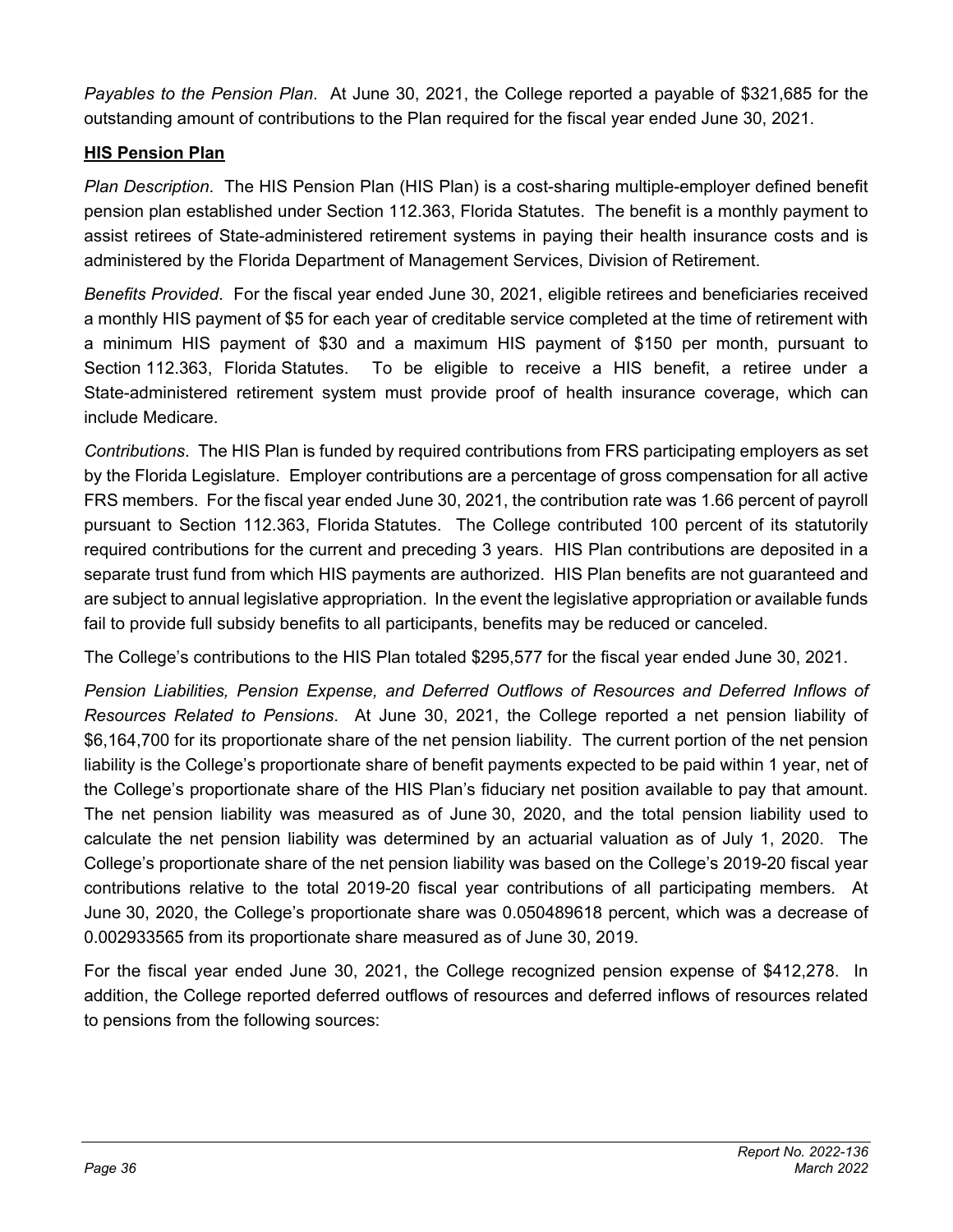| <b>Description</b>                                                                |    | <b>Deferred Outflows</b><br>of Resources | Deferred Inflows<br>of Resources |         |  |  |
|-----------------------------------------------------------------------------------|----|------------------------------------------|----------------------------------|---------|--|--|
| Difference between projected and actual experience \$                             |    | 252,174                                  | S                                | 4,756   |  |  |
| Change of assumptions<br>Net difference between projected and actual              |    | 662,881                                  |                                  | 358,453 |  |  |
| earnings on HIS Plan investments<br>Changes in proportion and differences between |    | 4.922                                    |                                  |         |  |  |
| College HIS contributions and proportionate<br>share of HIS contributions         |    | 81,773                                   |                                  | 505.656 |  |  |
| College contributions subsequent to the<br>measurement date                       |    | 295,577                                  |                                  |         |  |  |
| Total                                                                             | \$ | 1,297,327                                | S                                | 868.865 |  |  |

The deferred outflows of resources totaling \$295,577, resulting from College contributions subsequent to the measurement date will be recognized as a reduction of the net pension liability in the fiscal year ending June 30, 2022. Other amounts reported as deferred outflows of resources and deferred inflows of resources related to pensions will be recognized in pension expense as follows:

| <b>Fiscal Year Ending June 30</b> |    | <b>Amount</b>    |  |  |  |
|-----------------------------------|----|------------------|--|--|--|
| 2022<br>2023                      | \$ | 50,760<br>22,744 |  |  |  |
| 2024                              |    | (47, 632)        |  |  |  |
| 2025<br>2026                      |    | 6,579<br>63,682  |  |  |  |
| Thereafter                        | \$ | 36,752           |  |  |  |
| Total                             |    | 132,885          |  |  |  |

*Actuarial Assumptions.* The total pension liability at July 1, 2020, actuarial valuation was determined using the following actuarial assumptions, applied to all periods included in the measurement:

| Inflation           | 2.40 percent                               |
|---------------------|--------------------------------------------|
| Salary increases    | 3.25 percent, average, including inflation |
| Municipal bond rate | 2.21 percent                               |

Mortality rates were based on the PUB-2010 base table, projected generationally with Scale MP-2018. This is a change from the prior year mortality assumption which was based on the Generational RP-2000 with Projection Scale BB tables.

While an experience study had not been completed for the HIS Plan, the actuarial assumptions that determined the total pension liability for the HIS Plan were based on certain results of the most recent experience study for the FRS Plan.

*Discount Rate*. The discount rate used to measure the total pension liability was 2.21 percent. In general, the discount rate for calculating the total pension liability is equal to the single rate equivalent to discounting at the long-term expected rate of return for benefit payments prior to the projected depletion date. Because the HIS benefit is essentially funded on a pay-as-you-go basis, the depletion date is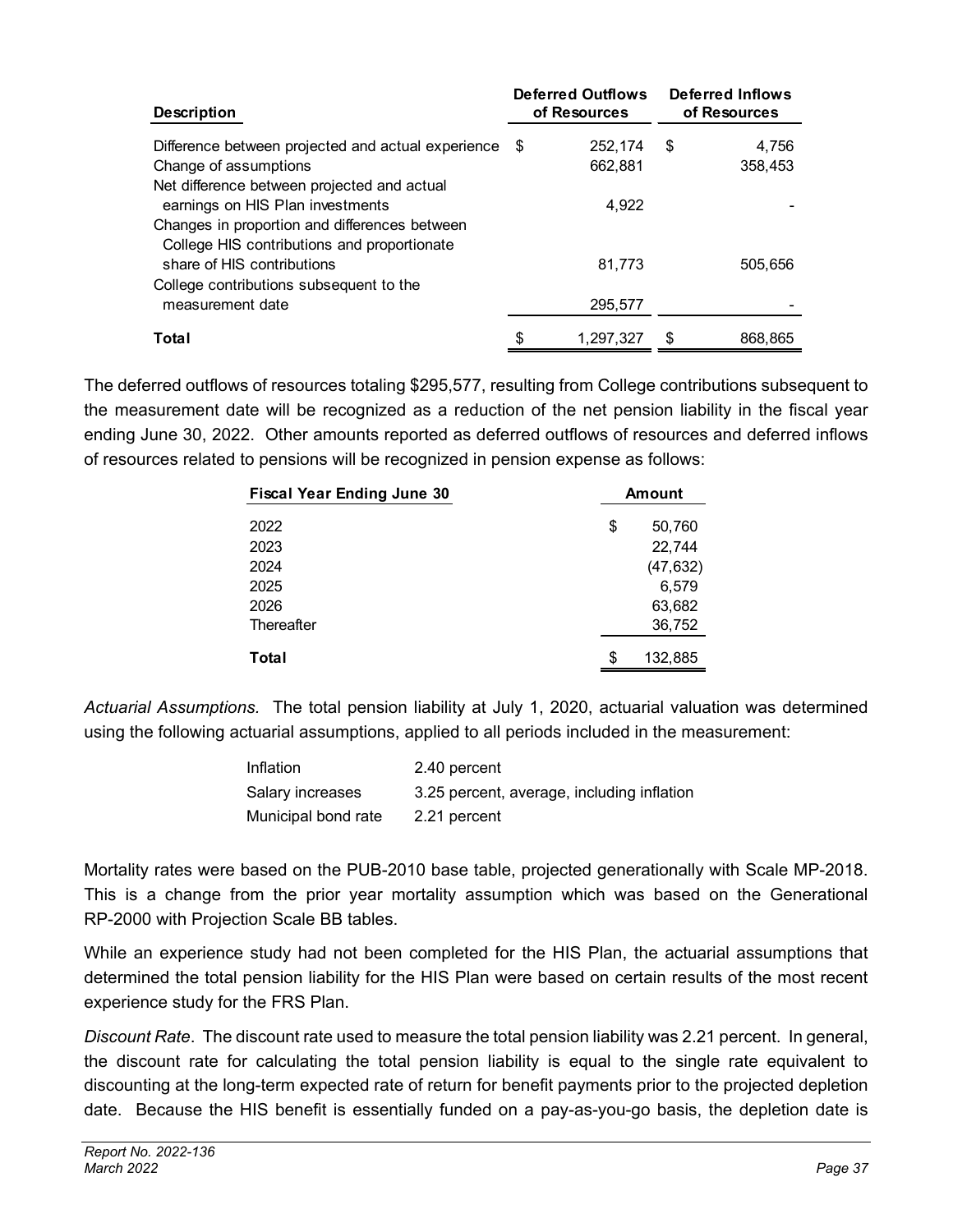considered to be immediate, and the single equivalent discount rate is equal to the municipal bond rate selected by the plan sponsor. The Bond Buyer General Obligation 20-Bond Municipal Bond Index was adopted as the applicable municipal bond index. The discount rate used in the 2020 valuation was updated from 3.50 percent to 2.21 percent.

*Sensitivity of the College's Proportionate Share of the Net Pension Liability to Changes in the Discount Rate*. The following presents the College's proportionate share of the net pension liability calculated using the discount rate of 2.21 percent, as well as what the College's proportionate share of the net pension liability would be if it were calculated using a discount rate that is 1 percentage point lower (1.21 percent) or 1 percentage point higher (3.21 percent) than the current rate:

|                                                               | $1\%$           | <b>Current</b>       | 1%              |
|---------------------------------------------------------------|-----------------|----------------------|-----------------|
|                                                               | <b>Decrease</b> | <b>Discount Rate</b> | <b>Increase</b> |
|                                                               | $(1.21\%)$      | $(2.21\%)$           | $(3.21\%)$      |
| College's proportionate share<br>of the net pension liability | \$7,126,118     | \$6,164,700          | \$5,377,782     |

*Pension Plan Fiduciary Net Position*. Detailed information about the HIS Plan's fiduciary net position is available in the separately issued FRS Pension Plan and Other State Administered Systems Annual Comprehensive Financial Report.

*Payables to the Pension Plan*. At June 30, 2021, the College reported a payable of \$6,565 for the outstanding amount of contributions to the HIS Plan required for the fiscal year ended June 30, 2021.

# **11. Retirement Plans – Defined Contribution Pension Plans**

**FRS Investment Plan**. The SBA administers the defined contribution plan officially titled the FRS Investment Plan (Investment Plan). The Investment Plan is reported in the SBA's annual financial statements and in the State's Annual Comprehensive Financial Report.

As provided in Section 121.4501, Florida Statutes, eligible FRS members may elect to participate in the Investment Plan in lieu of the FRS defined benefit plan. College employees already participating in the State College System Optional Retirement Program or DROP are not eligible to participate in the Investment Plan. Employer and employee contributions are defined by law, but the ultimate benefit depends in part on the performance of investment funds. Service retirement benefits are based upon the value of the member's account upon retirement. Benefit terms, including contribution requirements, are established and may be amended by the Florida Legislature. The Investment Plan is funded with the same employer and employee contributions rates, that are based on salary and membership class (Regular Class, Senior Management Service Class, etc.), as the FRS defined benefit plan. Contributions are directed to individual member accounts and the individual members allocate contributions and account balances among various approved investment choices. Costs of administering the Investment Plan, including the FRS Financial Guidance Program, are funded through an employer contribution of 0.06 percent of payroll and by forfeited benefits of Investment Plan members. Allocations to the Investment Plan member accounts during the 2020-21 fiscal year were as follows: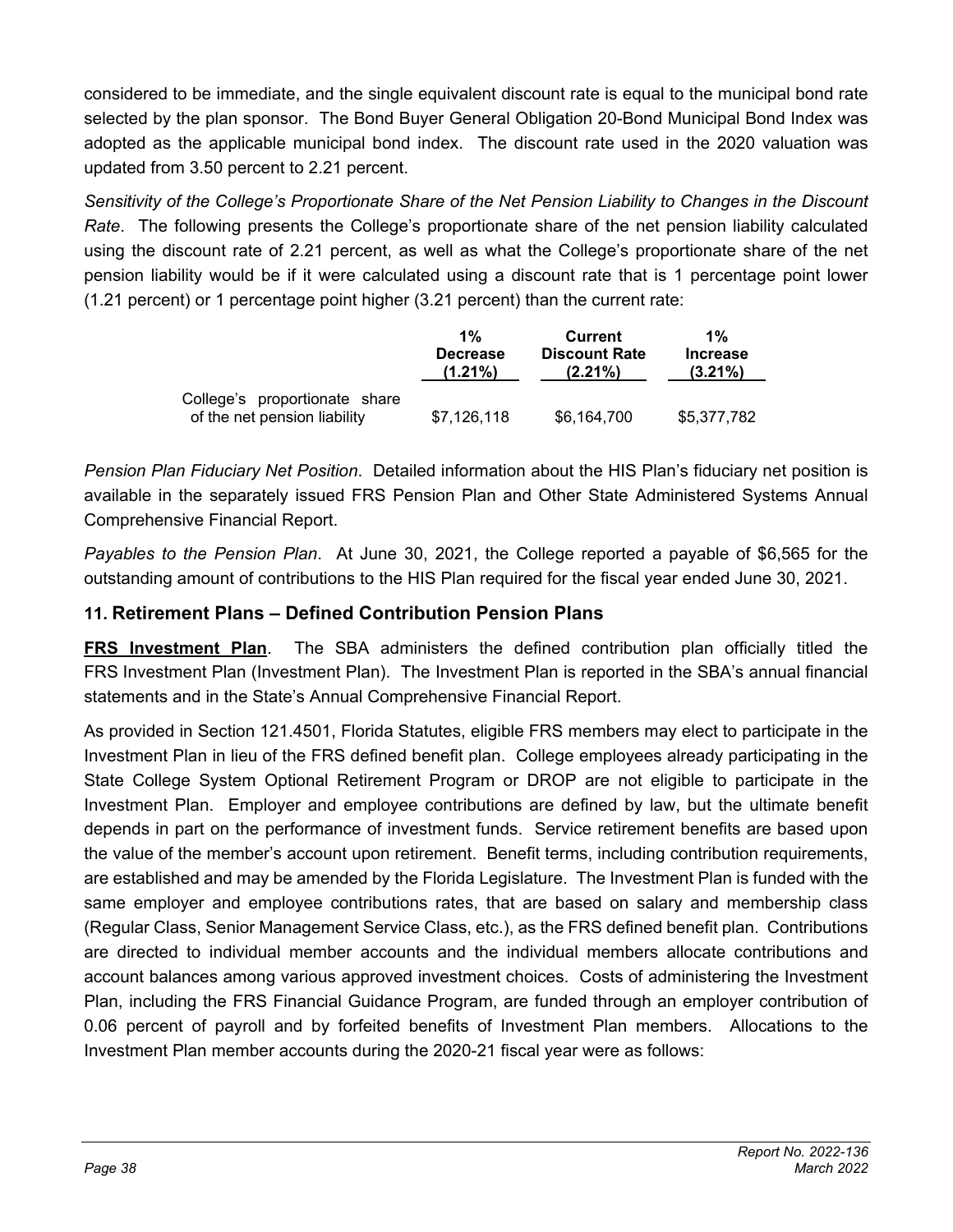|              | <b>Percent of</b> |
|--------------|-------------------|
|              | Gross             |
| <b>Class</b> | Compensation      |
| FRS, Regular | 6.30              |

For all membership classes, employees are immediately vested in their own contributions and are vested after 1 year of service for employer contributions and investment earnings regardless of membership class. If an accumulated benefit obligation for service credit originally earned under the FRS Pension Plan is transferred to the Investment Plan, the member must have the years of service required for FRS Pension Plan vesting (including the service credit represented by the transferred funds) to be vested for these funds and the earnings on the funds. Nonvested employer contributions are placed in a suspense account for up to 5 years. If the employee returns to FRS-covered employment within the 5-year period, the employee will regain control over their account. If the employee does not return within the 5-year period, the employee will forfeit the accumulated account balance. For the fiscal year ended June 30, 2021, the information for the amount of forfeitures was unavailable from the SBA; however, management believes that these amounts, if any, would be immaterial to the College.

After termination and applying to receive benefits, the member may roll over vested funds to another qualified plan, structure a periodic payment under the Investment Plan, receive a lump-sum distribution, leave the funds invested for future distribution, or any combination of these options. Disability coverage is provided in which the member may either transfer the account balance to the FRS Pension Plan when approved for disability retirement to receive guaranteed lifetime monthly benefits under the FRS Pension Plan, or remain in the Investment Plan and rely upon that account balance for retirement income.

The College's Investment Plan pension expense totaled \$564,228 for the fiscal year ended June 30, 2021.

**State College System Optional Retirement Program**. Section 1012.875, Florida Statutes, provides for an Optional Retirement Program (Program) for eligible college instructors and administrators. The Program is designed to aid colleges in recruiting employees by offering more portability to employees not expected to remain in the FRS for 8 or more years.

The Program is a defined contribution plan, which provides full and immediate vesting of all contributions submitted to the participating companies on behalf of the participant. Employees in eligible positions can make an irrevocable election to participate in the Program, rather than the FRS, and purchase retirement and death benefits through contracts provided by certain insurance carriers. The employing college contributes 5.15 percent of the participant's salary to the participant's account and 3.44 percent to cover the unfunded actuarial liability of the FRS pension plan for a total of 8.59 percent, and employees contribute 3 percent of the employee's salary. Additionally, the employee may contribute, by payroll deduction, an amount not to exceed the percentage contributed by the college to the participant's annuity account. The contributions are invested in the company or companies selected by the participant to create a fund for the purchase of annuities at retirement.

The College's contributions to the Program totaled \$92,333 and employee contributions totaled \$53,786 for the 2020-21 fiscal year.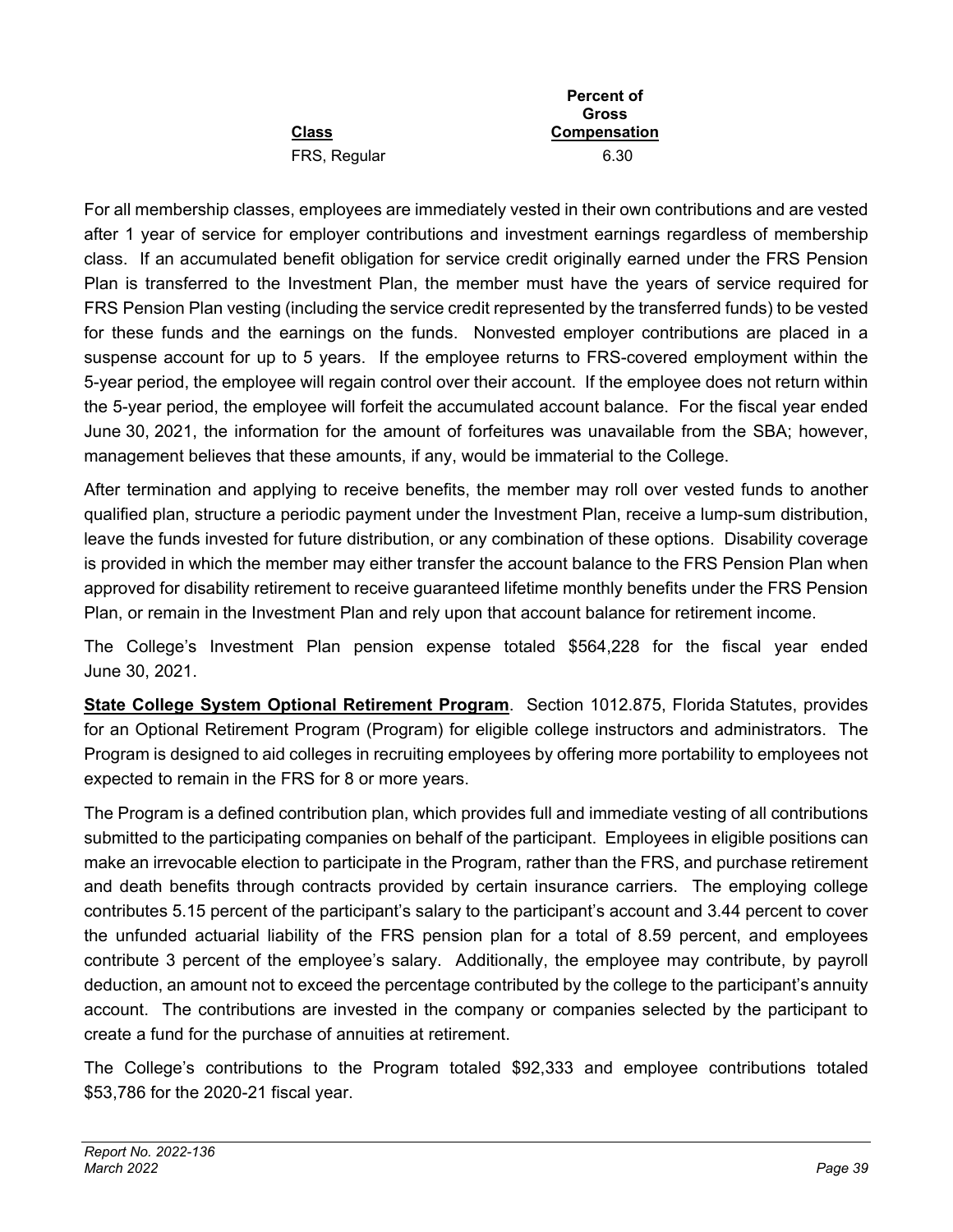# **12. Construction Commitments**

| <b>Project Description</b>                         | Total<br><b>Commitment</b> |   | <b>Completed</b><br>to Date |    | <b>Balance</b><br>Committed |
|----------------------------------------------------|----------------------------|---|-----------------------------|----|-----------------------------|
| <b>STEM Education Center</b><br>Other Projects (1) | 1,202,756<br>1,549,339     | S | 529,470<br>939,021          | \$ | 673,286<br>610,318          |
| Total                                              | 2,752,095                  | S | 1,468,491                   |    | 1,283,604                   |

The College's construction commitments at June 30, 2021, were as follows:

(1) Individual projects with a current balance committed of less than \$1 million at June 30, 2021.

# **13. Risk Management Programs**

The College is exposed to various risks of loss related to torts; theft of, damage to, and destruction of assets; errors and omissions; injuries to employees; and natural disasters. The College provided coverage for these risks primarily through the Florida College System Risk Management Consortium (Consortium), which was created under authority of Section 1001.64(27), Florida Statutes, by the boards of trustees of the Florida public colleges for the purpose of joining a cooperative effort to develop, implement, and participate in a coordinated Statewide college risk management program. The Consortium is self-sustaining through member assessments (premiums) and purchases excess insurance through commercial companies for claims in excess of specified amounts. Excess insurance from commercial companies provided coverage of up to \$110 million to February 28, 2021, and up to \$100 million from March 1, 2021, for property insurance. Insurance coverage obtained through the Consortium included fire and extended property, general and automobile liability, workers' compensation, health, life, and other liability coverage. Settled claims resulting from these risks have not exceeded commercial coverage in any of the past 3 fiscal years.

# **14. Functional Distribution of Operating Expenses**

The functional classification of an operating expense (instruction, academic support, etc.) is assigned to a department based on the nature of the activity, which represents the material portion of the activity attributable to the department. For example, activities of an academic department for which the primary departmental function is instruction may include some activities other than direct instruction such as public service. However, when the primary mission of the department consists of instructional program elements, all expenses of the department are reported under the instruction classification. The operating expenses on the statement of revenues, expenses, and changes in net position are presented by natural classifications. The following are those same expenses presented in functional classifications as recommended by NACUBO: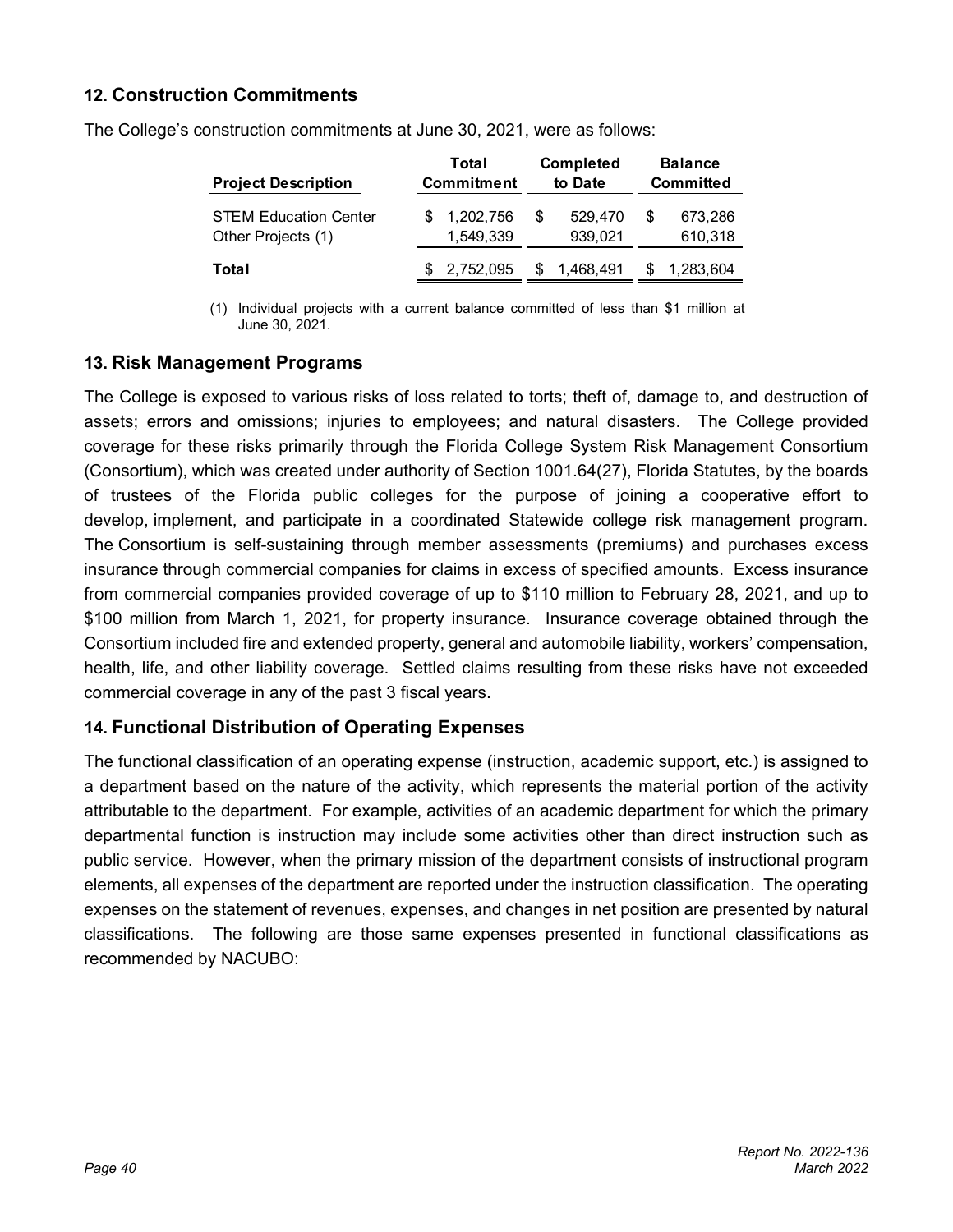| <b>Functional Classification</b>   | Amount       |
|------------------------------------|--------------|
| Instruction                        | \$16,345,953 |
| <b>Public Services</b>             | 260,572      |
| Academic Support                   | 6,015,298    |
| <b>Student Services</b>            | 4,325,536    |
| <b>Institutional Support</b>       | 6,586,336    |
| Operation and Maintenance of Plant | 7,007,072    |
| Scholarships and Waivers           | 7,037,598    |
| Depreciation                       | 4,899,737    |
| <b>Auxiliary Enterprises</b>       | 1,235,932    |
| <b>Total Operating Expenses</b>    | \$53,714,034 |

# **15. Subsequent Event**

On July 22, 2021, the Florida Department of Education (FDOE) refunded the \$3.4 million FDOE Capital Improvement Revenue bond, Series 2010A. The refunding will result in a savings of \$1 million that will be recognized in the 2021-22 fiscal year.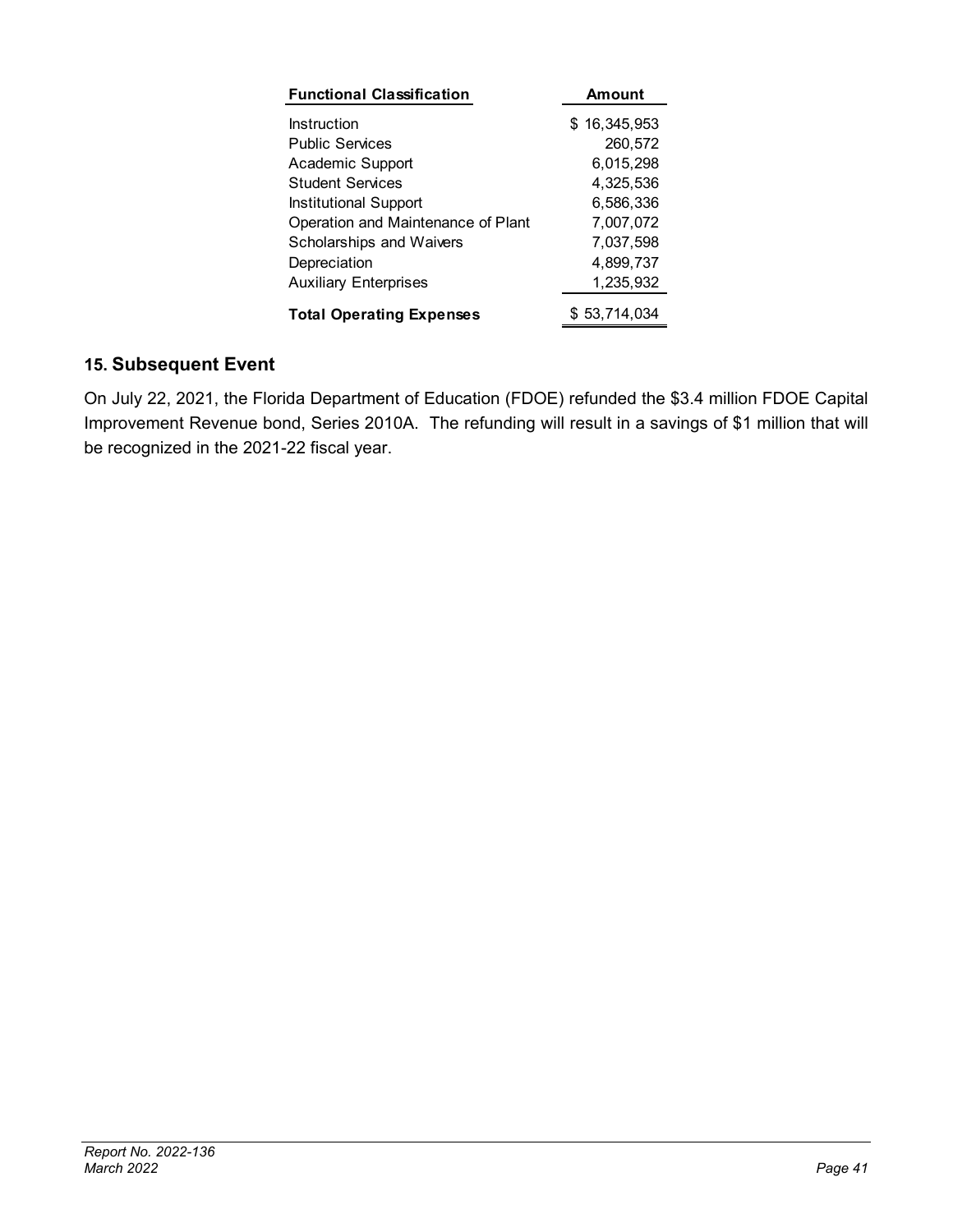# <span id="page-45-0"></span>*OTHER REQUIRED SUPPLEMENTARY INFORMATION*

|                                                                            | 2020          | 2019 |              | 2018 |              |     | 2017         |
|----------------------------------------------------------------------------|---------------|------|--------------|------|--------------|-----|--------------|
| <b>Total OPEB Liability</b>                                                |               |      |              |      |              |     |              |
| Service cost                                                               | \$<br>105,890 | \$   | 65,873       | \$   | 71,539       | \$  | 85,002       |
| <b>Interest</b>                                                            | 73,720        |      | 57,568       |      | 54,391       |     | 49,750       |
| Difference between expected and                                            |               |      |              |      |              |     |              |
| actual experience                                                          |               |      | 12,258       |      |              |     |              |
| Changes of assumptions or other inputs                                     | 411,135       |      | 414,215      |      | (113,993)    |     | (215, 318)   |
| <b>Benefit Payments</b>                                                    | (27, 775)     |      | (46, 131)    |      | (58, 253)    |     | (30, 885)    |
| Net change in total OPEB liability                                         | 562,970       |      | 503,783      |      | (46, 316)    |     | (111, 451)   |
| Total OPEB Liability - beginning                                           | 2,014,175     |      | 1,510,392    |      | 1,556,708    |     | 1,668,159    |
| <b>Total OPEB Liability - ending</b>                                       | \$2,577,145   |      | \$2,014,175  |      | \$1,510,392  | \$. | 1,556,708    |
| Covered-Employee Payroll                                                   | \$16,715,021  |      | \$16,715,021 |      | \$17,211,561 |     | \$17,211,561 |
| <b>Total OPEB Liability as a percentage</b><br>of covered-employee payroll | 15.42%        |      | 12.05%       |      | 8.78%        |     | 9.04%        |

#### **Schedule of Changes in the College's Total Other Postemployment Benefits Liability and Related Ratios**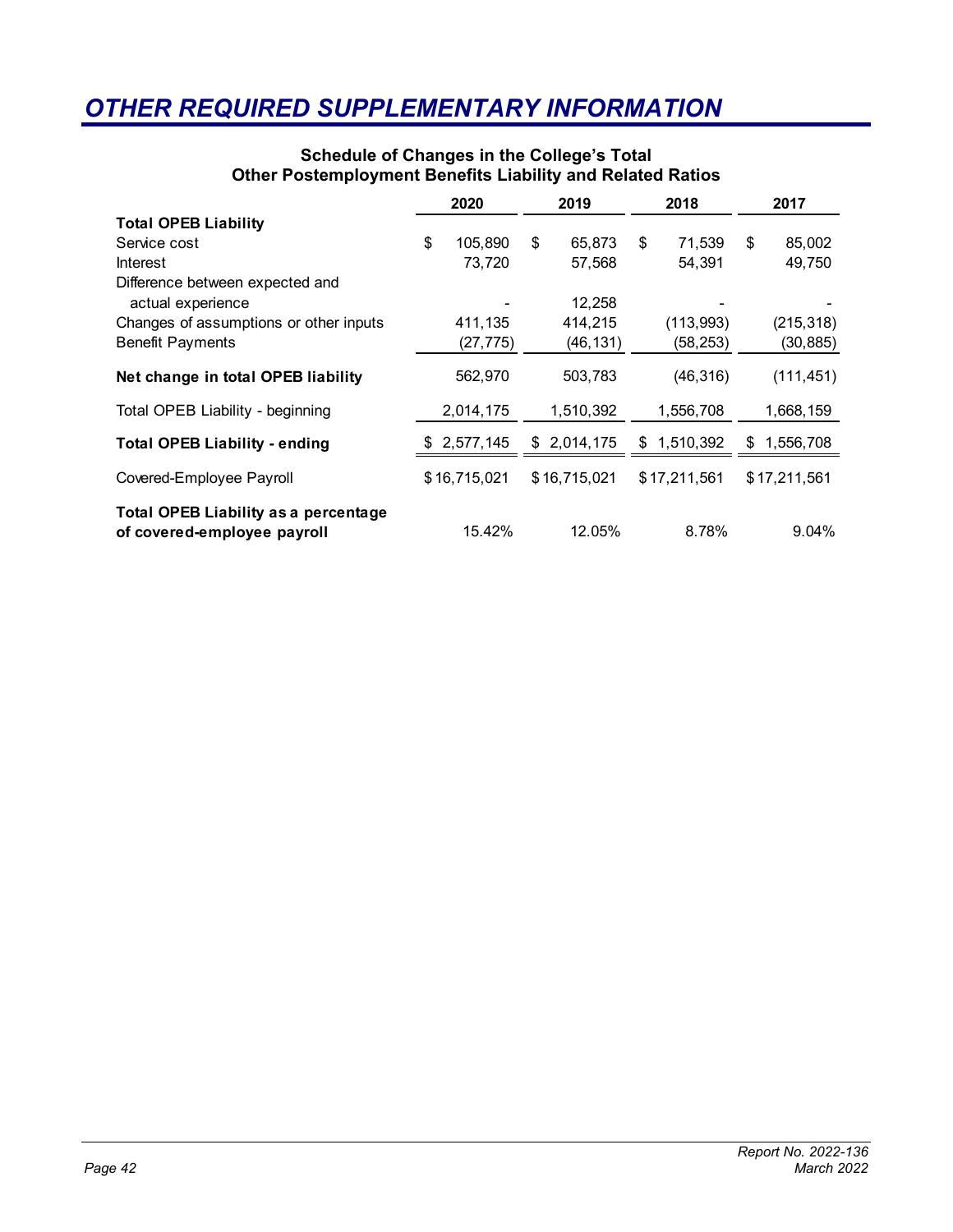THIS PAGE INTENTIONALLY LEFT BLANK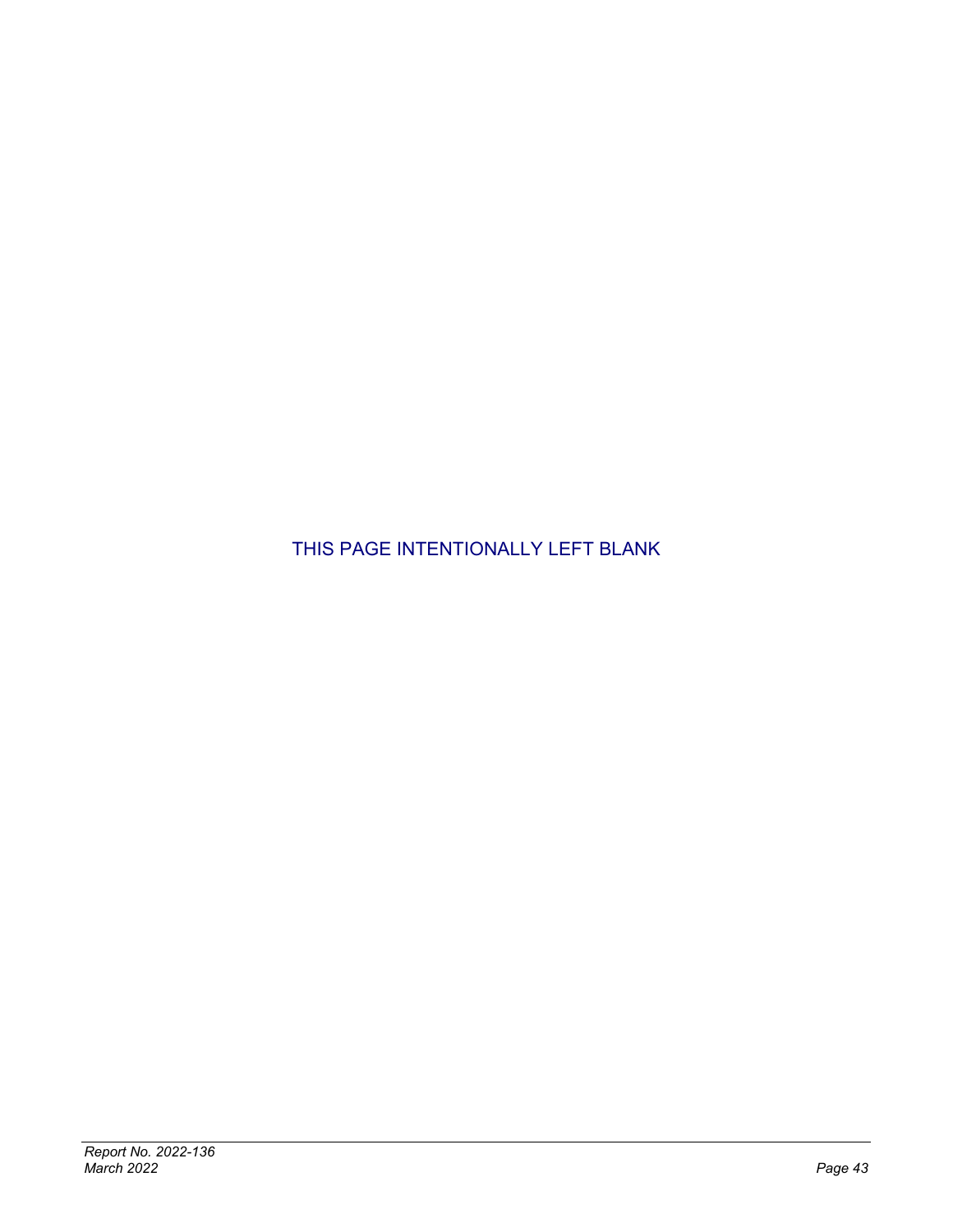#### **Schedule of the College's Proportionate Share of the Net Pension Liability – Florida Retirement System Pension Plan**

<span id="page-47-0"></span>

|                                                                                                             | 2020(1)             |   | 2019(1)       | 2018(1)       | 2017(1)      |
|-------------------------------------------------------------------------------------------------------------|---------------------|---|---------------|---------------|--------------|
| College's proportion of the FRS<br>net pension liability<br>College's proportionate share of                | 0.034717439%        |   | 0.035907676%  | 0.035509083%  | 0.036607557% |
| the FRS net pension liability                                                                               | \$<br>15,047,050 \$ |   | 12,366,104 \$ | 10,695,520 \$ | 10,828,270   |
| College's covered payroll (2)                                                                               | \$<br>21,223,407    | S | 21,508,431 \$ | 20,789,546 \$ | 21,686,784   |
| College's proportionate share of<br>the FRS net pension liability as a<br>percentage of its covered payroll | 70.90%              |   | 57.49%        | 51.45%        | 49.93%       |
| FRS Plan fiduciary net position as<br>a percentage of the FRS total<br>pension liability                    | 78.85%              |   | 82.61%        | 84.26%        | 83.89%       |

(1) The amounts presented for each fiscal year were determined as of June 30.

(2) Covered payroll includes defined benefit plan actives, investment plan members, State college system optional retirement plan members, and members in DROP because total employer contributions are determined on a uniform basis (blended rate) as required by Part III of Chapter 121, Florida Statutes.

#### **Schedule of College Contributions – Florida Retirement System Pension Plan**

|                                                                             | 2021(1)             | 2020(1)                  | 2019(1)          |     | 2018(1)     |
|-----------------------------------------------------------------------------|---------------------|--------------------------|------------------|-----|-------------|
| <b>Contractually required FRS</b><br>contribution                           | \$<br>1,596,696 \$  | 1,038,034 \$             | 1,129,352 \$     |     | 1,011,980   |
| FRS contributions in relation to the<br>contractually required contribution | (1,596,696)         | (1,038,034)              | (1, 129, 352)    |     | (1,011,980) |
| FRS contribution deficiency<br>(excess)                                     |                     | $\overline{\phantom{0}}$ |                  |     |             |
| College's covered payroll (2)<br>FRS contributions as a percentage          | \$<br>21,371,664 \$ | 21,223,407               | \$<br>21,508,431 | \$. | 20,789,546  |
| of covered payroll                                                          | 7.47%               | 4.89%                    | 5.25%            |     | 4.87%       |

(1) The amounts presented for each fiscal year were determined as of June 30.

(2) Covered payroll includes defined benefit plan actives, investment plan members, State college system optional retirement plan members, and members in DROP because total employer contributions are determined on a uniform basis (blended rate) as required by Part III of Chapter 121, Florida Statutes.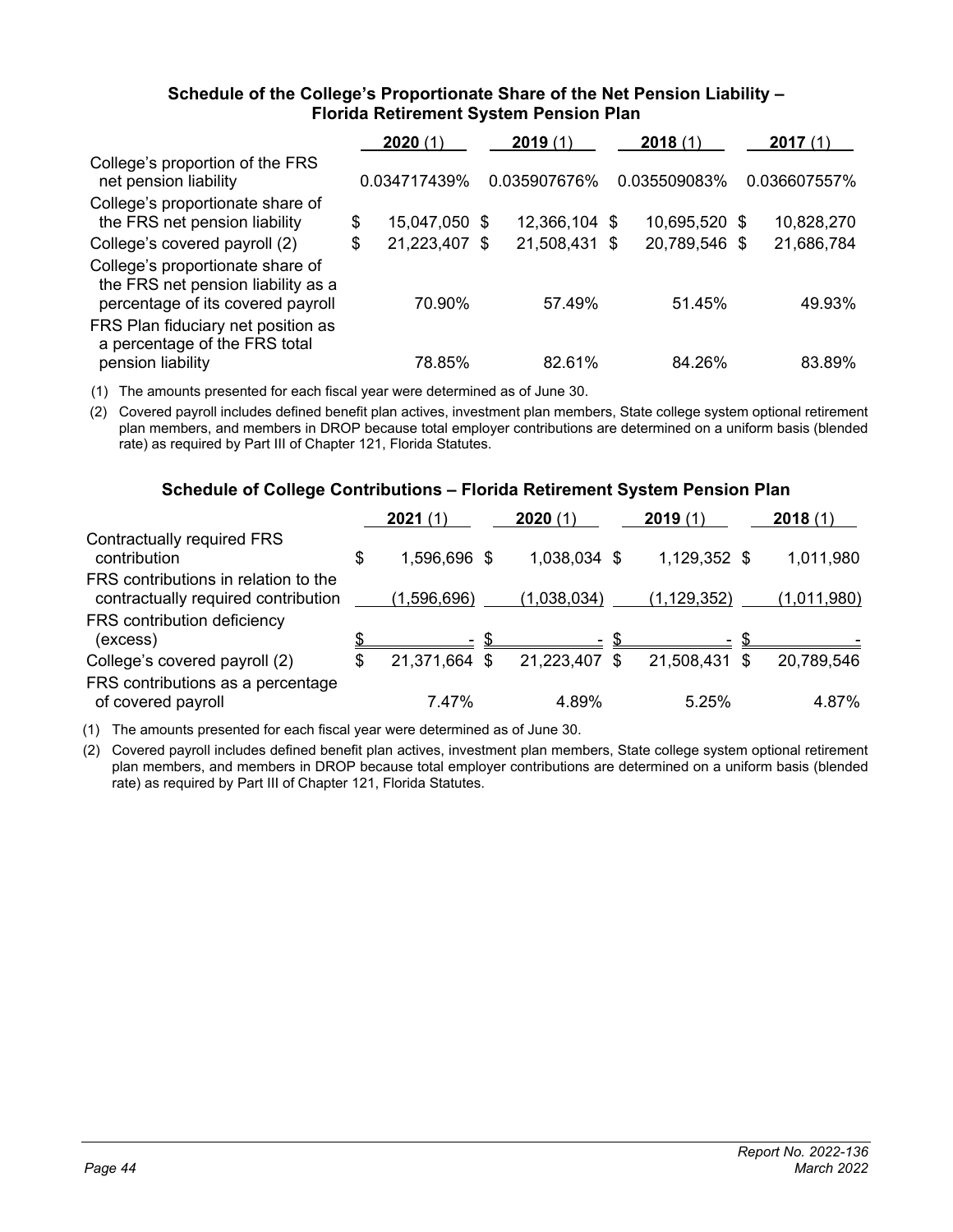| 2016(1) |               |     | 2015(1)      |      | 2014(1)       | 2013 (1 |              |  |  |  |
|---------|---------------|-----|--------------|------|---------------|---------|--------------|--|--|--|
|         | 0.037934738%  |     | 0.042908563% |      | 0.043522957%  |         | 0.039666739% |  |  |  |
| \$      | 9,578,551     | -\$ | 5,542,216    | \$   | 2,655,540 \$  |         | 6,828,411    |  |  |  |
| \$      | 21,042,665 \$ |     | 20,940,363   | - \$ | 20,753,038 \$ |         | 20,147,311   |  |  |  |
|         | 45.52%        |     | 26.47%       |      | 12.80%        |         | 33.89%       |  |  |  |
|         | 84.88%        |     | 92.00%       |      | 96.09%        |         | 88.54%       |  |  |  |

| 2017(1)             |      | 2016(1)       |      | 2015(1)       | 2014(1)    |
|---------------------|------|---------------|------|---------------|------------|
| \$<br>952,985 \$    |      | 952,099       | - \$ | 1,046,147 \$  | 953,337    |
| (952, 985)          |      | (952,099)     |      | (1,046,147)   | (953, 337) |
|                     | - \$ |               |      |               |            |
| \$<br>21,686,784 \$ |      | 21,042,665 \$ |      | 20,940,363 \$ | 20,753,038 |
| 4.39%               |      | 4.52%         |      | 5.00%         | 4.59%      |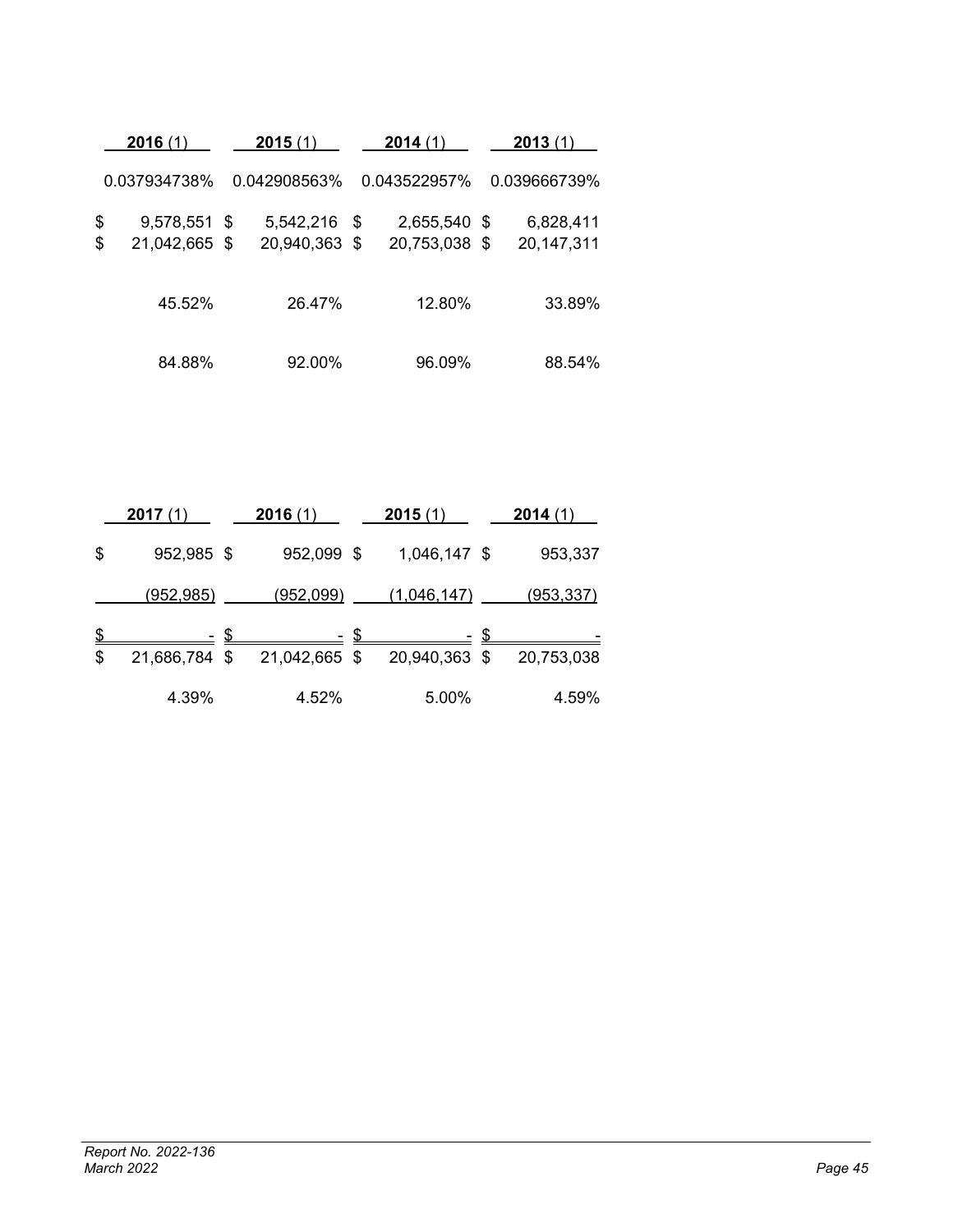#### **Schedule of the College's Proportionate Share of the Net Pension Liability – Health Insurance Subsidy Pension Plan**

<span id="page-49-0"></span>

|                                                                                                             | 2020(1)             | 2019(1)       | 2018(1)       | 2017 (1      |
|-------------------------------------------------------------------------------------------------------------|---------------------|---------------|---------------|--------------|
| College's proportion of the HIS net<br>pension liability<br>College's proportionate share of                | 0.050489618%        | 0.053423183%  | 0.052348116%  | 0.054856322% |
| the HIS net pension liability                                                                               | \$<br>6,164,700 \$  | 5,977,520 \$  | 5,540,583 \$  | 5,865,490    |
| College's covered payroll (2)                                                                               | \$<br>19,459,020 \$ | 19,695,915 \$ | 18,948,605 \$ | 19,351,552   |
| College's proportionate share of<br>the HIS net pension liability as a<br>percentage of its covered payroll | 31.68%              | 30.35%        | 29.24%        | 30.31%       |
| HIS Plan fiduciary net position as<br>a percentage of the HIS total<br>pension liability                    | 3.00%               | 2.63%         | 2.15%         | 1.64%        |

(1) The amounts presented for each fiscal year were determined as of June 30.

(2) Covered payroll includes defined benefit plan actives, investment plan members, and members in DROP.

#### **Schedule of College Contributions – Health Insurance Subsidy Pension Plan**

|                                                                    | 2021(1)             | 2020(1)       | 2019(1)       | 2018(1)    |
|--------------------------------------------------------------------|---------------------|---------------|---------------|------------|
| Contractually required HIS<br>contribution                         | \$<br>295,577 \$    | 294,353 \$    | 296,652 \$    | 283,885    |
| HIS contributions in relation to the<br>contractually required HIS |                     |               |               |            |
| contribution                                                       | (295,577)           | (294,353)     | (296, 652)    | (283,885)  |
| HIS contribution deficiency                                        |                     |               |               |            |
| (excess)                                                           | $\blacksquare$      |               |               |            |
| College's covered payroll (2)                                      | \$<br>19,578,762 \$ | 19,459,020 \$ | 19,695,915 \$ | 18,948,605 |
| HIS contributions as a percentage                                  |                     |               |               |            |
| of covered payroll                                                 | 1.51%               | 1.51%         | 1.51%         | 1.50%      |

(1) The amounts presented for each fiscal year were determined as of June 30.

(2) Covered payroll includes defined benefit plan actives, investment plan members, and members in DROP.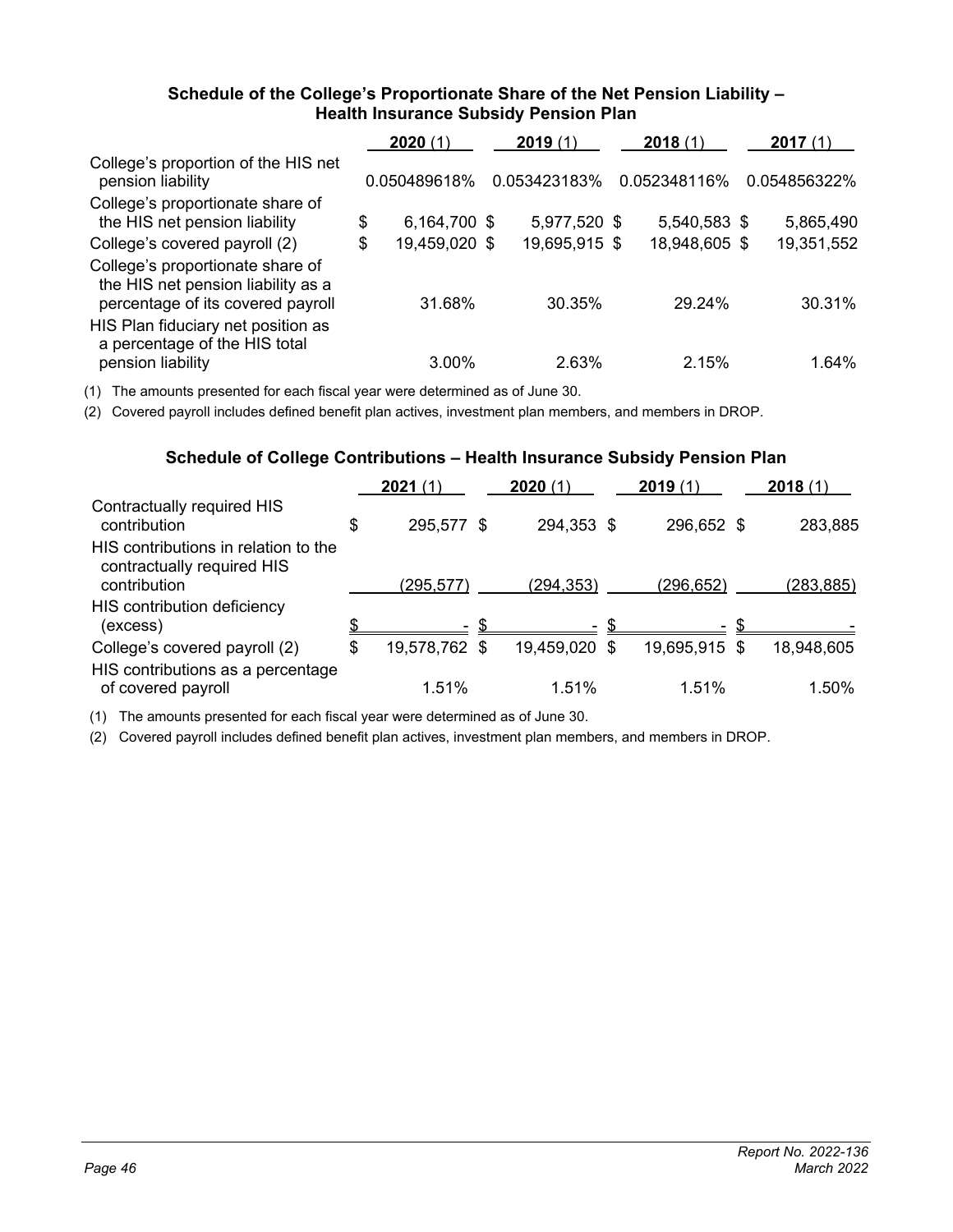| 2016 (1) |              | 2015(1)             | 2014 (1       | 2013 (1 |              |  |  |  |
|----------|--------------|---------------------|---------------|---------|--------------|--|--|--|
|          | 0.055821393% | 0.056726536%        | 0.058023289%  |         | 0.057521773% |  |  |  |
| \$       | 6,505,752 \$ | 5,785,214 \$        | 5,425,319 \$  |         | 5,008,027    |  |  |  |
| \$       | 18,903,691   | \$<br>18,848,928 \$ | 18,820,920 \$ |         | 18,275,931   |  |  |  |
|          | 34.42%       | 30.69%              | 28.83%        |         | 27.40%       |  |  |  |
|          | 0.97%        | 0.50%               | $0.99\%$      |         | 1.78%        |  |  |  |

| 2017(1)             | 2016(1)       | 2015(1)       | 2014(1)    |
|---------------------|---------------|---------------|------------|
| \$<br>290,315 \$    | 286,120 \$    | 216,844 \$    | 198,768    |
| (290, 315)          | (286, 120)    | (216, 844)    | (198, 768) |
|                     |               |               |            |
| \$<br>19,351,552 \$ | 18,903,691 \$ | 18,848,928 \$ | 18,820,920 |
| 1.50%               | 1.51%         | 1.15%         | 1.06%      |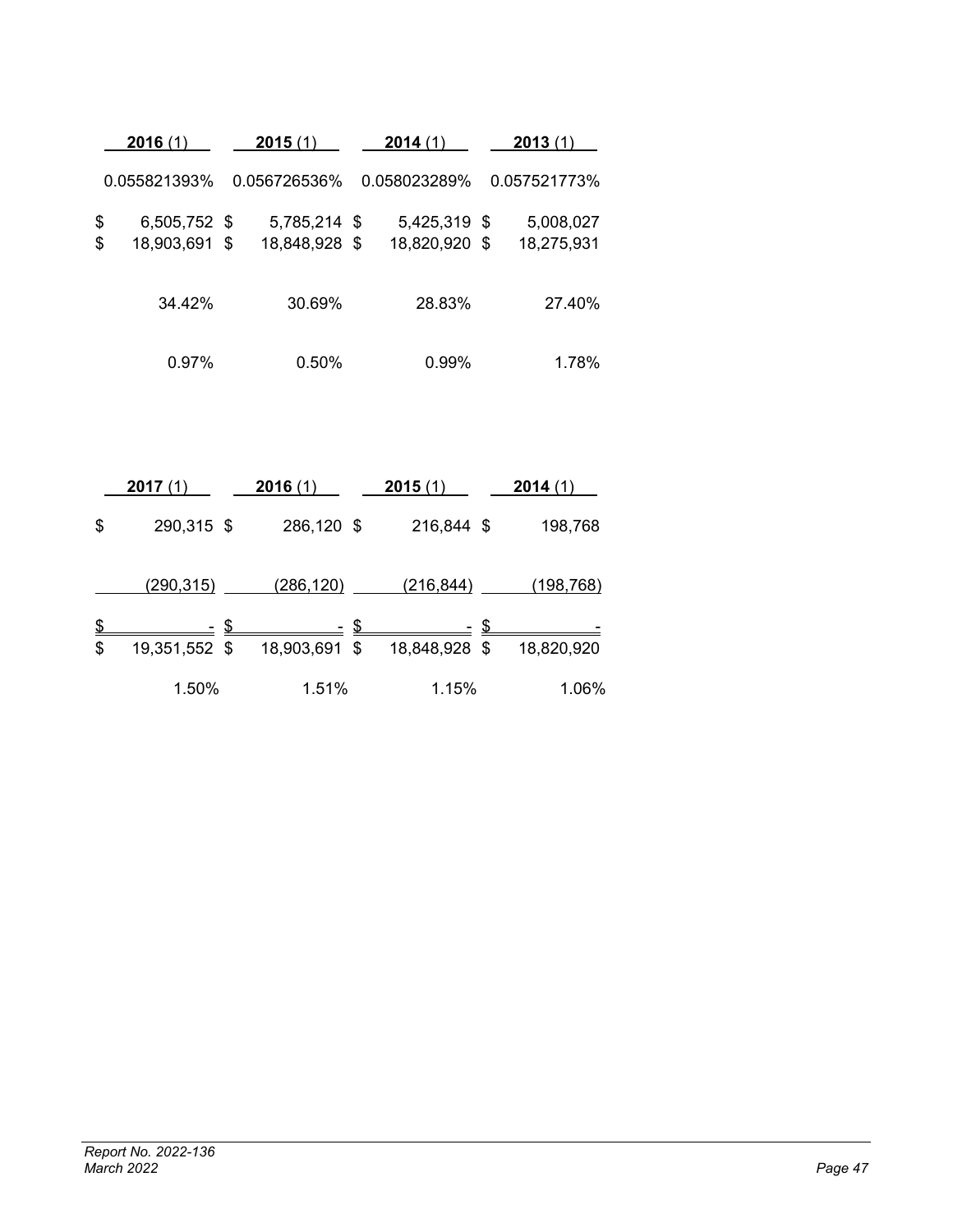# <span id="page-51-0"></span>**1. Schedule of Changes in the College's Total Other Postemployment Benefits Liability and Related Ratios**

No assets are accumulated in a trust that meet the criteria in paragraph 4 of GASB Statement No. 75 to pay related benefits.

*Changes of Assumptions*. The Municipal Bond Index Rate used to determine the OPEB liability (TOL) decreased from 3.50 percent at the prior measurement date to 2.21 percent at the current measurement date.

## **2. Schedule of Net Pension Liability and Schedule of Contributions – Florida Retirement System Pension Plan**

*Changes of Assumptions.* The long-term expected rate of return was decreased from 6.90 percent to 6.80 percent.

# **3. Schedule of Net Pension Liability and Schedule of Contributions – Health Insurance Subsidy Pension Plan**

*Changes of Assumptions.* The municipal rate used to determine total pension liability decreased from 3.50 percent to 2.21 percent, and the active member mortality assumption was updated.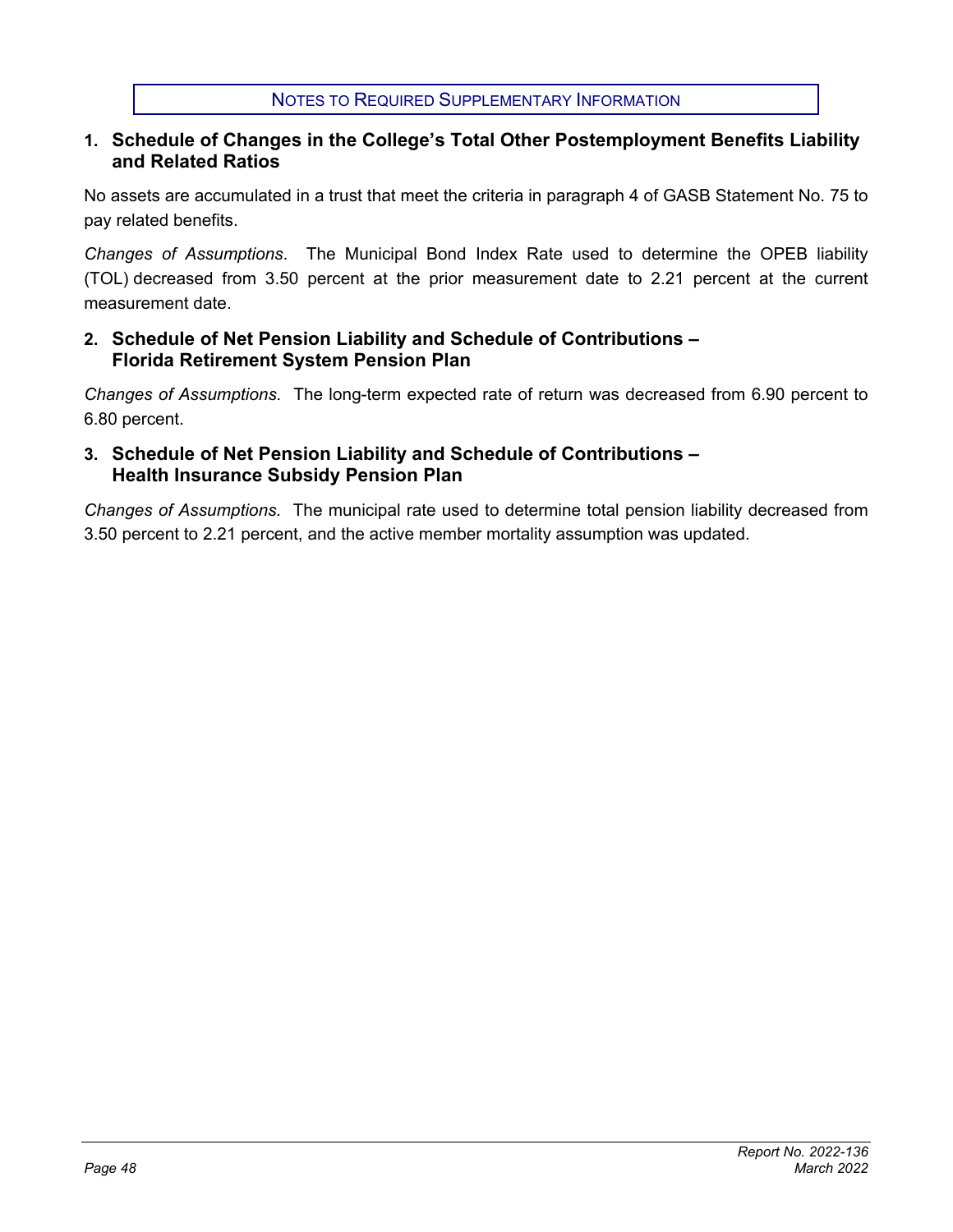<span id="page-52-0"></span>

Sherrill F. Norman, CPA Auditor General

# **AUDITOR GENERAL STATE OF FLORIDA**

Claude Denson Pepper Building, Suite G74 111 West Madison Street Tallahassee, Florida 32399-1450



Phone: (850) 412-2722 Fax: (850) 488-6975

The President of the Senate, the Speaker of the House of Representatives, and the Legislative Auditing Committee

# **INDEPENDENT AUDITOR'S REPORT ON INTERNAL CONTROL OVER FINANCIAL REPORTING AND ON COMPLIANCE AND OTHER MATTERS BASED ON AN AUDIT OF FINANCIAL STATEMENTS PERFORMED IN ACCORDANCE WITH** *GOVERNMENT AUDITING STANDARDS*

We have audited, in accordance with the auditing standards generally accepted in the United States of America and the standards applicable to financial audits contained in *Government Auditing Standards* issued by the Comptroller General of the United States, the financial statements of the Gulf Coast State College, a component unit of the State of Florida, and its discretely presented component unit as of and for the fiscal year ended June 30, 2021, and the related notes to the financial statements, which collectively comprise the College's basic financial statements, and have issued our report thereon dated March 2, 2022, included under the heading **INDEPENDENT AUDITOR'S REPORT**. Our report includes a reference to other auditors who audited the financial statements of the discretely presented component unit, as described in our report on the College's financial statements. This report does not include the results of the other auditors' testing of internal control over financial reporting or compliance and other matters that are reported on separately by those auditors.

# **Internal Control Over Financial Reporting**

In planning and performing our audit of the financial statements, we considered the College's internal control over financial reporting (internal control) as a basis for designing audit procedures that are appropriate in the circumstances for the purpose of expressing our opinions on the financial statements, but not for the purpose of expressing an opinion on the effectiveness of the College's internal control. Accordingly, we do not express an opinion on the effectiveness of the College's internal control.

A *deficiency in internal control* exists when the design or operation of a control does not allow management or employees, in the normal course of performing their assigned functions, to prevent, or detect and correct, misstatements on a timely basis. A *material weakness* is a deficiency, or a combination of deficiencies, in internal control such that there is a reasonable possibility that a material misstatement of the College's financial statements will not be prevented, or detected and corrected on a timely basis. A *significant deficiency* is a deficiency, or a combination of deficiencies, in internal control